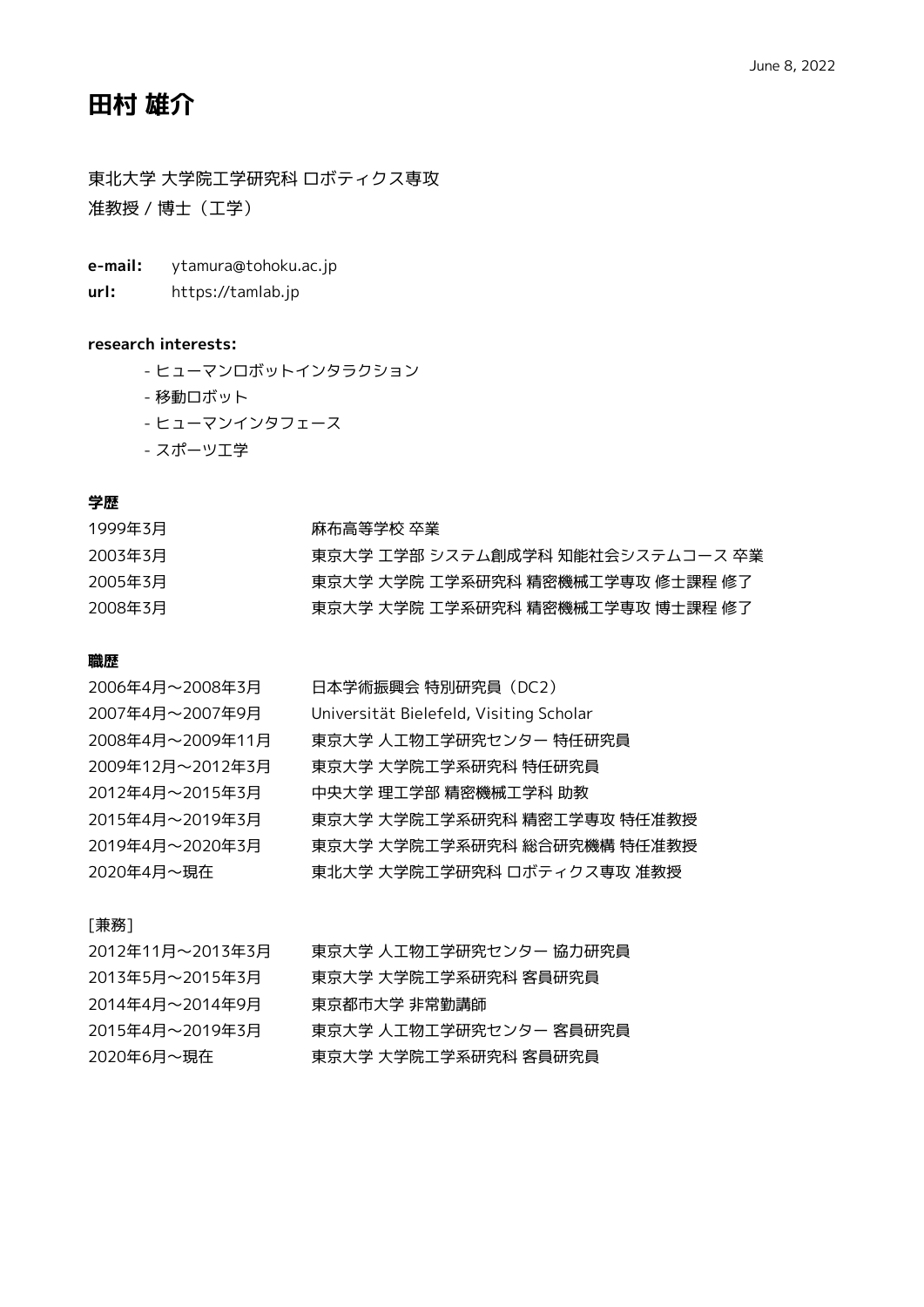# **研究業績**

# **学術論文(査読有り)**

[62] Hideki Tomita, Shintaro Hara, Atsushi Mukai, Keita Yamagishi, Hidetake Ebi, Kenji Shimazoe, Yusuke Tamura, Hanwool Woo, Hiroyuki Takahashi, Hajime Asama, Fumihiko Ishida, Eiji Takada, Jun Kawarabayashi, Kosuke Tanabe, Kei Kamada, "Path-planning System for Radioisotope Identification Devices using 4π Gamma Imaging based on Random Forest Analysis," Sensors, Vol.22, No.12, 4325 (2022).

[61] Ziheng Chao, Ren Komatsu, Hanwool Woo, Yusuke Tamura, Atsushi Yamashita, Hajime Asama, "Radiation Distribution Estimation with Non-directional Detector Using Plane Source Model," Advanced Robotics, Vol.36, No.4, pp.182-191 (2022).

[60] Takuya Kishimoto, Hanwool Woo, Ren Komatsu, Yusuke Tamura, Hideki Tomita, Kenji Shimazoe, Atsushi Yamashita, Hajime Asama, "Path Planning for Localization of Radiation Sources Based on Principal Component Analysis," Applied Sciences, Vol.11, No.10, 4707 (2021).

[59] Hiroki Kogami, Qi An, Ningjia Yang, Ruoxi Wang, Kazunori Yoshida, Hiroyuki Hamada, Hiroshi Yamakawa, Yusuke Tamura, Shingo Shimoda, Hiroshi Yamasaki, Moeka Sonoo, Fady Alnajjar, Noriaki Hattori, Koji Takahashi, Takanori Fujii, Hironori Otomune, Ichiro Miyai, Atsushi Yamashita, Hajime Asama, "Analysis of Muscle Synergy and Kinematics in Sit-to-Stand Motion of Hemiplegic Patients in Subacute Period," Advanced Robotics, Vol.35, No.13-14, pp.867-877 (2021).

[58] Kazunori Yoshida, Qi An, Hiroyuki Hamada, Hiroshi Yamakawa, Yusuke Tamura, Atsushi Yamashita, Hajime Asama, "Artificial Neural Network that Modifies Muscle Activity in Sit-to-Stand Motion Using Sensory Input," Advanced Robotics, Vol.35, No.13-14, pp.858-866 (2021).

[57] Kei Aoyagi, Wen Wen, Qi An, Shunsuke Hamasaki, Hiroshi Yamakawa, Yusuke Tamura, Atsushi Yamashita, Hajime Asama, "Modified Sensory Feedback Enhances the Sense of Agency during Continuous Body Movements in Virtual Reality," Scientific Reports, 11, 2553, pp.1-10 (2021).

[56] Yusheng Wang, Yonghoon Ji, Hanwool Woo, Yusuke Tamura, Hiroshi Tsuchiya, Atsushi Yamashita, Hajime Asama, "Acoustic Camera-Based Pose Graph SLAM for Dense 3-D Mapping in Underwater Environments," IEEE Journal of Oceanic Engineering, Vol.46, No.3, pp.829-847 (2021).

[55] 筑紫彰太, 山内統広, 田村雄介, 山川博司, 永谷圭司, 藤井浩光, 千葉拓史, 山本新吾, 茶山和博, 山下淳, 淺間一, "ス ペクトル画像を用いた土質パラメータの推定に基づく建設機械の走破性判定", 精密工学会誌, Vol.86, No.12, pp.1057-1063 (2020). **[精密工学会髙城賞]**

[54] Yusheng Wang, Yonghoon Ji, Dingyu Liu, Yusuke Tamura, Hiroshi Tsuchiya, Atsushi Yamashita, Hajime Asama, "ACMarker: Acoustic Camera-based Fiducial Marker System in Underwater Environment," IEEE Robotics and Automation Letters, Vol.5, No.4, pp.5018-5025 (2020). **[SIYA-IROS2020(筆頭著者の受賞)]**

[53] Hanwool Woo, Mizuki Sugimoto, Hirokazu Madokoro, Kazuhito Sato, Yusuke Tamura, Atsushi Yamashita, Hajime Asama, "Goal Estimation of Mandatory Lane Changes Based on Interaction Between Drivers," Applied Sciences, Vol.10, No.9, 3289, pp.1-12 (2020).

[52] Ren Komatsu, Hiromitsu Fujii, Yusuke Tamura, Atsushi Yamashita, Hajime Asama, "Free Viewpoint Image Generation System using Fisheye Cameras and a Laser Rangefinder for Indoor Robot Teleoperation," ROBOMECH Journal, Vol.7, 15, pp.1-10 (2020).

[51] Jiaxu Wu, Yusuke Tamura, Yusheng Wang, Hanwool Woo, Alessandro Moro, Atsushi Yamashita, and Hajime Asama, "Smartphone Zombie Detection from LiDAR Point Cloud for Mobile Robot Safety," IEEE Robotics and Automation Letters, Vol.5, No.2, pp.2256-2263 (2020).

[50] 禹ハンウル, 間所洋和, 佐藤和人, 田村雄介, 山下淳, 淺間一, "先行車追従モデルに基づいた追従運転者の操作特 性の推定", 自動車技術会論文集, Vol.51, No.2, pp.304-309 (2020).

[49] Ningjia Yang, Qi An, Hiroki Kogami, Hiroshi Yamakawa, Yusuke Tamura, Kouji Takahashi, Makoto Kinomoto, Hiroshi Yamasaki, Matti Itkonen, Fady Shibata-Alnajjar, Shingo Shimoda, Noriaki Hattori, Takanori Fujii, Hironori Otomune, Ichiro Miyai, Atsushi Yamashita, and Hajime Asama, "Temporal Muscle Synergy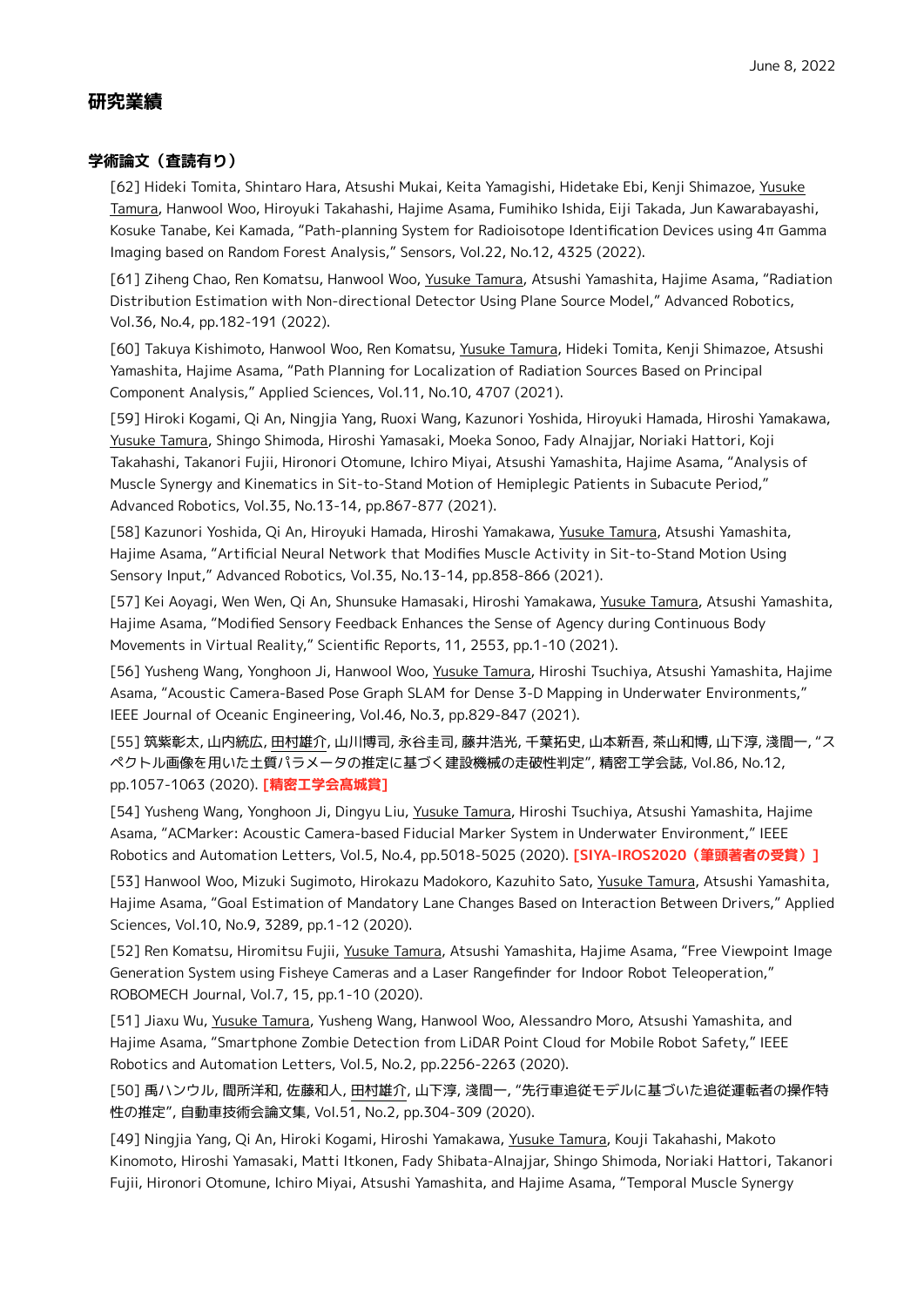Features Estimate Effects of Short-Term Rehabilitation in Sit-to-Stand of Post-Stroke Patients," IEEE Robotics and Automation Letters, Vol.5, No.2, pp.1796-1802 (2020).

[48] 筑紫彰太, 森山湧志, 藤井浩光, 田村雄介, 山川博司, 永谷圭司, 坂井郁也, 千葉拓史, 山本新吾, 茶山和博, 山下淳, 淺間一, "遠隔操作オペレータの要求仕様に基づいたバックホウ盛土作業のための映像自動提示", 精密工学会誌, Vol.86, No.2, pp.164-170 (2020).

[47] Feiyun Cong, Yusuke Tamura, Kenji Shimazoe, Hiroyuki Takahashi, Jun Ota, and Shuiguang Tong, "Radioactive Source Recognition with Moving Compton Camera Imaging Robot Using Geant4," Nuclear Instruments and Methods in Physics Research Section A: Accelerators, Spectrometers, Detectors and Associated Equipment, Vol.953, 163108, pp.1-12 (2020).

[46] Hanwool Woo, Hirokazu Madokoro, Kazuhito Sato, Yusuke Tamura, Atsushi Yamashita, and Hajime Asama, "Adaptive Cruise Control Based on Operation Characteristic Estimation and Trajectory Prediction," Applied Sciences, Vol.9, No.22, 4875, pp.1-18 (2019).

[45] Ren Komatsu, Hiromitsu Fujii, Yusuke Tamura, Atsushi Yamashita, and Hajime Asama, "Octave Deep Plane-Sweeping Network: Reducing Spatial Redundancy for Learning-based Plane-Sweeping Stereo," IEEE Access, Vol.7, No.1, pp.150306-150317 (2019).

[44] Ningjia Yang, Qi An, Hiroki Kogami, Hiroshi Yamakawa, Yusuke Tamura, Kouji Takahashi, Makoto Kinomoto, Hiroshi Yamasaki, Matti Itkonen, Fady Shibata-Alnajjar, Shingo Shimoda, Noriaki Hattori, Takanori Fujii, Hironori Otomune, Ichiro Miyai, Atsushi Yamashita, Hajime Asama, "Temporal Features of Muscle Synergies in Sit-to-stand Motion Reflect the Motor Impairment of Post-Stroke Patients," IEEE Transactions on Neural Systems and Rehabilitation Engineering, Vol.27, No.10, pp.2118-2127 (2019).

[43] Hanwool Woo, Yonghoon Ji, Yusuke Tamura, Yasuhide Kuroda, Takashi Sugano, Yasunori Yamamoto, Atsushi Yamashita, Hajime Asama, "Lane-Change Detection Based on Individual Driving Style," Advanced Robotics, Vol.33, No.20, pp.1087-1098 (2019).

[42] Jiaxu Wu, Hanwool Woo, Yusuke Tamura, Alessandro Moro, Stefano Massaroli, Atsushi Yamashita, and Hajime Asama, "Pedestrian Trajectory Prediction Using BiRNN Encoder-Decoder Framework," Advanced Robotics, Vol.33, No.18, pp.956-969 (2019).

[41] Hiroshi R. Yamasaki, Qi An, Makoto Kinomoto, Koji Takahashi, Takanori Fujii, Hiroki Kogami, Ningjia Yang, Hiroshi Yamakawa, Yusuke Tamura, Matti Itkonen, Moeka Sonoo, Fady S.K. Alnajjar, Atsushi Yamashita, Hironori Otomune, Noriaki Hattori, Hajime Asama, Ichiro Miyai, Shingo Shimoda, "Organization of functional modularity in sitting balance response and gait performance after stroke," Clinical Biomechanics, Vol.67, pp.61-69 (2019).

[40] Shunsuke Hamasaki, Qi An, Wen Wen, Yusuke Tamura, Hiroshi Yamakawa, Atsushi Yamashita, Hajime Asama, Satoshi Unenaka, Satoshi Shibuya, and Yukari Ohki, "Changes in the Body Representation of Human Upper Limb as a Function of the Movement and Visual Hand Position," Journal of Advanced Computational Intelligence and Intelligent Informatics, Vol.23, No.2, pp.196-208 (2019).

[39] Qi An, Yuki Ishikawa, Wen Wen, Shu Ishiguro, Koji Ohata, Hiroshi Yamakawa, Yusuke Tamura, Atsushi Yamashita, and Hajime Asama, "Skill Abstraction of Physical Therapist in Hemiplegia Patients Rehabilitation Using A Walking Assist Robot," International Journal of Automation Technology, Vol.13, No.2, pp.271-278 (2019).

[38] Kazunori Yoshida, Qi An, Arito Yozu, Ryosuke Chiba, Kaoru Takakusaki, Hiroshi Yamakawa, Yusuke Tamura, Atsushi Yamashita, and Hajime Asama, "Visual and Vestibular Inputs Affect Muscle Synergies Responsible for Body Extension and Stabilization in Sit-to-Stand Motion", Frontiers in Neuroscience, Vol.12, 1042, DOI:10.3389/fnins.2018.01042 (2019).

[37] Yonghoon Ji, Yusuke Tanaka, Yusuke Tamura, Mai Kimura, Atsushi Umemura, Yoshiharu Kaneshima, Hiroki Murakami, Atsushi Yamashita, and Hajime Asama, "Adaptive Motion Planning Based on Vehicle Characteristics and Regulations for Off-Road UGVs," IEEE Transactions on Industrial Informatics, Vol.15, No.1, pp.599-611 (2019).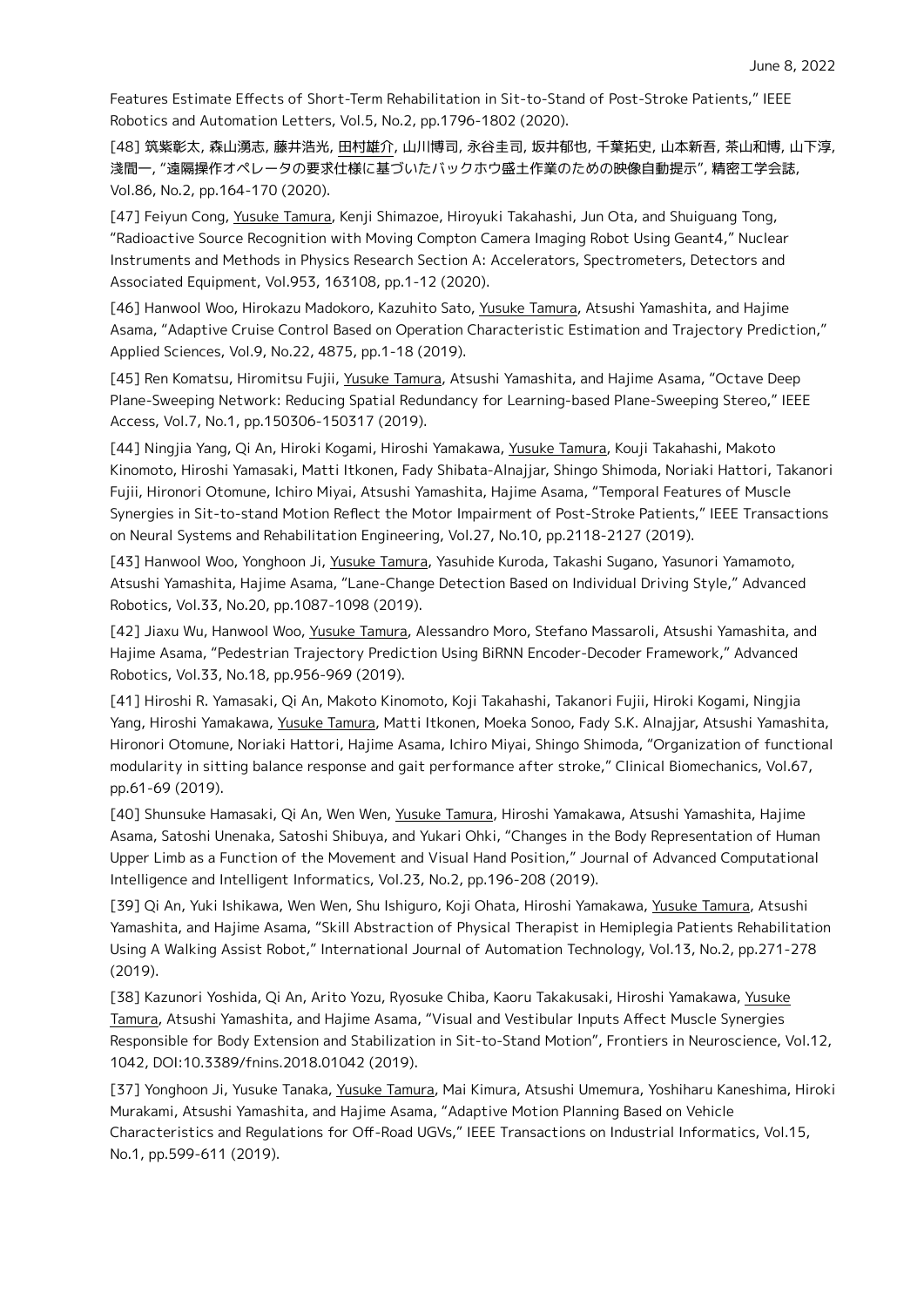[36] Hanwool Woo, Yonghoon Ji, Yusuke Tamura, Yasuhide Kuroda, Takashi Sugano, Yasunori Yamamoto, Atsushi Yamashita, and Hajime Asama, "Trajectory Prediction of Surrounding Vehicles Considering Individual Driving Characteristics," International Journal of Automotive Engineering, Vol.9, No.4, pp.282-288 (2018).

[35] Wen Wen, Rin Minohara, Shunsuke Hamasaki, Takaki Maeda, Qi An, Yusuke Tamura, Hiroshi Yamakawa, Atsushi Yamashita, and Hajime Asama, "The Readiness Potential Reflects the Reliability of Action Consequence," Scientific Reports, 8, 11865, DOI:10.1038/s41598-018-30410-z (2018).

[34] Masao Sugi, Ippei Matsumura, Yusuke Tamura, Tamio Arai, Jun Ota, "Analysis of Usability of Information on Worker's Hands in Animated Assembly Manuals," International Journal of Automation Technology, Vol.12, No.4, pp.524-532 (2018).

[33] Yusuke Tamura, Soichiro Morishita, Hajime Asama, "Development of Fluffy Screen System and Field Trial at a Shopping Mall," International Journal of Automation Technology, Vol.12, No.4, pp.492-498 (2018).

[32] Hanwool Woo, Yonghoon Ji, Yusuke Tamura, Yasuhide Kuroda, Takashi Sugano, Yasunori Yamamoto, Atsushi Yamashita, and Hajime Asama, "Dynamic State Estimation of Driving Style Based on Driving Risk Feature," International Journal of Automotive Engineering, Vol.9, No.1, pp.31-38 (2018).

[31] Hiroki Kogami, Qi An, Ningjia Yang, Hiroshi Yamakawa, Yusuke Tamura, Atsushi Yamashita, Hajime Asama, Hiroshi Yamasaki, Matti Itkonen, Fady Shibata-Alnajjar, Shingo Shimoda, Makoto Kinomoto, Noriaki Hattori, Kyuji Takahashi, Takanori Fujii, Hironori Otomune, and Ichiro Miyai, "Effect of Physical Therapy on Muscle Synergy Structure during Standing-up Motion of Hemiplegic Patients," IEEE Robotics and Automation Letters, Vol.3, No.3, pp.2229-2236 (2018).

[30] 粟島靖之, 小松廉, 藤井浩光, 田村雄介, 山下淳, 淺間一, "ロボット遠隔操作のためのLiDARを用いた全方位3次 元測距による俯瞰映像上での障害物提示", 精密工学会誌, Vol.83, No.12, pp.1216-1223 (2017).

[29] Shunsuke Hamasaki, Qi An, Masataka Murabayashi, Yusuke Tamura, Hiroshi Yamakawa, Atsushi Yamashita, and Hajime Asama, "Evaluation of the Effect of Prime Stimulus on Sense of Agency in Stop Operation of the Object in Circular Motion," Journal of Advanced Computational Intelligence and Intelligent Informatics, Vol.21, No.7, pp.1161-1171 (2017).

[28] Hitoshi Kono, Tsuyoshi Suzuki, Akiya Kamimura, Kohji Tomita, Yusuke Tamura, Atsushi Yamashita, and Hajime Asama, "Automatic Convergence Estimation by Utilizing Fractal Dimensional Analysis for Reinforcement Learning," Journal of Instrumentation, Automation and Systems, Vol.3, No.3, pp.58-70 (2016).

[27] Doyeon Kim, Hanwool Woo, Yonghoon Ji, Yusuke Tamura, Atsushi Yamashita, and Hajime Asama, "Effect of Detector Pose Uncertainty in Localization of Radiation Sources," E-Journal of Advanced Maintenance, Vol.9, No.2, pp.97-103 (2017).

[26] Yusuke Tamura, Takafumi Akashi, and Hisashi Osumi, "Where Robot Looks Is Not Where Person Thinks Robot Looks," Journal of Advanced Computational Intelligence and Intelligent Informatics, Vol.21, No.4, pp.660-666 (2017).

[25] Wen Wen, Daisuke Tomoi, Hiroshi Yamakawa, Shunsuke Hamasaki, Kaoru Takakusaki, Qi An, Yusuke Tamura, Atsushi Yamashita, and Hajime Asama, "A Continuous Estimation of Stress using Physiological Signals during a Real Car Race," Psychology, Vol.8, No.7, pp.978-986 (2017).

[24] Hitoshi Kono, Musab Obaid Alhammadi, Yusuke Tamura, Atsushi Yamashita, and Hajime Asama, "Distributed Cooperative Fault Diagnosis Method for Internal Components of Robot Systems," International Journal of Intelligent Systems and Applications in Robotics, Vol.8, No.1, pp.1-11 (2017)

[23] Hanwool Woo, Yonghoon Ji, Hitoshi Kono, Yusuke Tamura, Yasuhide Kuroda, Takashi Sugano, Yasunori Yamamoto, Atsushi Yamashita, and Hajime Asama, "Lane-Change Detection Based on Vehicle-Trajectory Prediction," IEEE Robotics and Automation Letters, Vol.2, No.2, pp.1109-1116 (2017).

[22] Yuki Ishikawa, Qi An, Junki Nakagawa, Hiroyuki Oka, Tetsuro Yasui, Michio Tojima, Haruhi Inokuchi, Nobuhiko Haga, Hiroshi Yamakawa, Yusuke Tamura, Atsushi Yamashita, Hajime Asama, "Gait Analysis of Patients with Knee Osteoarthritis by Using Elevation Angle: Confirmation of the Planar Law and Analysis of Angular Difference in the Approximate Plane," Advanced Robotics, Vol.31, Issue1-2, pp.68-79 (2017).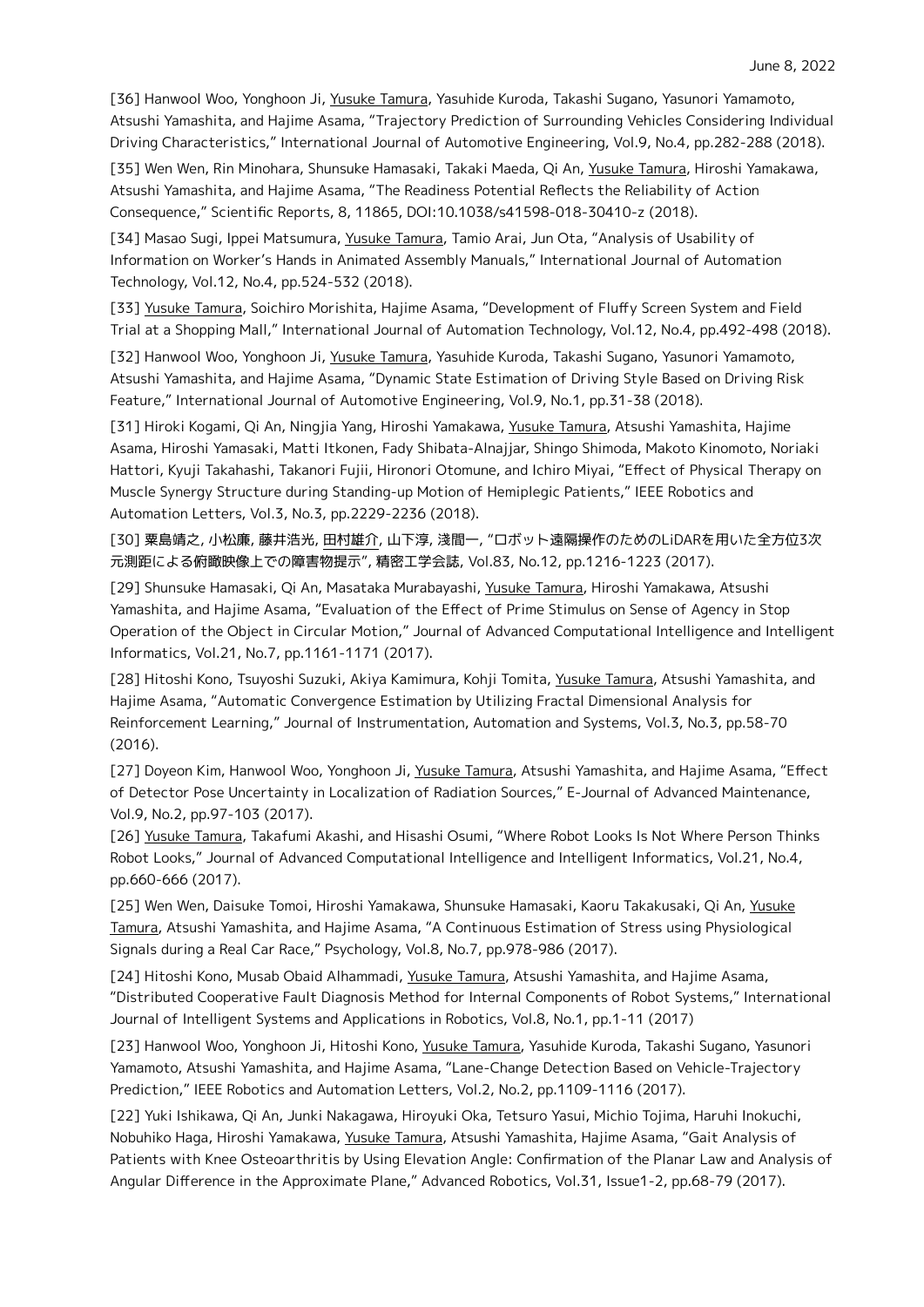[21] Ningjia Yang, Qi An, Hiroshi Yamakawa, Yusuke Tamura, Atsushi Yamashita, and Hajime Asama, "Muscle Synergy Structure using Different Strategies in Human Standing-up Motion," Advanced Robotics, Vol.31, Issue1-2, pp.40-54 (2017).

[20] Hanwool Woo, Yonghoon Ji, Hitoshi Kono, Yusuke Tamura, Yasuhide Kuroda, Takashi Sugano, Yasunori Yamamoto, Atsushi Yamashita, and Hajime Asama, "Automatic Detection Method of Lane-Changing Intentions Based on Relationship with Adjacent Vehicles Using Artificial Potential Fields," International Journal of Automotive Engineering, Vol.7, No.4, pp.127-134 (2016).

[19] Yusuke Tamura, Takafumi Akashi, Shiro Yano, and Hisashi Osumi, "Human Visual Attention Model based on Analysis of Magic for Smooth Human-Robot Interaction," International Journal of Social Robotics, Vol.8, No.5, pp.689-694 (2016).

[18] Wen Wen, Katsutoshi Muramatsu, Shunsuke Hamasaki, Qi An, Hiroshi Yamakawa, Yusuke Tamura, Atsushi Yamashita, and Hajime Asama, "Goal-Directed Movement Enhances Body Representation Updating," Frontiers in Human Neuroscience, Vol.10, 329, pp.1-10 (2016).

[17] 熊原渉, 増山岳人, 田村雄介, 山下淳, 淺間一, "動的環境下における歩行者流を利用した移動ロボットナビゲー ション," 計測自動制御学会論文集, Vol.50, No.1, pp.58-67 (2014).

[16] Yusuke Tamura, Yoshitaka Terada, Atsushi Yamashita, and Hajime Asama, "Modelling Behaviour Patterns of Pedestrian for Trajectory Generation of Mobile Robots," International Journal of Advanced Robotic Systems, Vol. 10, No.8, 310, pp.1-11 (2013).

[15] Guanghui Li, Yusuke Tamura, Atsushi Yamashita, and Hajime Asama, "Effective Improved Artificial Potential Field Based Regression Search Method for Autonomous Mobile Robot Path Planning," International Journal of Mechatronics and Automation, Vol.3, No.3, pp.141-170 (2013).

[14] Yusuke Tamura, Mami Egawa, Shiro Yano, Takaki Maeda, Motoichiro Kato, and Hajime Asama, "Activeness Improves Cognitive Performance in Human-Machine Interaction," Journal of Advanced Computational Intelligence and Intelligent Informatics, Vol.17, No.3, pp.425-432 (2013).

[13] 熊原渉, 増山岳人, 田村雄介, 山下淳, 淺間一, "局所経路情報と歩行者流情報を用いた移動ロボットナビゲーショ ン手法," 精密工学会誌, Vol.79, No.4, pp.349-355 (2013).

[12] 田村雄介, 濱崎峻資, 山下淳, 淺間一, "環境に応じた人間の移動予測に基づく移動ロボットの人物回避," 日本機 械学会論文集C編, Vol.79, No.799, pp.617-628 (2013).

[11] Inyong Ha, Yusuke Tamura, and Hajime Asama, "Development of Open Platform Humanoid Robot DARwIn-OP," Advanced Robotics, Vol.27, No.3, pp.223-232 (2013).

[10] Guanghui Li, Yusuke Tamura, Atsushi Yamashita, and Hajime Asama, "Moving Task Allocation and Reallocation Method Based on Body Expansion Behaviour for Distributed Multi-robot Coordination," International Journal of Mechatronics and Automation, Vol.2, No.4, pp.240-261 (2012).

[9] Yusuke Tamura, Yu Murai, Hiroki Murakami, and Hajime Asama, "Identification of Types of Obstacles for Mobile Robots," Intelligent Service Robotics, Vol.4, No.2, pp.99-105 (2011).

[8] Yusuke Tamura, Masao Sugi, Tamio Arai, and Jun Ota, "Attentive Deskwork Support System," Journal of Advanced Computational Intelligence and Intelligent Informatics, Vol.14, No.7, pp.578-589 (2010).

[7] Masao Sugi, Yuto Nakanishi, Masataka Nishino, Yusuke Tamura, Tamio Arai, and Jun Ota, "Development of Deskwork Support System using Pointing Gesture Interface," Journal of Robotics and Mechatronics, Vol.22, No.4, pp.430-438 (2010).

[6] Masao Sugi, Ippei Matsumura, Yusuke Tamura, Makoto Nikaido, Jun Ota, Tamio Arai, Kiyoshi Kotani, Kiyoshi Takamasu, Hiromasa Suzuki, Akio Yamamoto, Yoichi Sato, Seiichi Shin, and Fumihiko Kimura, "Quantitative Evaluation of Automatic Parts Delivery in "Attentive Workbench" Supporting Workers in Cell Production," Journal of Robotics and Mechatronics, Vol.21, No.1 pp.135-145 (2009).

[5] Yusuke Tamura, Masao Sugi, Tamio Arai, and Jun Ota, "Target Identification Through Human Pointing Gesture Based on Human-Adaptive Approach," Journal of Robotics and Mechatronics, Vol.20, No.4, pp.515-525 (2008).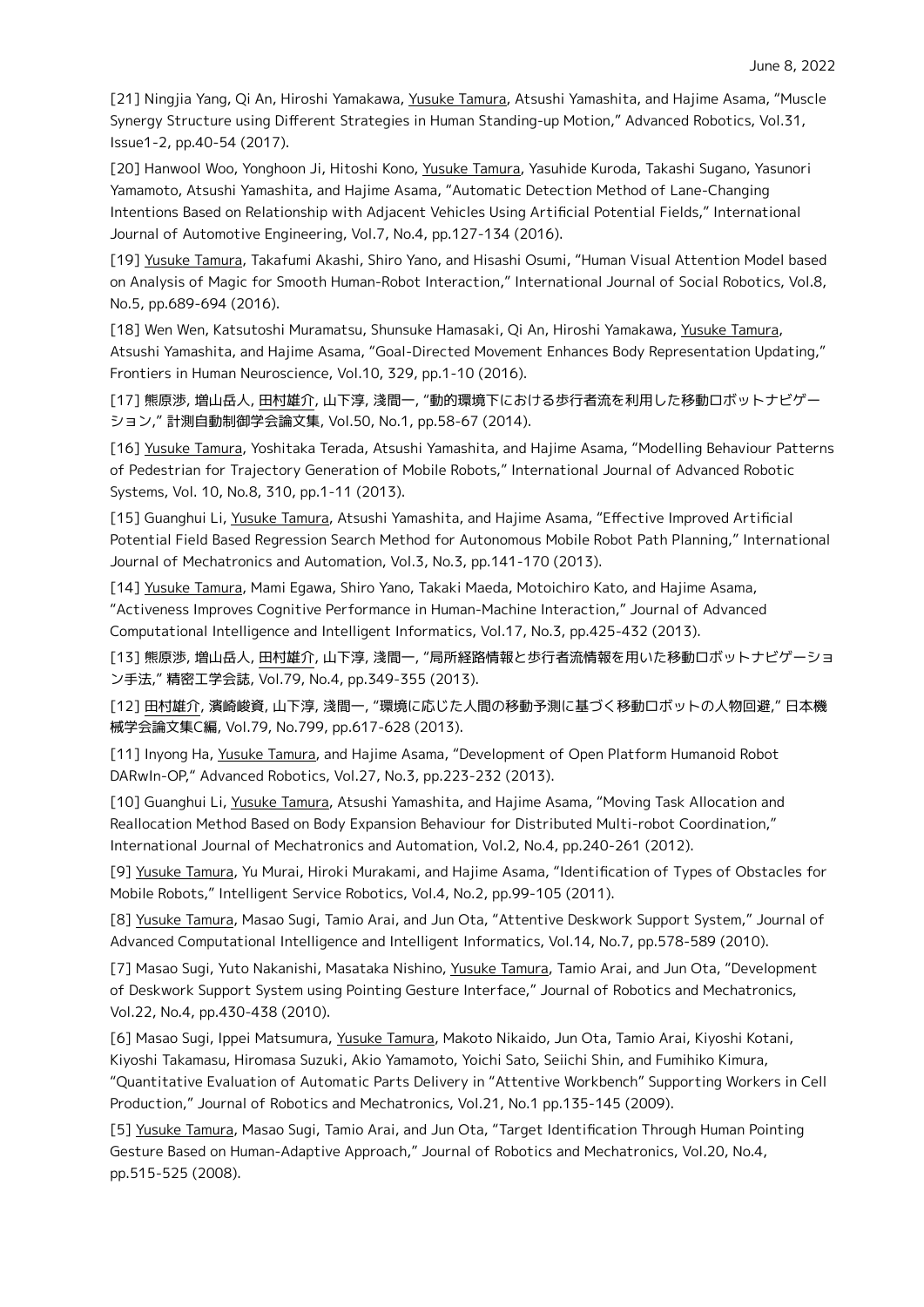[4] 杉正夫, 二階堂諒, 田村雄介, 太田順, 新井民夫, "作業者支援型セル生産システム "Attentive Workbench" のた めの自走式部品トレイの動作及び配置の計画," 精密工学会誌, Vol.72, No.11, pp.1380-1385 (2006).

[3] 田村雄介, 杉正夫, 太田順, 新井民夫, "卓上作業支援システムのための作業者意図の推定," 計測自動制御学会論文 集, Vol.41, No.7, pp.612-618 (2005).

[2] 香月理絵, 太田順, 田村雄介, 水田貴久, 鬼頭朋見, 新井民夫, 植山剛, 西山強志, "マークを用いたロボットの多種 類物体ハンドリング", 日本機械学会論文集 C編, Vol.70, No.691, pp.766-773 (2004).

[1] 大和裕幸, 安藤英幸, 増田宏, 白山晋, 佐藤昌弘, 唐澤武郎, 田村雄介, 釼吉譲, "セマンティックウェブの造船設計 システムへの応用", 日本造船学会論文集, Vol.192, pp.387-396 (2002).

#### **解説等**

[3] 田村雄介, "廃炉ロボットが利用するフォトニクス技術の現状と将来", レーザー研究, Vol.47, No.11, pp.630- 633 (2019).

[2] 田村雄介, "福島第一原子力発電所廃止措置のための俯瞰的人材育成", 日本ロボット学会誌, Vol.36, No.7, pp.456-459 (2018).

[1] 田村雄介, 淺間一, "サービスロボット: 人間・ロボット共存環境におけるサービスロボットの振る舞い", 精密工 学会誌, Vol.78, No.8, pp.666-669 (2012).

#### **講演等**

[9] 田村雄介, "自律移動ロボットを用いた放射線源の分布推定技術", 電気学会 放射線を利用した微量分析およびイ メージング技術調査専門委員会, (2022).

[8] 田村雄介, "見えないものを扱うロボティクス", 福島県立安積高等学校, (2021).

[7] Yusuke Tamura, Hajime Asama, "Integration of Mobile Robotics and Radiation Measurement for Decommissioning of Fukushima Daiichi Nuclear Power Plant and other applications," Japan-Korea Joint Workshop on Next Generation Robotics, (2019).

[6] 田村雄介, "廃止措置研究・人材育成等強化プログラムにおける東京大学の取り組み", 第36回日本ロボット学会 学術講演会 オープンフォーラム OF9「廃炉に向けた日本原子力学会との連携と課題4」 (2018).

[5] 田村雄介, "人を中心としたロボット技術と福島第一原発廃炉への適用", 電気学会北陸支部学術講演会 (2017).

[4] 田村雄介, "画像処理技術に基づく遠隔操作インタフェース", 平成29年電気学会全国大会シンポジウム「原子力 における計測制御技術の現状と将来動向」, 7-S4-6 (2017).

[3] Yusuke Tamura, "Robot Technology for Decommissioning of Fukushima Daiichi Nuclear Power Plant," Stakeholders' Workshop on Rehabilitation Efforts in Disaster-stricken Provinces in the Visayas, Philippines, IEEE-R10 Humanitarian Technology Conference, (2015).

[2] 田村雄介, "人の理解とモデル化に基づいたロボティクス", 東大精研会技術講演会, (2015).

[1] 田村雄介, "人と人工物の相互作用", 中央大学理工学部精密機械工学科同窓会講演会, (2012).

## **単行本掲載論文(査読有り)**

[6] Kazunori Yoshida, Qi An, Hiroshi Yamakawa, Yusuke Tamura, Atsushi Yamashita, Hajime Asama, "Effect of Tilted Ground on Muscle Activity in Human Sit-to-Stand Motion: Preliminary Result," Intelligent Autonomous Systems 16, M.H. Ang Jr, H. Asama, W. Lin and S. Foong (Eds.), Springer, pp.341-350 (2022).

[5] Yuki Doi, Yonghoon Ji, Yusuke Tamura, Yuki Ikeda, Atsushi Umemura, Yoshiharu Kaneshima, Hiroki Murakami, Atsushi Yamashita, Hajime Asama, "Robust Path Planning against Pose Errors for Mobile Robots in Rough Terrain," Intelligent Autonomous Systems 15, M. Strand, R. Dillmann, E. Menegatti, and S. Ghidoni (Eds.), Springer, pp.27-39 (2019).

[4] Yuki Ishikawa, Qi An, Yusuke Tamura, Atsushi Yamashita, Hajime Asama and Hiroyuki Oka, "Effect of Mediolateral Knee Displacement on Ligaments and Muscles around Knee Joint - Quantitative Analysis with Three-dimensional Musculoskeletal Ligament Knee Model," Intelligent Autonomous Systems 12 - Advances in Intelligent and Soft Computing, S. Lee, H. Cho, K-J. Yoon, and J. Lee (Eds.), Springer, pp.447-456 (2013).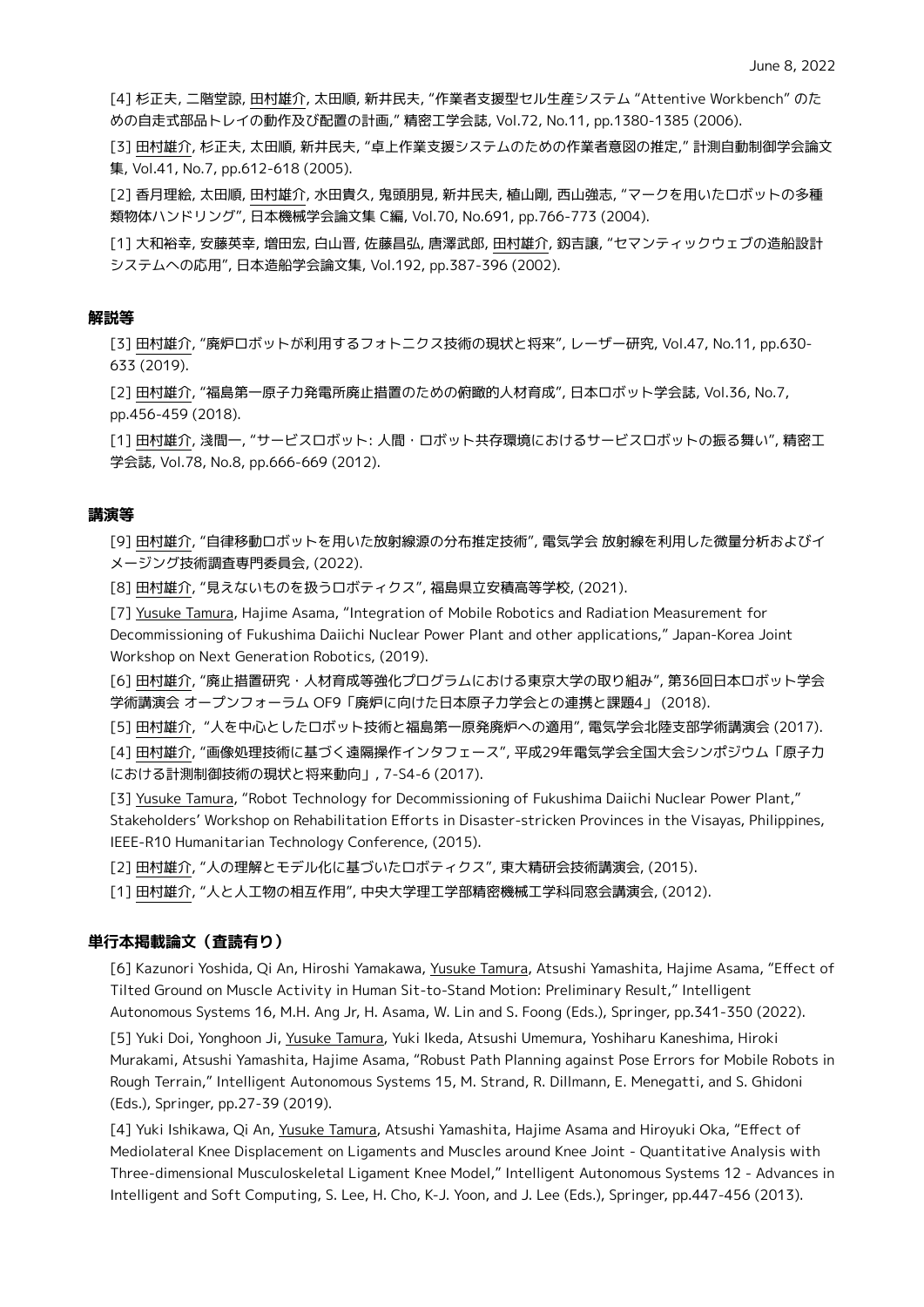[3] Yusuke Tamura, Masao Sugi, Tamio Arai, and Jun Ota, "Estimation of User's Request for Attentive Deskwork Support System," Cutting Edge Robotics 2010, V. Kordic (Ed.), IN-TECH, pp.243-262 (2010).

[2] Masao Sugi, Yusuke Tamura, Jun Ota, Tamio Arai, Kiyoshi Takamasu, Kiyoshi Kotani, Hiromasa Suzuki, and Yoichi Sato, "Attentive Workbench: An Intelligent Production Cell Supporting Human Workers," Distributed Autonomous Robotic System 6, R. Alami, R. Chatila, and H. Asama (Eds.), Springer, pp.465-474 (2007).

[1] Masao Sugi, Yusuke Tamura, Makoto Nikaido, Jun Ota, Tamio Arai, Kiyoshi Takamasu, Kiyoshi Kotani, Akio Yamamoto, Hiromasa Suzuki, Yoichi Sato, Fumihiko Kimura, and Seiichi Shin, "Human Supporting Production Cell "Attentive Workbench"," Intelligent Autonomous Systems 9, T. Arai, R. Pfeifer, T. Balch, and H. Yokoi (Eds.), IOS Press, pp.740-747 (2006).

# **国際会議**

[92] Ziheng Chao, Ren Komatsu, Hanwool Woo, Yusuke Tamura, Atsushi Yamashita, Hajime Asama, "Estimation of Radiation Source Distribution Using Structure Information for Fukushima Daiichi Nuclear Power Plant Reactor," Proceedings of the 2022 IEEE/SICE International Symposium on System Integration, pp.1030-1035 (2022).

[91] Atsushi Mukai, Shintaro Hara, Keita Yamagishi, Ryohei Terabayashi, Kenji Shimazoe, Yusuke Tamura, Hanwool Woo, Takuya Kishimoto, Hiroki Kogami, Zhong Zhihong, Mizuki Uenomachi, Agus Nurrachman, Hiroyuki Takahashi, Hajime Asama, Fumihiko Ishida, Hidetake Ebi, Eiji Takada, Jun Kawarabayashi, Kosuke Tanabe, Kei Kamada, Hideki Tomita, "Optimization of Detector Movement Algorithm Using Decision Tree Analysis for Radiation Source Identification Based on 4π Gamma Imaging," Proceedings of the 2022 IEEE/ SICE International Symposium on System Integration, pp.1026-1029 (2022).

[90] Haoxiang Liu, Ren Komatsu, Hanwool Woo, Yusuke Tamura, Atsushi Yamashita, Hajime Asama, "Viewpoint Selection without Subject Experiments for Teleoperation of Robot Arm in Reaching Task Using Reinforcement Learning," Proceedings of the 2022 IEEE/SICE International Symposium on System Integration, pp.1015-1020 (2022).

[89] Shintaro Hara, Hideki Tomita, Atsushi Mukai, Keita Yamagishi, Hidetake Ebi, Ryohei Terabayashi, Kenji Shimazoe, Agus Nurrachman, Zhong Zhihong, Mizuki Uenomachi, Hanwool Woo, Takuya Kishimoto, Hiroki Kogami, Hajime Asama, Yusuke Tamura, Fumihiko Ishida, Eiji Takada, Jun Kawarabayashi, Kousuke Tanabe, Kei Kamada, "Measurement Protocol Optimization using Machine Learning for Radiation Source Identification based on 4π Gamma Imaging," 2021 IEEE Nuclear Science Symposium and Medical Imaging Conference, N-09-179 (2021)

[88] Atsushi Mukai, Keita Yamagishi, Shintaro Hara, Ryohei Terabayashi, Kenji Shimazoe, Yusuke Tamura, Hanwool Woo, Takuya Kishimoto, Hiroki Kogami, Zhong Zhihong, Mizuki Uenomachi, Agus Nurrachman, Hiroyuki Takahashi, Hajime Asama, Fumihiko Ishida, Hidetake Ebi, Eiji Takada, Jun Kawarabayashi, Kousuke Tanabe, Kei Kamada, Hideki Tomita, "Development of Radiation Source Identification Device based on 4π Gamma Imaging with LiDAR-SLAM," 2021 IEEE Nuclear Science Symposium and Medical Imaging Conference, N-09-169 (2021).

[87] Ren Komatsu, Hanwool Woo, Yusuke Tamura, Atsushi Yamashita, Hajime Asama, "Gamma-ray Image Noise Generation Using Energy-Image Converter Based on Image Histogram," Proceedings of the 2021 IEEE/ SICE International Symposium on System Integration, pp.93-99 (2021).

[86] Shota Chikushi, Jun Younes Louhi Kasahara, Hiromitsu Fujii, Yusuke Tamura, Angela Faragasso, Hiroshi Yamakawa, Keiji Nagatani, Yonghoon Ji, Shinya Aoki, Takumi Chiba, Shingo Yamamoto, Kazuhiro Chayama, Atsushi Yamashita, Hajime Asama, "Research and Development of Construction Technology in Social Cooperation Program "Intelligent Construction System"," Proceedings of the 37th International Symposium on Automation and Robotics in Construction, pp.1536-1540 (2020).

[85] Jinhyeok Sim, Jun Younes Louhi Kasahara, Shota Chikushi, Hiroshi Yamakawa, Yusuke Tamura, Keiji Nagatani, Takumi Chiba, Shingo Yamamoto, Kazuhiro Chayama, Atsushi Yamashita, Hajime Asama, "Action Recognition of Excavator using Simulated Training Data in Excavator Loading Trucks," Proceedings of the 37th International Symposium on Automation and Robotics in Construction, pp.595-599 (2020).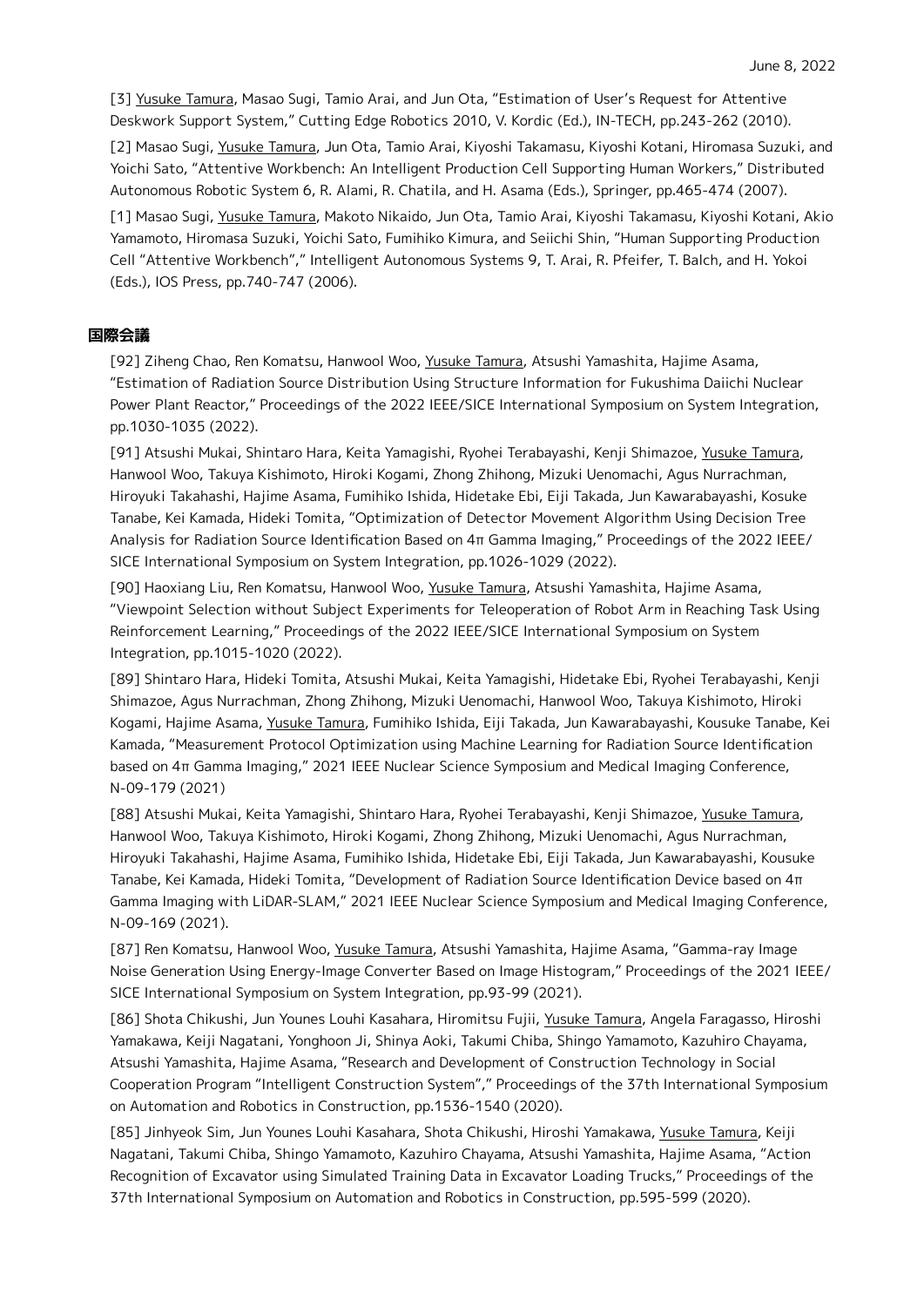[84] Ren Komatsu, Hiromitsu Fujii, Yusuke Tamura, Atsushi Yamashita, Hajime Asama, "360° Depth Estimation from Multiple Fisheye Images with Origami Crown Representation of Icosahedron," Proceedings of the 2020 IEEE/RSJ International Conference on Intelligent Robots and Systems, pp.10092-10099 (2020).

[83] Yusheng Wang, Yonghoon Ji, Hanwool Woo, Yusuke Tamura, Hiroshi Tsuchiya, Atsushi Yamashita, Hajime Asama, "Planar AnP: A Solution to Acoustic-n-Point Problem on Planar Target," Global Oceans 2020, (2020)

[82] Hanwool Woo, Hirokazu Madokoro, Kazuhito Sato, Yusuke Tamura, Atsushi Yamashita, Hajime Asama, "Prediction of Following Vehicle Trajectory Considering Operation Characteristics of a Human Driver," Proceedings of the 2020 IEEE/SICE International Symposium on System Integration, pp.712-717 (2020).

[81] Shota Chikushi, Yushi Moriyama, Hiromitsu Fujii, Yusuke Tamura, Hiroshi Yamakawa, Keiji Nagatani, Yuya Sakai, Takumi Chiba, Shingo Yamamoto, Kazuhiro Chayama, Atsushi Yamashita, Hajime Asama, "Automated Image Presentation for Backhoe Embankment Construction in Unmanned Construction Site," Proceedings of the 2020 IEEE/SICE International Symposium on System Integration, pp.22-27 (2020).

[80] Hideki Tomita, Kotaro Kanamori, Atsushi Mukai, Mizuki Uenomachi, Agus Nurrachman, Kenji Shimazoe, Hiroyuki Takahashi, Hanwool Woo, Yusuke Tamura, Hidetake Ebi, Fumihiko Ishida, Eiji Takada, Jun Kawarabayashi, Ken'ichi Tsuchiya, Tetsuo Iguchi, "Gamma-ray Source Identification by a Vehicle-mounted 4π Compton Imager," Proceedings of the 2020 IEEE/SICE International Symposium on System Integration, pp.18-21, (2020).

[79] Hideki Tomita, Kotaro Kanamori, Atsushi Mukai, Yusuke Oshima, Yuri Yoshihara, Kenji Shimazoe, Hiroyuki Takahashi, Hanwool Woo, Yusuke Tamura, Hidetake Ebi, Fumihiko Ishida, Eiji Takada, Jun Kawarabayashi, Ken'ichi Tsuchiya, Tetsuo Iguchi, "Development of Radioactive Source Identification by 4π Compton Gamma Imaging using Origin Ensemble Algorithm," 2019 IEEE Nuclear Science Symposium and Medical Imaging Conference, N-05-235 (2019).

[78] Norihiro Yamauchi, Shota Chikushi, Yusuke Tamura, Hiroshi Yamakawa, Keiji Nagatani, Hiromitsu Fujii, Yuya Sakai, Takumi Chiba, Shingo Yamamoto, Kazuhiro Chayama, Atsushi Yamashita, Hajime Asama, "Estimation of Cone Index from Water Content and Soil Types Obtained by Hyperspectral Imaging," Proceedings of the 2019 IEEE 8th Global Conference on Consumer Electronics, pp.999-1002 (2019).

[77] Hanwool Woo, Hirokazu Madokoro, Kazuhito Sato, Yusuke Tamura, Atsushi Yamashita, Hajime Asama, "Advanced Adaptive Cruise Control Considering Reaction Time of Following Driver," Proceedings of the 2019 IEEE 8th Global Conference on Consumer Electronics, pp.995-996 (2019).

[76] Hiroki Kogami, Qi An, Hiroshi Yamakawa, Ningjia Yang, Yusuke Tamura, Hiroshi Yamasaki, Fady S. Alnajjar, Shingo Shimoda, Makoto Kinomoto, Noriaki Hattori, Kouji Takahashi, Takanori Fujii, Hironori Otomune, Ichiro Miyai, Shu Ishiguro, Takashi Saigusa, Yoshikazu Nozaki, Haruhisa Maruyama, Atsushi Yamashita, Hajime Asama, "Assistive Chair to Support Hip Rising of Elderly People Improves Body Movement of Sit-to-Stand Motion," Preprints of the 1st IFAC Workshop on Robot Control, pp.480-483 (2019).

[75] Shinya Katsuma, Hanwool Woo, Yonghoon Ji, Yusuke Tamura, Atsushi Yamashita, Hajime Asama, "Efficient Motion Planning for Mobile Robots Dealing with Changes in Rough Terrain," IFAC PapersOnLine, Vol.52, No.22 (1st IFAC Workshop on Robot Control WROCO2019), pp.83-86 (2019).

[74] Yusheng Wang, Yonghoon Ji, Hanwool Woo, Yusuke Tamura, Hiroshi Tsuchiya, Atsushi Yamashita, Hajime Asama, "Rotation Estimation of Acoustic Camera Based on Illuminated Area in Acoustic Image," IFAC PapersOnLine, Vol.52, No.21 (12th IFAC Conference on Control Applications in Marine Systems, Robotics, and Vehicles), pp.163-168 (2019).

[73] Kei Aoyagi, Wen Wen, Qi An, Shunsuke Hamasaki, Hiroshi Yamakawa, Yusuke Tamura, Atsushi Yamashita, Hajime Asama, "Improvement of Sense of Agency During Upper-Limb Movement for Motor Rehabilitation Using Virtual Reality," Proceedings of the 41st Annual International Conference of the IEEE Engineering in Medicine and Biology Society, pp.118-121 (2019).

[72] Kotaro Kanamori, Atsushi Mukai, Hideki Tomita, Kohei Uema, Tetsuo Iguchi, Tetsuya Shimoyama, Jun Kawarabayashi, Eiji Takada, Yusuke Oshima, Yuri Yoshihara, Kenji Shimazoe, Hiroyuki Takahashi, Hanwool Woo, Yusuke Tamura, "Development of 3D Imaging of Radioactive Source using 4π sensitive Compton Gamma Camera," International Topical Workshop on Fukushima Decommissioning Research, FDR2019-1036 (2019).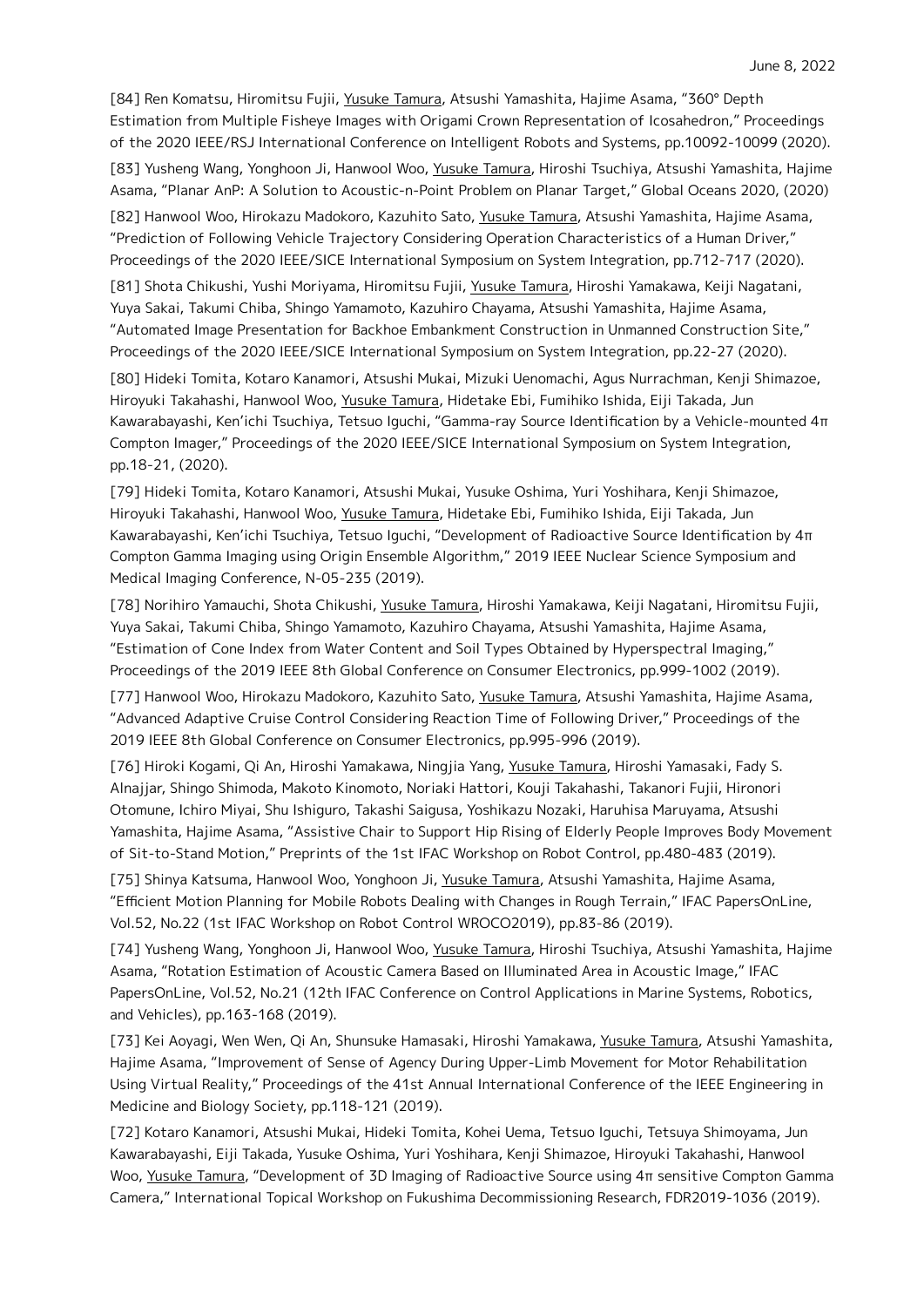[71] Yusheng Wang, Yonghoon Ji, Hanwool Woo, Yusuke Tamura, Atsushi Yamashita, Hajime Asama, "Graph Optimization-based 3D Mapping of Underwater Environment Using Acoustic Camera," Proceedings of the 2019 IEEE/SICE International Symposium on System Integration, pp.28-33 (2019).

[70] Kei Aoyagi, Wen Wen, Qi An, Shunsuke Hamasaki, Hiroshi Yamakawa, Yusuke Tamura, Atsushi Yamashita, Hajime Asama, "Improvement of Sense of Agency via Visual Intervention in Virtual Reality," 2nd International Symposium on Embodied-Brain Systems Science, P73 (2018).

[69] Sonmin Yun, Wen Wen, Qi An, Shunsuke Hamasaki, Hiroshi Yamakawa, Yusuke Tamura, Atsushi Yamashita, Hajime Asama, "Investigating the Relationship between Assisted Driver's Sense of Agency and EEG Alpha Power," 2nd International Symposium on Embodied-Brain Systems Science, P66 (2018).

[68] Hiroki Kogami, Qi An, Ningjia Yang, Hiroshi Yamakawa, Yusuke Tamura, Hiroshi Yamasaki, Matti Itkonen, Fady Shibata-Alnajjar, Shingo Shimoda, Makoto Kinomoto, Noriaki Hattori, Kouji Takahashi, Takanori Fujii, Hironori Otomune, Ichiro Miyai, Atsushi Yamashita, Hajime Asama, "Effect of Physical Therapy on Joint Angle of Hemiplegic Patients during Standing-up Motion," 2nd International Symposium on Embodied-Brain Systems Science, P51 (2018).

[67] Ningjia Yang, Qi An, Hiroshi Yamakawa, Yusuke Tamura, Kouji Takahashi, Makoto Kinomoto, Hiroshi Yamasaki, Matti Itkonen, Fady Shibata-Alnajjar, Shingo Shimoda, Noriaki Hattori, Takanori Fujii, Hironori Otomune, Ichiro Miyai, Atsushi Yamashita, Hajime Asama, "Clarification of Altered Muscle Synergies during Sit-to-stand Motion in Stroke Patients," 2nd International Symposium on Embodied-Brain Systems Science, P50 (2018).

[66] Qi An, Hiroki Kogami, Ningjia Yang, Hiroshi Yamakawa, Yusuke Tamura, Hiroshi Yamasaki, Matti Itkonen, Fady Shibata-Alnajjar, Shingo Shimoda, Noriaki Hattori, Makoto Kinomoto, Kouji Takahashi, Takanori Fujii, Hironori Otomune, Ichiro Miyai, Atsushi Yamashita, Hajime Asama, "Rehabilitation Intervention of Physical Therapists Improves Muscle Synergy during Standing-up Motion of Stroke Patients," 2nd International Symposium on Embodied-Brain Systems Science, P49 (2018).

[65] Hanwool Woo, Yonghoon Ji, Yusuke Tamura, Yasuhide Kuroda, Takashi Sugano, Yasunori Yamamoto, Atsushi Yamashita, Hajime Asama, "Advanced Adaptive Cruise Control Based on Collision Risk Assessment," Proceedings of the IEEE 21st International Conference on Intelligent Transportation Systems, pp.939-944 (2018).

[64] Sonmin Yun, Wen Wen, Qi An, Shunsuke Hamasaki, Hiroshi Yamakawa, Yusuke Tamura, Atsushi Yamashita, Hajime Asama, "Investigating the Relationship between Assisted Driver's SoA and EEG," Proceedings of the 5th International Conference on Neurorehabilitation, pp.1039-1043 (2018).

[63] Yusheng Wang, Yonghoon Ji, Hanwool Woo, Yusuke Tamura, Atsushi Yamashita, Hajime Asama, "3D Occupancy Mapping Framework Based on Acoustic Camera in Underwater Environment," IFAC-PapersOnLine, Vol.51, No.22 (12th IFAC Symposium on Robot Control SYROCO 2018), pp.324-330 (2018).

[62] Ngoc Trung Mai, Yonghoon Ji, Hanwool Woo, Yusuke Tamura, Atsushi Yamashita, Hajime Asama, "Acoustic Image Simulator Based on Active Sonar Model in Underwater Environment," Proceedings of the 15th International Conference on Ubiquitous Robots, pp.781-786 (2018).

[61] Doyeon Kim, Hanwool Woo, Yonghoon Ji, Yusuke Tamura, Atsushi Yamashita, Hajime Asama, "3D Radiation Imaging Using Mobile Robot Equipped with Radiation Detector," Proceedings of the 2017 IEEE/ SICE International Symposium on System Integration, pp.444-449 (2017).

[60] Yasuyuki Awashima, Hiromitsu Fujii, Yusuke Tamura, Keiji Nagatani, Atsushi Yamashita, Hajime Asama, "Safeness Visualization of Terrain for Teleoperation of Mobile Robot Using 3D Environment Map and Dynamic Simulator," Proceedings of the 2017 IEEE/SICE International Symposium on System Integration, pp.194-200 (2017).

[59] Sonmin Yun, Wen Wen, Qi An, Shunsuke Hamasaki, Hiroshi Yamakawa, Yusuke Tamura, Atsushi Yamashita, Hajime Asama, "Investigating the Relationship between Driver's Sense of Agency and EEG: Mu-Rhythm is More Suppressed in Higher SoA Case," Proceedings of the 2017 International Symposium on Micro-NanoMechatronics and Human Science, pp.272-276 (2017).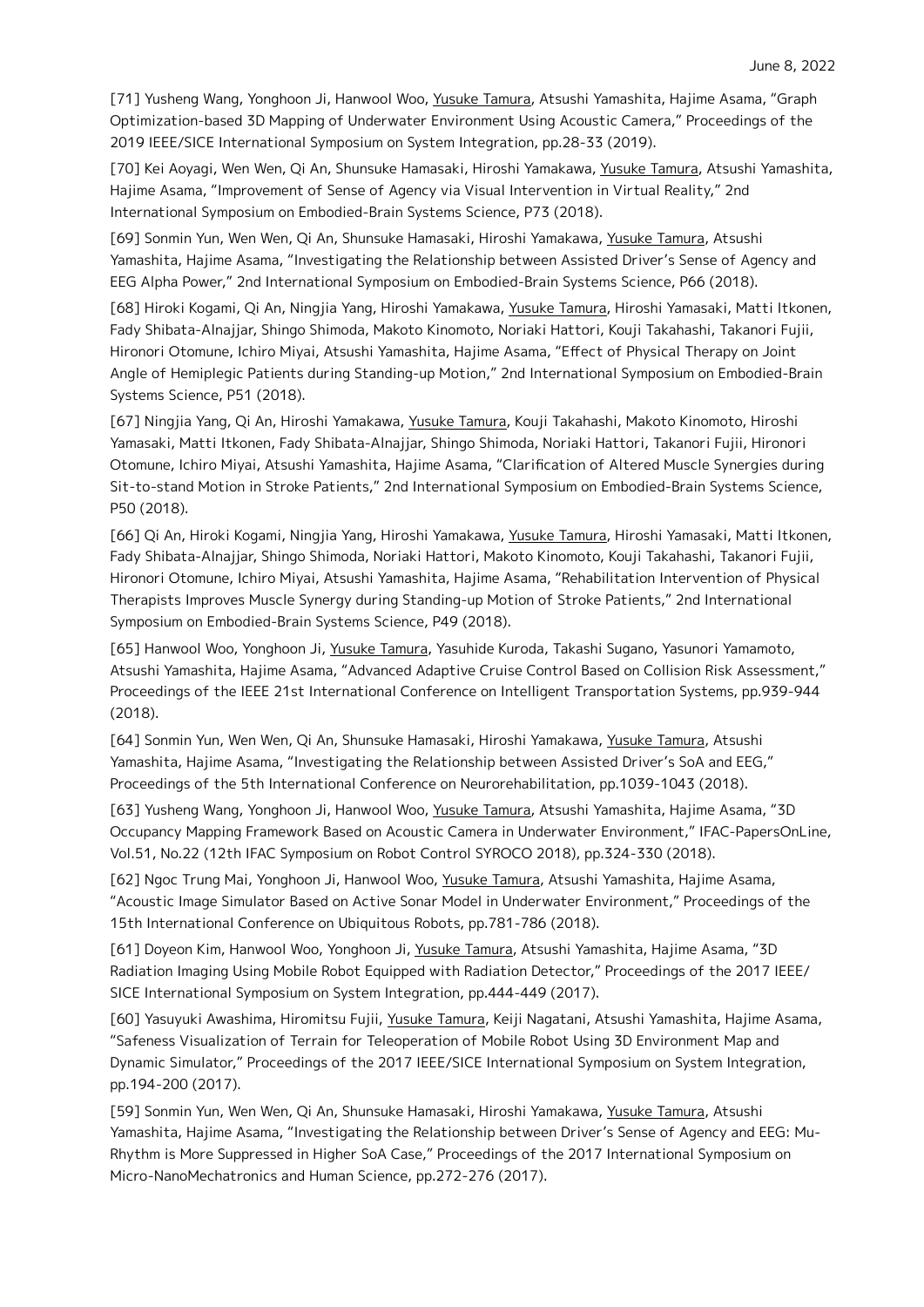[58] Ngoc Trung Mai, Hanwool Woo, Yonghoon Ji, Yusuke Tamura, Atsushi Yamashita, Hajime Asama, "3D Reconstruction of Line Features Using Multi-view Acoustic Images in Underwater Environment," Proceedings of the 2017 IEEE International Conference on Multisensor Fusion and Integration for Intelligent Systems, pp.312-317 (2017).

[57] Hanwool Woo, Yonghoon Ji, Yusuke Tamura, Yasuhide Kuroda, Takashi Sugano, Yasunori Yamamoto, Atsushi Yamashita, Hajime Asama, "Driver Classification in Vehicle-Following Behavior by Using Dynamic Potential Field Method," Proceedings of the IEEE 20th International Conference on Intelligent Transportation Systems, pp.1101-1106 (2017).

[56] Ningjia Yang, Qi An, Hiroshi Yamakawa, Yusuke Tamura, Atsushi Yamashita, Matti Itkonen, Fady Alnajjar, Shingo Shimoda, Hajime Asama, Noriaki Hattori, Ichiro Miyai,"Clarification of Muscle Synergy Structure During Standing-up Motion of Healthy Young, Elderly and Post-Stroke Patients", Proceedings of the 15th IEEE International Conference on Rehabilitation Robotics, pp.19-24 (2017).

[55] Takao Sugimoto, Hiroshi Yamakawa, Qi An, Wen Wen, Yusuke Tamura, Koichi Ohtomi, Takayuki Kosaka, Hiromasa Suzuki, Atsushi Yamashita, Hajime Asama, "Estimation of Tension and Concentration Scenes during Crane Operation Using Physiological Indices for Skill Improvement Support," Proceedings of the 5th International Conference on Serviceology, pp.153-160 (2017).

[54] Tasuku Ito, Hitoshi Kono, Yusuke Tamura, Atsushi Yamashita, Hajime Asama, "Recovery Motion Learning for Arm Mounted Mobile Crawler Robot in Drive System's Failure," IFAC PapersOnLine, Vol.50, No.1 (The 20th World Congress of the International Federation of Automatic Control), pp.2329-2334 (2017).

[53] Ngoc Trung Mai, Hanwool Woo, Yonghoon Ji, Yusuke Tamura, Atsushi Yamashita, Hajime Asama, "3-D Reconstruction of Underwater Object based on Extended Kalman Filter by Using Acoustic Camera Images," IFAC PapersOnLine, Vol. 50, No.1 (The 20th World Congress of the International Federation of Automatic Control), pp.1043-1049 (2017).

[52] Yasuyuki Awashima, Ren Komatsu, Hiromitsu Fujii, Yusuke Tamura, Atsushi Yamashita and Hajime Asama, "Visualization of Obstacles on Bird's-eye View Using Depth Sensor for Remote Controlled Robot," Proceedings of the International Workshop on Advanced Image Technology 2017, (2017).

[51] Rin Minohara, Wen Wen, Shunsuke Hamasaki, Takaki Maeda, Qi An, Yusuke Tamura, Hiroshi Yamakawa, Atsushi Yamashita and Hajime Asama, "How Anticipation for the Sense of Agency Affects Readiness Potential," Proceedings of the 2016 International Symposium on Micro-NanoMechatronics and Human Science, pp.166-168 (2016). **[Best Poster Award]**

[50] Doyeon Kim, Hanwool Woo, Yonghoon Ji, Yusuke Tamura, Atsushi Yamashita and Hajime Asama, "Localization of Radiation Sources using a Gamma-ray Detector in a Simulated Environment," 2016 International Conference on Maintenance Science and Technology, FC-2-4 (2016).

[49] Yutaka Watanabe, Takayuki Aoki, Yuichi Niibori, Toru Obara, Isamu Sato, Saishun Yamazaki, Koji Okamoto, Shunichi Suzuki and Yusuke Tamura, "Overview of the Fundamental Research and Human Resource Development for the Decommissioning of Fukushima Daiichi Nuclear Power Station in Japan," 2016 International Conference on Maintenance Science and Technology, FC-1-1 (2016).

[48] Hanwool Woo, Yonghoon Ji, Hitoshi Kono, Yusuke Tamura, Atsushi Yamashita, Hajime Asama, Yasuhide Kuroda, Takashi Sugano and Yasunori Yamamoto, "Lane-Changing Feature Extraction Using Multisensor Integration," Proceedings of the 2016 16th International Conference on Control, Automation and Systems, pp.1633-1636 (2016).

[47] Hanwool Woo, Yonghoon Ji, Hitoshi Kono, Yusuke Tamura, Atsushi Yamashita, Hajime Asama, Yasuhide Kuroda, Takashi Sugano and Yasunori Yamamoto, "Dynamic Potential-Model-based Feature for Lane Change Prediction," Proceedings of the 2016 IEEE International Conference on Systems, Man, and Cybernetics, pp.838-843 (2016).

[46] Yuki Ishikawa, Qi An, Wen Wen, Shu Ishiguro, Koji Ohata, Hiroshi Yamakawa, Yusuke Tamura, Atsushi Yamashita and Hajime Asama, "Auxiliary System to Classify Patterns of Patients with Hemiplegia for Transferring Skill of Rehabilitation with Walking Assist Robot," Proceedings of the 4th International Conference on Serviceology, pp.154-157 (2016).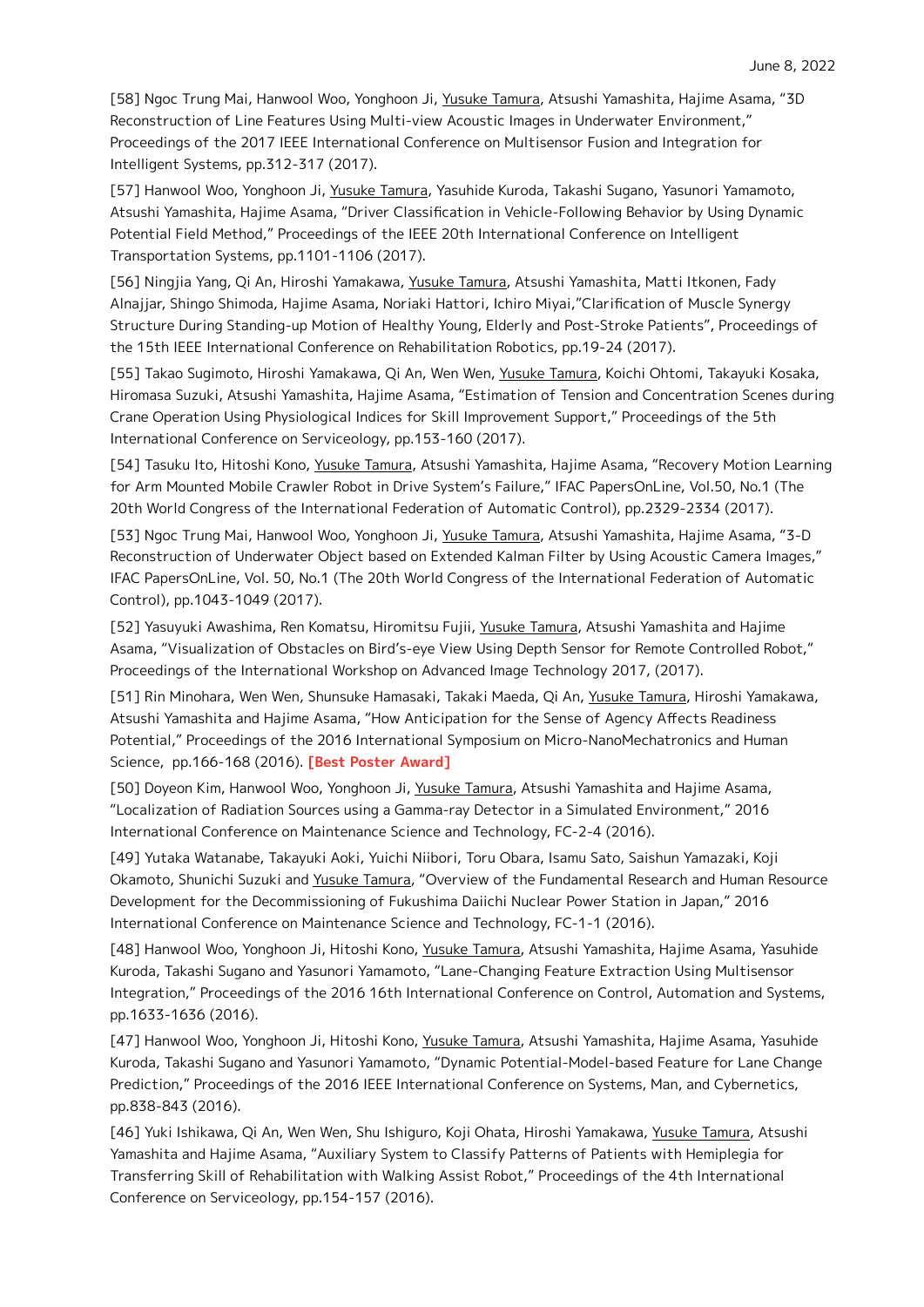[45] Wenzheng Chi, Hitoshi Kono, Yusuke Tamura, Atsushi Yamashita, Hajime Asama and Max Q.-H. Meng, "A Human-friendly Robot Navigation Algorithm using the Risk-RRT approach," Proceedings of the 2016 IEEE International Conference on Real-time Computing and Robotics, pp.227-232 (2016). **[Best Student Paper Award]**

[44] Ningjia Yang, Qi An, Hiroshi Yamakawa, Yusuke Tamura, Atsushi Yamashita and Hajime Asama, "Muscle Synergy Analysis in Human Standing-up Motion Using Different Strategies," Proceedings of the 1st International Symposium on Embodied-Brain Systems Science, p.32 (2016).

[43] Shunsuke Hamasaki, Qi An, Wen Wen, Yusuke Tamura, Hiroshi Yamakawa, Atsushi Yamashita, Hajime Asama, Satoshi Unenaka, Satoshi Shibuya and Yukari Ohki, "Influence of Sense of Ownership and Sense of Agency on Body Representation Change of Human Upper Limb," Proceedings of the 1st International Symposium on Embodied-Brain Systems Science, p.26 (2016).

[42] Hanwool Woo, Yonghoon Ji, Hitoshi Kono, Yusuke Tamura, Atsushi Yamashita and Hajime Asama, "Detection Method of Lane Change Intentions in Other Drivers Using Hidden Markov Models," Proceedings of the 6th International Conference on Advanced Mechatronics, pp.253-254 (2015).

[41] Yusuke Tanaka, Yonghoon Ji, Yusuke Tamura, Atsushi Yamashita and Hajime Asama, "Course Detection from Integrated 3D Environment Measurement by Multiple Mobile Robots," Proceedings of the 6th International Conference on Advanced Mechatronics, pp.237-238 (2015).

[40] Hitoshi Kono, Yusuke Tamura, Atsushi Yamashita and Hajime Asama, "Distributed Cooperative Fault Diagnosis Method for Internal Electric Component of Robot System," Proceedings of the 6th International Conference on Advanced Mechatronics, pp.235-236 (2015).

[39] Ren Komatsu, Hiromitsu Fujii, Hitoshi Kono, Yusuke Tamura, Atsushi Yamashita and Hajime Asama, "Bird's-eye View Image Generation with Camera Malfunction in Irradiation Environment," Proceedings of the 6th International Conference on Advanced Mechatronics, pp.177-178 (2015).

[38] Shunsuke Hamasaki, Qi An, Wen Wen, Yusuke Tamura, Hiroshi Yamakawa, Atsushi Yamashita, Hajime Asama, Satoshi Shibuya and Yukari Ohki, "Evaluating Effect of Sense of Ownership and Sense of Agency on Body Representation Change of Human Upper Limb," Proceedings of the 2015 International Symposium on Micro-NanoMechatronics and Human Science, pp.254-257 (2015). **[Best Poster Award]**

[37] Daisuke Tomoi, Wen Wen, Hiroshi Yamakawa, Shunsuke Hamasaki, Kaoru Takakusaki, Qi An, Yusuke Tamura, Atsushi Yamashita and Hajime Asama, "Estimation of Stress during Car Race with Factor Analysis," Proceedings of the 2015 International Symposium on Micro-NanoMechatronics and Human Science, pp.213-216 (2015).

[36] Yusuke Tamura, Kojiro Matsushita and Hisashi Osumi, "Estimation of Handgrip Position Based on Force Measurement During Steady Pedaling," Science & Cycling (2015).

[35] Ryo Ohta, Hisashi Osumi and Yusuke Tamura, "Optimal Grasping Poses of Manipulators for Cooperative Manipulation with Passive Joints," Proceedings of the 2014 IEEE/SICE International Symposium on System Integration, pp.447-452 (2014).

[34] Yusuke Tamura, Shiro Yano and Hisashi Osumi, "Visual Attention Model for Manipulating Human Attention by a Robot," Proceedings of the 2014 IEEE International Conference on Robotics and Automation, pp.5307-5312 (2014).

[33] Yusuke Tamura, Shiro Yano and Hisashi Osumi, "Modeling of Human Attention Based on Analysis of Magic," Proceedings of the 9th ACM/IEEE International Conference on Human-Robot Interaction, pp.302-303 (2014).

[32] Takafumi Akashi, Yusuke Tamura, Shiro Yano and Hisashi Osumi, "Analysis of Manipulating Other's Attention for Smooth Interaction between Human and Robot," Proceedings of 2013 IEEE/SICE International Symposium on System Integration, pp.340-345 (2013).

[31] Masaki Negishi, Hisashi Osumi, Keiichiro Saito, Hikaru Masuda and Yusuke Tamura, "Development of Crane Tele-operation System using Laser Pointer Interface," Proceedings of the 2013 IEEE/RSJ International Conference on Intelligent Robots and Systems, pp.5457-5462 (2013).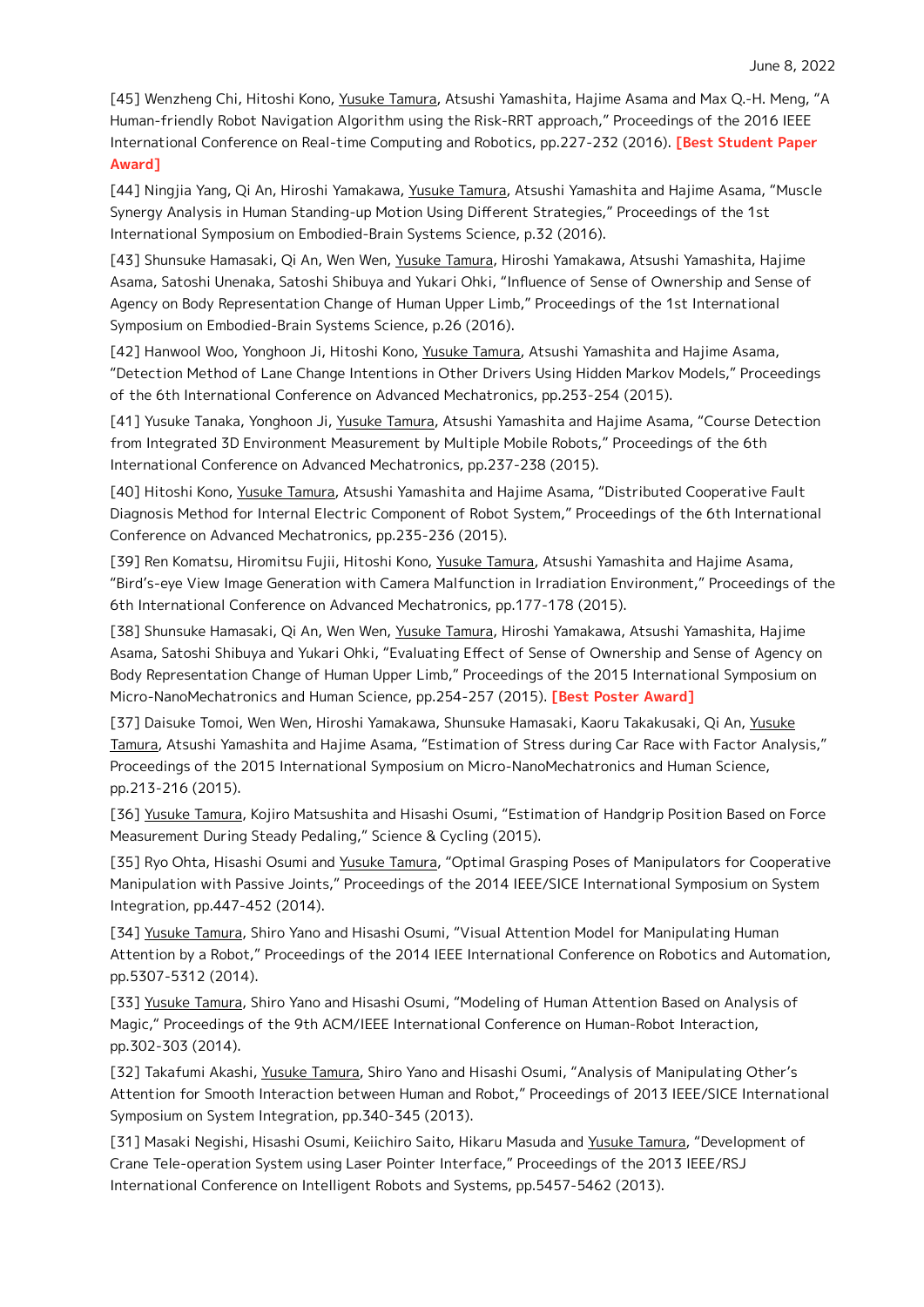[30] Yusuke Tamura, Phuoc Dai Le, Kentarou Hitomi, Naiwala P. Chandrasiri, Takashi Bando, Atsushi Yamashita and Hajime Asama, "Development of Pedestrian Behavior Model Taking Account of Intention," Proceedings of the 2012 IEEE/RSJ International Conference on Intelligent Robots and Systems, pp.382-387 (2012).

[29] Guanghui Li, Atsushi Yamashita, Hajime Asama and Yusuke Tamura, "An Efficient Improved Artificial Potential Field Based Regression Search Method for Robot Path Planning," Proceedings of the IEEE International Conference on Mechatronics and Automation, pp.1227-1232 (2012).

[28] Guanghui Li, Yusuke Tamura, Min Wu, Atsushi Yamashita and Hajime Asama, "Hybrid Dynamic Mobile Task Allocation and Reallocation Methodology for Distributed Multi-robot Coordination," Proceedings of the 2012 IEEE/ASME International Conference on Advanced Intelligent Mechatronics, pp.190-195 (2012).

[27] Yusuke Tamura, Mami Egawa, Shiro Yano, Yoshinori Kumita, Takaki Maeda, Motoichiro Kato and Hajime Asama, "Relationship between Sense of Agency and Task Performance in Target Search Task," Proceedings of the 2012 ICME International Conference on Complex Medical Engineering, pp.392-396 (2012).

[26] Guanghui Li, Yusuke Tamura and Hajime Asama, "Influence Analysis of Setting Thresholds on Dynamical Sequential Task Allocation and Reallocation Methodology," Proceedings of the IEEE/SICE International Symposium on System Integration, pp.1165-1170 (2011).

[25] Shunsuke Hamasaki, Yusuke Tamura, Atsushi Yamashita and Hajime Asama, "Prediction of Human's Movement for Collision Avoidance of Mobile Robot," Proceedings of the IEEE International Conference on Robotics and Biomimetics, pp.1633-1638 (2011).

[24] Guanghui Li, Yusuke Tamura and Hajime Asama, "A Comparative Study of Dynamical Sequential and Global Optimal Task Reallocation Methodology for Distributed Multi-robot System," Proceedings of the 8th International Conference on Ubiquitous Robots and Ambient Intelligence, pp.307-312 (2011).

[23] Inyong Ha, Yusuke Tamura, and Hajime Asama, "Gait Pattern Generation and Stabilization for Humanoid Robot Based on Coupled Oscillators," Proceedings of the IEEE/RSJ International Conference on Intelligent Robots and Systems, pp.3207-3212 (2011).

[22] Inyong Ha, Yusuke Tamura, Hajime Asama, Jeakweon Han and Denis W. Hong, "Development of Open Humanoid Platform DARwIn-OP," Proceedings of SICE Annual Conference 2011, pp.2178-2181 (2011).

[21] Guanghui Li, Yusuke Tamura, and Hajime Asama, "Dynamical Task Allocation and Reallocation Based on Body Expansion Behavior for Multi-robot Coordination System," Proceedings of the IEEE International Conference on Mechatronics and Automation, pp.537-542 (2011).

[20] Jun Ishii, Yusuke Tamura, and Hajime Asama, "Calibration-Free Wireless-LAN Location Estimation System Using Polar Coordinates Filter," Proceedings of the 7th International Conference on Ubiquitous Robots and Ambient Intelligence, pp.437-440 (2010).

[19] Yusuke Tamura, Tomohiro Fukuzawa, and Hajime Asama, "Smooth Collision Avoidance in Human-Robot Coexisting Environment," Proceedings of the 2010 IEEE/RSJ International Conference on Intelligent Robots and Systems, pp.3887-3892 (2010).

[18] Yusuke Tamura, Yu Murai, Hiroki Murakami, and Hajime Asama, "Identification of Types of Obstacles and Obstacle Map Building for Mobile Robots," Proceedings of the 6th International Conference on Ubiquitous Robots and Ambient Intelligence, pp.340-344 (2009). **[Outstanding Paper Award]**

[17] Jun Ishii, Yusuke Tamura, and Hajime Asama, "Filter Design by Using Map Information on Wireless-LAN Location Awareness System," Proceedings of the IEEE International Conference on Mechatronics and Automation, pp.2967-2972 (2009).

[16] Inyong Ha, Yusuke Tamura, Soichiro Morishita, Hajime Asama, Itsuki Noda, Yasushi Hada, and Hiroyuki Okamoto, "Design of Location Management Module and Environment Server for Constructing of Intelligent Environment Space," Proceedings of the 5th International Conference on Ubiquitous Robots and Ambient Intelligence, pp.485-488 (2008).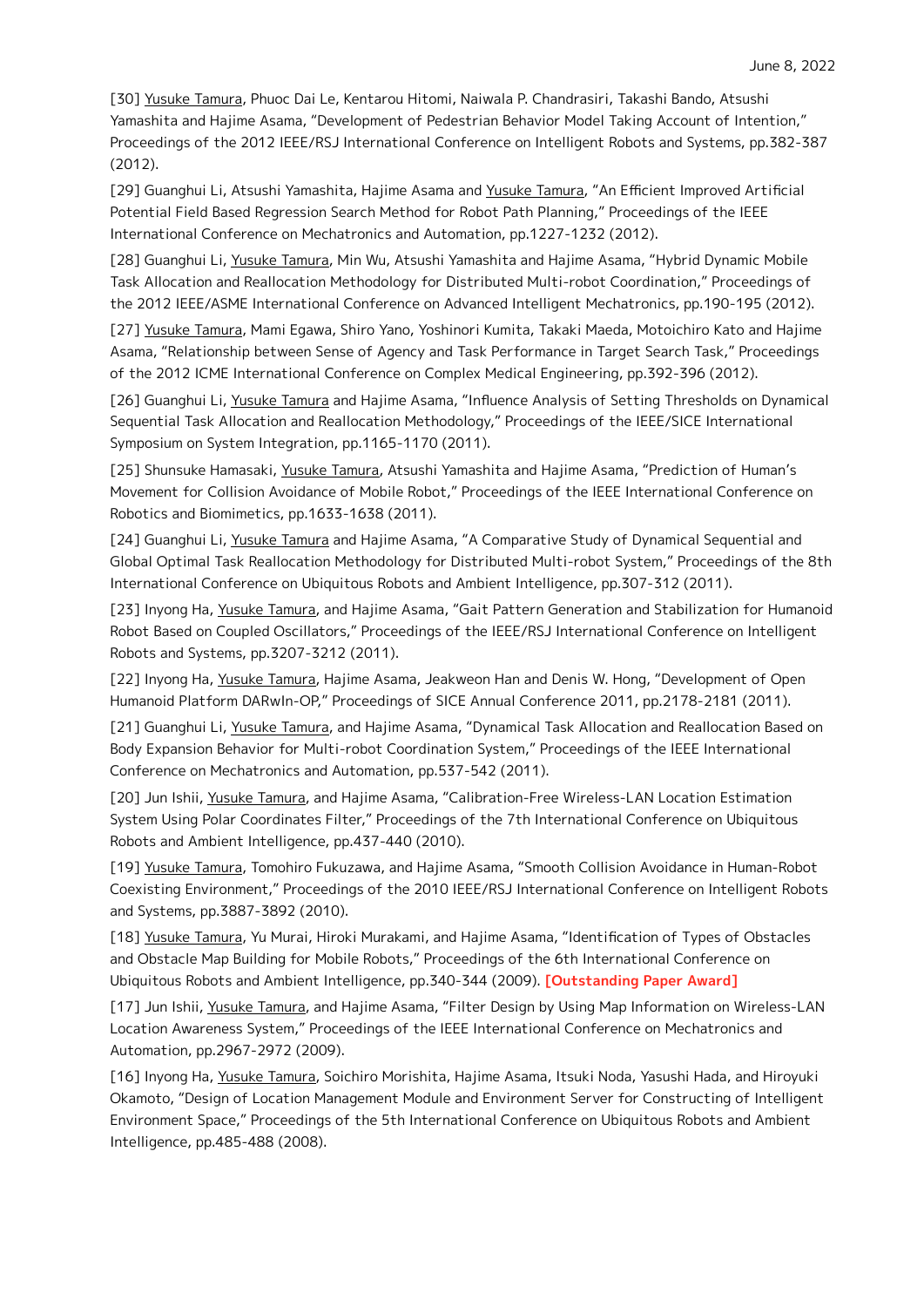[15] Yusuke Tamura, Masao Sugi, Jun Ota, and Tamio Arai, "Attentive Object Feeding for Supporting Deskwork," Proceedings of the 2008 IEEE/RSJ International Conference on Intelligent Robots and Systems, pp.2840-2845 (2008).

[14] Masao Sugi, Ippei Matsumura, Yusuke Tamura, Jun Ota, and Tamio Arai, "Quantitative Evaluation of Physical Assembly Support in Human Supporting Production System "Attentive Workbench"," Proceedings of the 2008 IEEE International Conference on Robotics and Automation, pp.3624-3629 (2008).

[13] Yusuke Tamura, Masao Sugi, Jun Ota, and Tamio Arai, "Estimation of User's Intention Inherent in the Movements of Hand and Eyes for the Deskwork Support System," Proceedings of the 2007 IEEE/RSJ International Conference on Intelligent Robots and Systems, pp.3709-3714 (2007).

[12] Masao Sugi, Ippei Matsumura, Yusuke Tamura, Jun Ota, and Tamio Arai, "Quantitative Evaluation of Human Supporting Production System "Attentive Workbench"," Proceedings of the 2007 IEEE Conference on Automation Science and Engineering, pp.531-535 (2007).

[11] Masao Sugi, Yusuke Tamura, Jun Ota, Tamio Arai, Kiyoshi Takamasu and Hiromasa Suzuki, "Implementation of Human Supporting Production System "Attentive Workbench"," Proceedings of the SICE-ICASE International Joint Conference 2006, pp.1270-1273 (2006).

[10] Masao Sugi, Makoto Nikaido, Yusuke Tamura, Jun Ota and Tamio Arai, "Development of Gesture-Based Interface for Deskwork Support System," Proceedings of the 2006 IEEE/RSJ International Conference on Intelligent Robots and Systems, pp.5171-5176 (2006).

[9] Yusuke Tamura, Masao Sugi, Jun Ota and Tamio Arai, "Handing-Over between Human and Self-Moving Tray," Proceedings of the IMEKO XVIII World Congress, TC18-08 (2006).

[8] Yusuke Tamura, Masao Sugi, Jun Ota and Tamio Arai, "Prediction of Target Object Based on Human Hand Movement for Handing-Over between Human and Self-Moving Trays," Proceedings of the 15th IEEE International Symposium on Robot and Human Interactive Communication, pp.189-194 (2006).

[7] Yusuke Tamura, Masao Sugi, Jun Ota and Tamio Arai, "Placement of Self-Moving Trays for the Deskwork Support System," Proceedings of the 2005 IEEE/RSJ International Conference on Intelligent Robots and Systems, pp.3886-3891 (2005). **[IEEE RAS JC Young Award]**

[6] Makoto Nikaido, Masao Sugi, Yusuke Tamura, Jun Ota, Tamio Arai, Kiyoshi Kotani, Kiyoshi Takamasu, Akio Yamamoto, Seiichi Shin, Hiromasa Suzuki and Yoichi Sato, "Arrangement Planning for Multiple Self-Moving Trays in Human Supporting Production Cell "Attentive Workbench"," Proceedings of the 2005 IEEE/RSJ International Conference on Intelligent Robots and Systems, pp.3880-3885 (2005).

[5] Masao Sugi, Makoto Nikaido, Yusuke Tamura, Jun Ota, Tamio Arai, Kiyoshi Kotani, Kiyoshi Takamasu, Seiichi Shin, Hiromasa Suzuki and Yoichi Sato, "Motion Control of Self-Moving Trays for Human Supporting Production Cell "Attentive Workbench"," Proceedings of the 2005 IEEE International Conference on Robotics and Automation, pp.4091-4096 (2005).

[4] Yusuke Tamura, Masao Sugi, Jun Ota and Tamio Arai, "Deskwork Support System Based on the Estimation of Human Intentions," Proceedings of the 13th IEEE International Workshop on Robot and Human Interactive Communication, pp.413-418 (2004). **[Best Paper Award]**

[3] Masao Sugi, Yusuke Tamura, Jun Ota, Tamio Arai, Kiyoshi Kotani, Hiromasa Suzuki, Kiyoshi Takamasu and Yoichi Sato, "Distributed Control of Multiple Self-Moving Trays for an Intelligent Cell Production System," Proceedings of SICE Annual Conference 2004, pp.2506-2511 (2004).

[2] Rie Katsuki, Jun Ota, Yusuke Tamura, Takahisa Mizuta, Tomomi Kito, Tamio Arai, Tsuyoshi Ueyama and Tsuyoshi Nishiyama, "Handling of Objects with Marks by a Robot," Proceedings of the 2003 IEEE/RSJ International Conference on Intelligent Robots and Systems, pp.130-135 (2003).

[1] Hideyuki Ando, Hiroyuki Yamato, Masahiro Sato, Takeo Karasawa, Yusuke Tamura, Susumu Shirayama and Hiroshi Masuda, "A Research on Knowledge-Centered System for Ship Basic Design - Semantic Web Approach -," Proceedings of the 8th International Marine Design Conference, pp.168-179 (2003).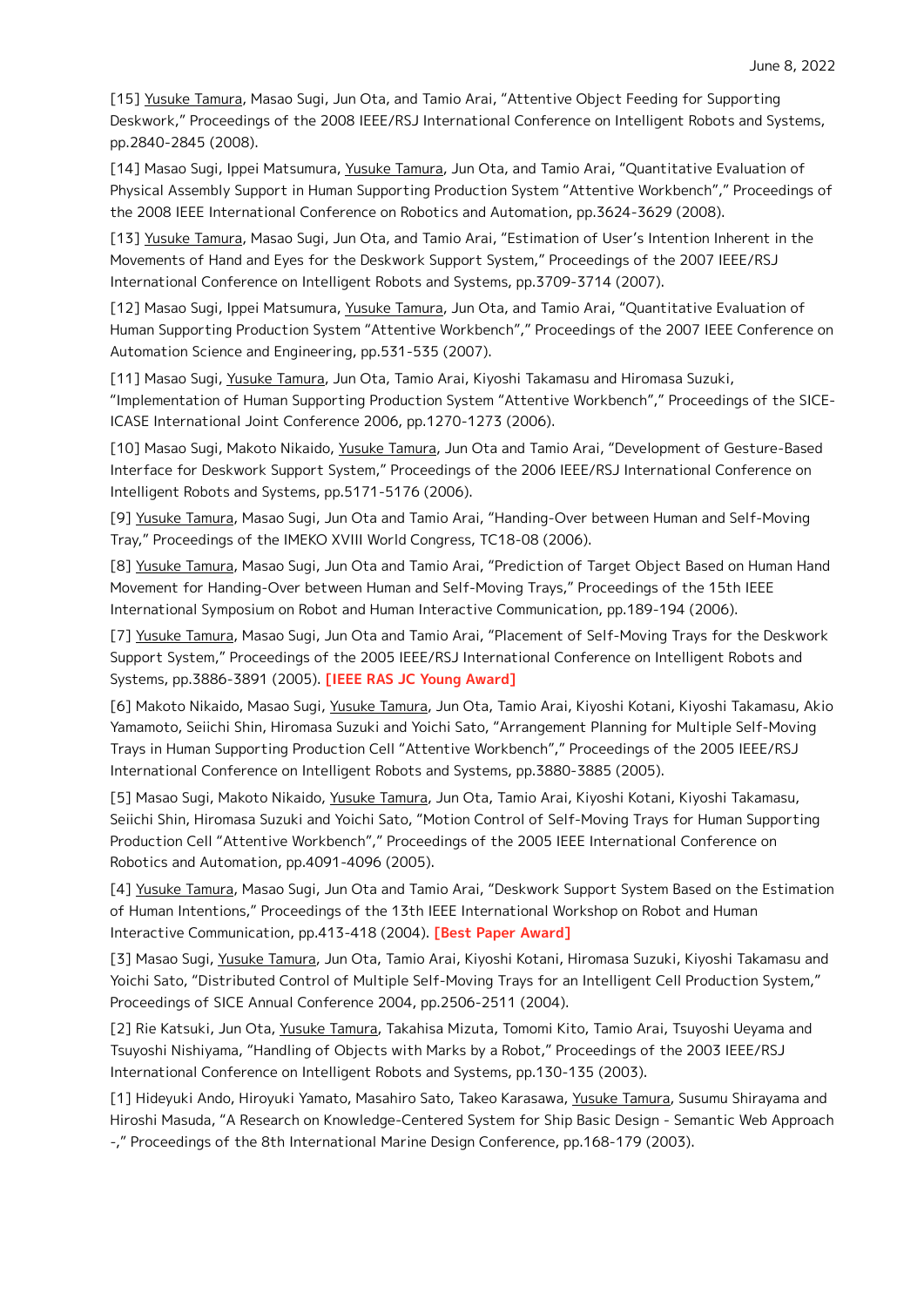#### **国内会議**

[170] 鈴木洋佑, 田村雄介, 平田泰久, "複数台ロボットでの粗密探索による放射線源分布推定", 日本機械学会ロボ ティクス・メカトロニクス講演会2022, 2P2-R03 (2022).

[169] 筑紫彰太, ルイ笠原純ユネス, 小松廉, 山川博司, 谷島諒丞, 濱崎峻資, 永谷圭司, パトハックサーサク, 藤井浩 光, 田村雄介, 千葉拓史, 山本新吾, 茶山和博, 山下淳, 淺間一, "インテリジェント施工システムのための施工技術の開 発 - 第二報 :建設機械の走破性判定,転倒回避,任意視点映像生成,動作認識に関する研究 -",日本機械学会ロボ ティクス・メカトロニクス講演会2022, 1P1-B09 (2022).

[168] 丹野壮一郎, 田村雄介, 大室朗, 岩本太郎, 菅野崇, 平田泰久, "歩行者と車の相互作用を考慮するアテンション モデルによる軌道予測", 日本機械学会ロボティクス・メカトロニクス講演会2022, 1A1-H11 (2022).

[167] 向篤志, 原真太朗, 山岸恵大, 海老秀虎, 石田文彦, 高田英治, 島添健次, 田村雄介, 禹ハンウル, Zhong Zhihong, Agus Nurrachman, 高橋浩之, 淺間一, 上ノ町水紀, 河原林順, 田辺鴻典, 鎌田圭, 富田英生, "全方向コンプトンカメラ による放射性物質探知手法の開発 (8) 放射線源とその周辺の障害物の環境地図上における特定と可視化, 第69回応用 物理学会春季学術講演会, 23a-F307-4 (2022).

[166] Agus Nurrachman, Kenji Shimazoe, Hiroyuki Takahashi, Hideki Tomita, Eiji Takada, Yusuke Tamura, Jun Kawarabayashi, Kosuke Tanabe, "Characterization of Time of Flight Compton Camera for Radiation Monitoring," 日本原子力学会2022年春の年会, 3B12 (2022).

[165] 海老秀虎, 向篤志, 島添健次, 田村雄介, 禹ハンウル, 石田文彦, 河原林順, 田辺鴻典, 鎌田圭, 富田英生, "全方向 コンプトンイメージングに基づく放射線源可視化・定量法の開発 (5) 周辺構造物を考慮した線源同定と可視化", 日 本原子力学会2022年春の年会, 3B10 (2022).

[164] 岡本章良, 田村雄介, ラワンカルアンキット, 平田泰久, "搭乗者の目的地推定に基づく運動主体感を考慮した パーソナルモビリティの操作支援", 第27回ロボティクスシンポジア講演論文集, pp.126-128 (2022).

[163] 向篤志, 原真太朗, 山岸恵大, 海老秀虎, 島添健次, 田村雄介, 禹ハンウル, Zhong Zhihong, Agus Nurrachman, 高橋浩之, 淺間一, 上ノ町水紀, 石田文彦, 高田英治, 河原林順, 田辺鴻典, 鎌田圭, 富田英生, "全方向ガンマイメージン グと3次元LiDARによるSLAMを用いたガンマ線源位置・強度推定システムの開発", 第36回研究会「放射線検出器と その応用」, (2022).

[162] 川住歩弥, 田村雄介, 平田泰久, "人とロボットの安全な共存のためのカメラ映像を用いた歩きスマホ検出", 第 22回計測自動制御学会システムインテグレーション部門講演会, 3D-04 (2021).

[161] Agus Nurrachman, Kenji Shimazoe, Hiroyuki Takahashi, Yusuke Tamura, Hideki Tomita, Hanwool Woo, Kei Kamada, Fumihiko Ishida, Eiji Takada, Kosuke Tanabe, "Study on Time-of-Flight Compton Imaging System for Environmental Monitoring," 日本原子力学会2021年秋の大会, 2H03 (2021).

[160] 山岸恵大, 向篤志, 原真太朗, 海老秀虎, 寺林稜平, 島添健次, 田村雄介, 禹ハンウル, 岸本卓也, 湖上碩樹, Zhong Zhihong, 上ノ町水紀, Agus Nurrachman, 高橋浩之, 淺間一, 石田文彦, 高田英治, 河原林順, 田辺鴻典, 鎌田圭, 富田 英生, "全方向コンプトンイメージングに基づく放射線源可視化・定量法の開発 (4) LiDAR SLAMを用いた線源位置・ 強度推定の実証", 日本原子力学会2021年秋の大会, 2H01 (2021).

[159] 向篤志, 原真太朗, 山岸恵大, 海老秀虎, 寺林稜平, 島添健次, 田村雄介, 禹ハンウル, 岸本卓也, 湖上碩樹, Zhong Zhihong, 上ノ町水紀, Agus Nurrachman, 高橋浩之, 淺間一, 石田文彦, 高田英治, 河原林順, 田辺鴻典, 鎌田圭, 富田 英生, "全方向ガンマイメージングを用いた線源同定法への球面調和関数フィルタの適用, 2021年次世代放射線シン ポジウム (2021).

[158] 山岸恵大, 向篤志, 原真太朗, 海老秀虎, 寺林稜平, 島添健次, 田村雄介, 禹ハンウル, 岸本卓也, 湖上碩樹, Zhong Zhihong, 上ノ町水紀, Agus Nurrachman, 高橋浩之, 淺間一, 石田文彦, 高田英治, 河原林順, 田辺鴻典, 鎌田圭, 富田 英生, "全方向ガンマイメージングを用いた線源探知手法のための自己位置推定と環境地図の構築", 2021年次世代放 射線シンポジウム (2021).

[157] 岡本章良, 田村雄介, 平田泰久, "パーソナルモビリティの操作支援における負担軽減と効率性の両立", 日本機 械学会ロボティクス・メカトロニクス講演会2021, 1P3-H12 (2021).

[156] Agus Nurrachman, Zhong Zhihong, Kenji Shimazoe, Hiroyuki Takahashi, Hideki Tomita, Atsushi Mukai, Yusuke Tamura, Hanwool Woo, Eiji Takada, Kosuke Tanabe, "Compton Imaging with GFAG Scintillator with High Time Resolution ASIC," 日本原子力学会2021年春の年会, 2D10, (2021).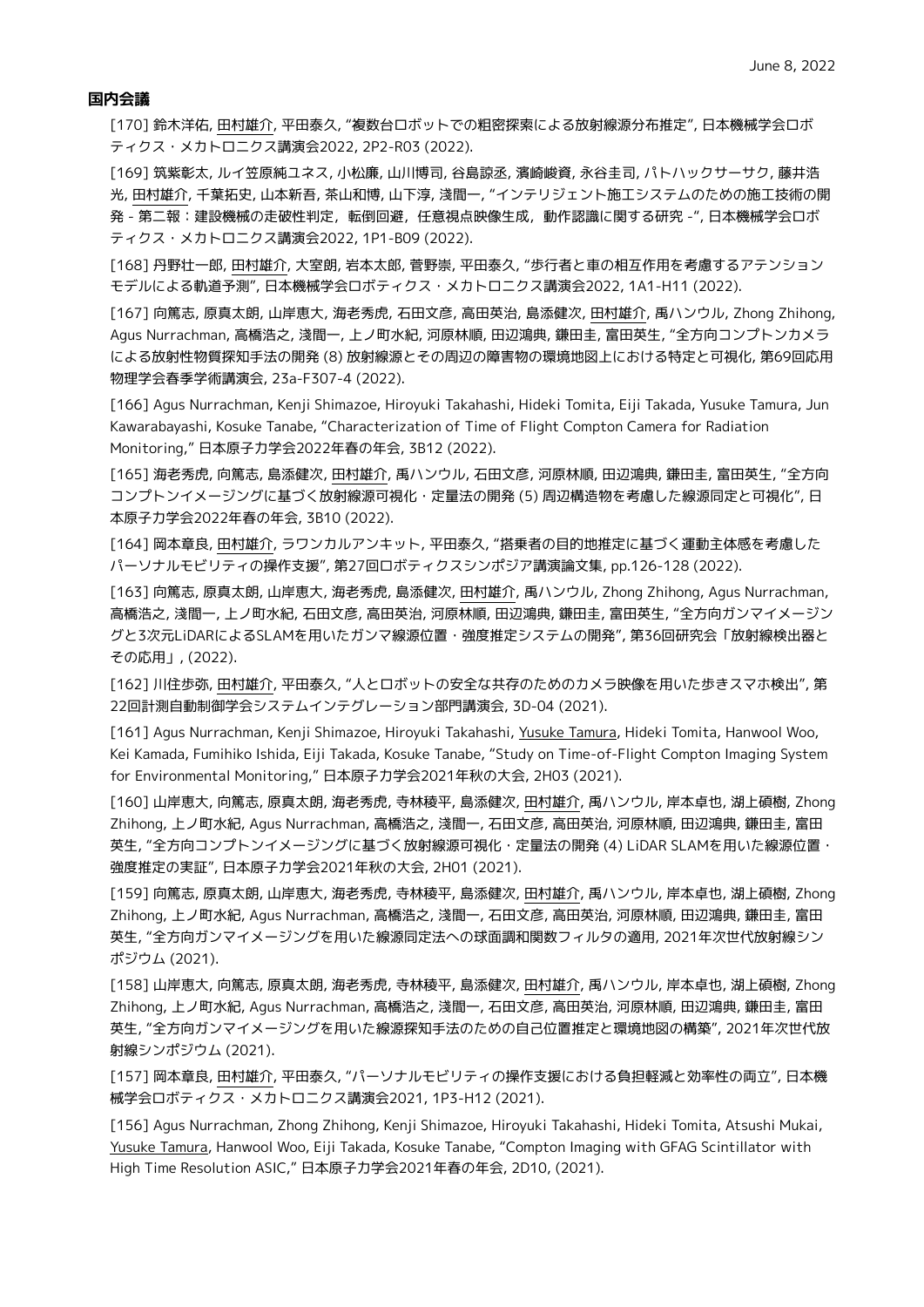[155] 晁子恒, 小松廉, 禹ハンウル, 田村雄介, 山下淳, 淺間一, "非指向性検出器を用いた面状線源モデル化による放 射線源分布推定", 第26回ロボティクスシンポジア予稿集, pp.161-164 (2021, 査読有).

[154] 向篤志, 原真太朗, 山岸恵大, 寺林稜平, 島添健次, 田村雄介, 禹ハンウル, 岸本卓也, 湖上碩樹, Zhong Zhihong, 上ノ町水紀, Agus Nurrachman, 高橋浩之, 淺間一, 海老秀虎, 石田文彦, 高田英治, 河原林順, 田辺鴻典, 鎌田圭, 富田 英生, "全方向コンプトンカメラによる放射性物質探知手法の開発 (7) 移動中逐次推定によるガンマ線源位置・強度 推定の実証", 第68回応用物理学会春季学術講演会, 16a-Z28-5 (2021).

[153] 海老秀虎, 石田文彦, 高田英治, 向篤志, 原真太朗, 山岸恵大, 富田英生, 田村雄介, 禹ハンウル, 岸本卓也, 湖上 碩樹, Zhong Zhihong, 上ノ町水紀, Agus Nurrachman, 島添健次, 高橋浩之, 淺間一, 河原林順, 田辺鴻典, 鎌田圭, "全 方向コンプトンイメージによる線源推定情報と全天球カメラ映像の合成による隠匿された放射線源の可視化", 2021 年電子情報通信学会総合大会, D11-20 (2021).

[152] 原真太朗, 向篤志, 山岸恵大, 寺林稜平, 富田英生, 島添健次, 田村雄介, 禹ハンウル, 岸本卓也, 湖上碩樹, Zhong Zhihong, 上ノ町水紀, Agus Nurrachman, 高橋浩之, 淺間一, 海老秀虎, 石田文彦, 高田英治, 河原林順, 田辺鴻典, 鎌 田圭, "全方向ガンマイメージングを用いた放射線源探知における最適検出器移動アルゴリズムの強化学習による解 析", 第35回研究会「放射線検出器とその応用」, (2021).

[151] 山岸恵大, 向篤志, 原真太朗, 寺林稜平, 富田英生, 島添健次, 田村雄介, 禹ハンウル, 岸本卓也, 湖上碩樹, Zhong Zhihong, 上ノ町水紀, Agus Nurrachman, 高橋浩之, 淺間一, 海老秀虎, 石田文彦, 高田英治, 河原林順, 田辺鴻典, 鎌 田圭, "全方向ガンマイメージングを用いた線源探知手法のための自己位置推定と環境地図の構築", 第35回研究会 「放射線検出器とその応用」, (2021).

[150] 湖上碩樹, 安琪, 吉田和憲, 王若曦, 山川博司, 楊濘嘉, 山崎弘嗣, Fady Alnajjar, 園尾萌香, 下田真吾, 服部憲明, 高橋幸治, 藤井崇典, 乙宗宏範, 宮井一郎, 田村雄介, 山下淳, 淺間一, "リハビリテーションにおける片麻痺患者の起立 動作の改善過程の解明 〜滑らかさと安定性による評価〜", 計測自動制御学会システム・情報部門学術講演会2020講 演論文集, pp.570-573 (2020).

[149] Agus Nur Rachmann, Kenji Shimazoe, Hiroyuki Takahashi, Yusuke Tamura, Hideki Tomita, Hanwool Woo, Kei Kamada, Fumihiko Ishida, Eiji Takada, Kosuke Tanabe, "Prototype Development of Sphere Compton Imaging System with GFAG Scintillators," 日本原子力学会2020年秋の大会, 1M07 (2020).

[148] 向篤志, 原真太朗, 山岸恵大, 寺林稜平, 島添健次, 田村雄介, 禹ハンウル, 岸本卓也, Zhong Zhihong, 上ノ町水 紀, Agus Nurrachman, 高橋浩之, 淺間一, 富田英生, "全方向コンプトンイメージングに基づく放射線源可視化・定量 法の開発 (3) 無人ビークル搭載全方向コンプトンカメラを用いた実験的検証", 日本原子力学会2020年秋の大会, 1M05 (2020).

[147] 原真太朗, 向篤志, 山岸恵大, 寺林稜平, 島添健次, 田村雄介, 禹ハンウル, 岸本卓也, Zhong Zhihong, 上ノ町水 紀, Agus Nurrachman, 高橋浩之, 淺間一, 富田英生, "全方向コンプトンカメラによる放射性物質探知手法の開発 (6) 線源探知用検出器移動アルゴリズムの検討", 第81回応用物理学会秋季学術講演会, 10a-Z14-13 (2020).

[146] 沈鎭赫, ルイ笠原・純ユネス, 筑紫彰太, 山川博司, 田村雄介, 永谷圭司, 千葉拓史, 山本新吾, 茶山和博, 山下淳, 淺間一, "シミュレーションの訓練データを用いた深層学習による油圧ショベルの動作認識", 日本機械学会ロボティ クス・メカトロニクス講演会2020, 2P2-A05 (2020).

[145] Nur Rachman Agus, Zhihong Zhong, Kenji Shimazoe, Hiroyuki Takahashi, Mizuki Uenomachi, Jun Kawarabayashi, Yusuke Tamura, Hideki Tomita, Atsushi Mukai, Kotaro Kanamori, Shintaro Hara, Ryohei Terabayashi, Tetsuo Iguchi, Hanwool Woo, Hidetaka Ebi, Fumihiko Ishida, Eiji Takada, Ken'ichi Tsuchiya, "Mobile Robot Compton Camera for Environment Monitoring,'' 日本機械学会ロボティクス・メカトロニクス講演 会2020, 1P2-D05 (2020).

[144] 王ぎょくせい, 池勇勳, 劉丁瑜, 田村雄介, 土屋洋, 山下淳, 淺間一, "音響カメラに基づいた水中環境における人 工マーカシステムの開発", 日本機械学会ロボティクス・メカトロニクス講演会2020, 1A1-B01 (2020).

[143] 山内統広, 筑紫彰太, 田村雄介, 山川博司, 永谷圭司, 藤井浩光, 千葉拓史, 山本新吾, 茶山和博, 山下淳, 淺間一, "スペクトル画像を用いた土の種類の識別と含水比の推定に基づくコーン指数の推定", 動的画像処理実用化ワーク ショップ2020講演論文集, pp.254-260 (2020).

[142] 向篤志, 金森滉太郎, 原真太朗, 富田英生, 寺林稜平, 島添健次, Hanwool Woo, 田村雄介, 上ノ町水紀, Agus Nurrachman, 高橋浩之, 海老秀虎, 石田文彦, 高田英治, 河原林順, 土屋兼一, 井口哲夫, "無人ビークル搭載全方向ガン マイメージャを用いたガンマ線源推定法の開発", 第34回研究会「放射線検出器とその応用」 (2020).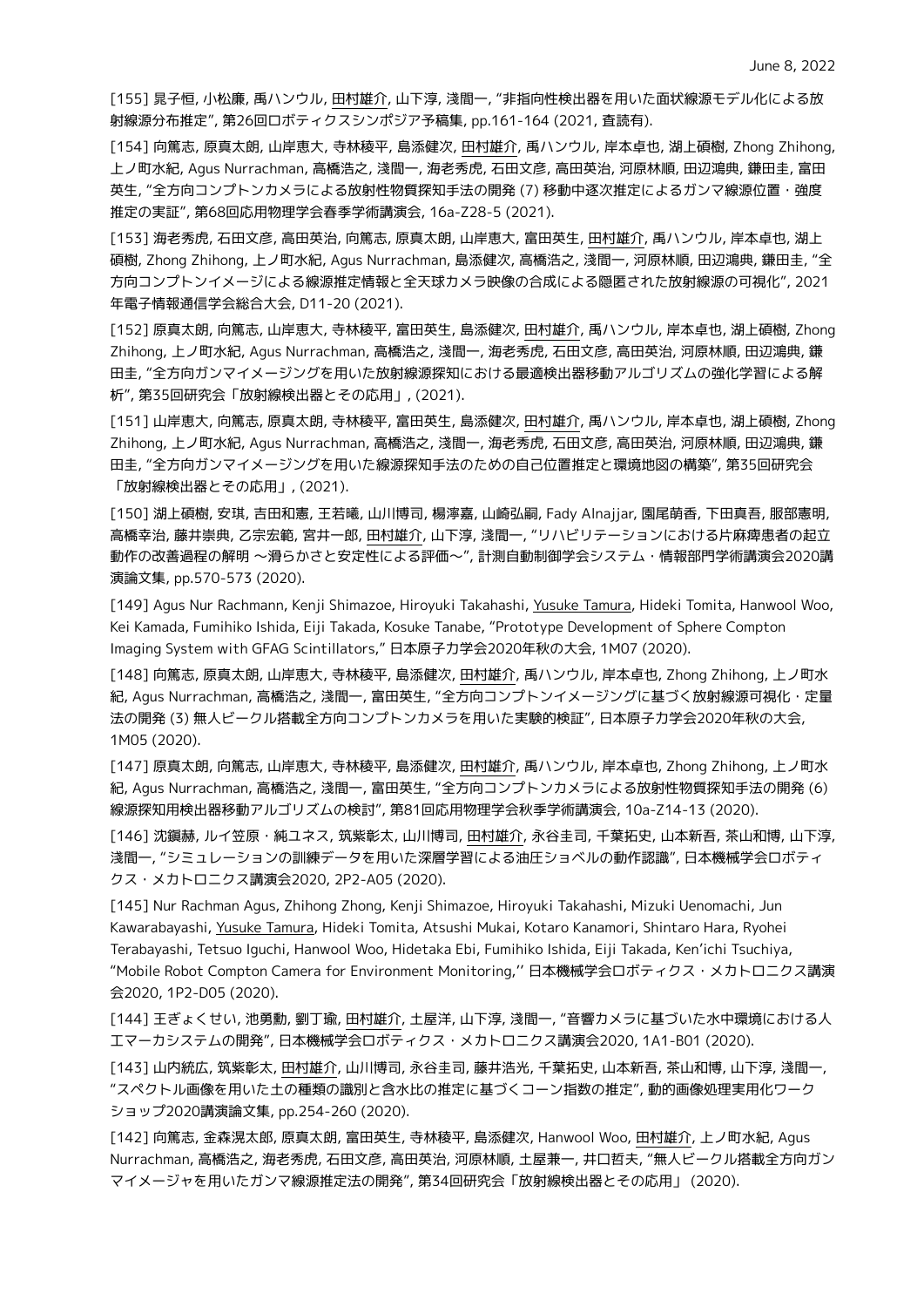[141] 原真太朗, 向篤志, 金森滉太郎, 富田英生, 井口哲夫, 寺林稜平, 河原林順, 堀順一, 松本哲郎, 島添健次, 田村雄 介, 土屋兼一, 高橋浩之, "全方向ガンマイメージングを用いた放射線源探知手法のための検出器移動アルゴリズムの 開発", 第51回日本原子力学会中部支部研究発表会 (2019).

[140] 禹ハンウル, 間所洋和, 佐藤和人, 田村雄介, 山下淳, 淺間一, "先行車追従モデルに基づいた追従運転者の操作 特性の推定", 自動車技術会2019年秋季大会学術講演会, 20196081, pp.1-6 (2019).

[139] 金森滉太郎, 向篤志, 富田英生, 原真太朗, 海老秀虎, 石田文彦, 高田英治, 島添健次, 田村雄介, 鎌田圭, 土屋兼 一, 河原林順, 井口哲夫, "全方向コンプトンカメラによる放射性物質探知手法の開発 (5) Origin Ensemble法を用いた 全方向イメージングによる線源推定", 第80回応用物理学会秋季学術講演会, 20a-E305-7 (2019).

[138] 石田文彦, 海老秀虎, 高田英治, 山岸恵大, 向篤志, 金森滉太郎, 富田英生, 田村雄介, 島添健次, 原真太朗, 井口 哲夫, 鎌田圭, 土屋兼一, 河原林順, "全方向コンプトンイメージングに基づく放射線源可視化・定量法の開発 (2) 3次 元再構成されたコンプトンイメージと可視光カメラ映像との合成による隠匿された放射線源の可視化", 日本原子力 学会2019秋の大会, 2N04 (2019).

[137] 向篤志, 金森滉太郎, 富田英生, 海老秀虎, 山岸恵大, 石田文彦, 高田英治, 田村雄介, 島添健次, 原真太朗, 井口 哲夫, 鎌田圭, 土屋兼一, 河原林順, "全方向コンプトンイメージングに基づく放射線源可視化・定量法の開発 (1) 隠匿 された線源の可視化・定量に関する基礎検討", 日本原子力学会2019秋の大会, 2N03 (2019).

[136] 山内統広, 筑紫彰太, 田村雄介, 山川博司, 永谷圭司, 藤井浩光, 坂井郁也, 千葉拓史, 山本新吾, 茶山和博, 山下 淳, 淺間一, "ハイパースペクトル画像を用いた土壌の走破性の判定", 第25回画像センシングシンポジウム, IS1-14 (2019).

[135] 筑紫彰太, 淵田正隆, 河野仁, モロアレサンドロ, ミヤグスクレナート, アンジェラファラガッソ, 禹ハンウル, 藤井浩光, 池勇勳, 田村雄介, 山川博司, 山下淳, 淺間一, "災害対応における建設ロボットのための遠隔操作技術の開 発", 日本機械学会ロボティクス・メカトロニクス講演会2019, 2P1-E05 (2019).

[134] 水野秀哉, 筑紫彰太, 藤井浩光, 田村雄介, 永谷圭司, 山下淳, 淺間一, "遠隔操作ロボット走行時におけるアーム 制御による転倒回避", 日本機械学会ロボティクス・メカトロニクス講演会2019, 2P1-B06 (2019).

[133] 勝間慎弥, 禹ハンウル, 池勇勳, 田村雄介, 山下淳, 淺間一, "不整地の環境変化に効率的に対応する移動ロボッ トの動作計画", 日本機械学会ロボティクス・メカトロニクス講演会2019, 2A2-C13 (2019).

[132] 岸本卓也, Hanwool Woo, 田村雄介, 島添健次, 高橋浩之, 山下淳, 淺間一, "ガンマ線検出器を搭載した移動ロ ボットによる空間中の構造物を考慮した放射線源分布の3次元再構成", 日本機械学会ロボティクス・メカトロニクス 講演会2019, 2A1-B10 (2019).

[131] 筑紫彰太, 藤井浩光, 田村雄介, 山川博司, 永谷圭司, 坂井郁也, 千葉拓史, 山本新吾, 茶山和博, 山下淳, 淺間一, "インテリジェント施工システムのための施工技術の開発 第一報:無人建機の知能化に向けた環境計測および遠隔操 作性の向上", 日本機械学会ロボティクス・メカトロニクス講演会2019, 1P2-D03 (2019).

[130] 杉本瑞生, 禹ハンウル, 田村雄介, 山崎慎也, 黒田康秀, 菅野崇, 山本康典, 山下淳, 淺間一, "車線変更が必須であ る交通環境下における他車の割り込み場所の推定", 自動車技術会2019年春季大会学術講演会予稿集, 20195039, pp.1-6, (2019).

[129] 呉家旭, Hanwool Woo, 田村雄介, Alessandro Moro, Stefano Massaroli, 山下淳, 淺間一, "BiRNNを用いたア テンションモデルによる歩行者軌道予測," 第24回ロボティクスシンポジア予稿集, pp.65-68 (2019, 査読有). **[SI部 門若手奨励賞(筆頭著者の受賞)]**

[128] 杉本瑞生, Hanwool Woo, 田村雄介, 山崎慎也, 黒田康秀, 菅野崇, 山本康典, 山下淳, 淺間一, "車線変更が必須 である交通環境下における他車の割り込み場所の推定", 第19回計測自動制御学会システムインテグレーション部門 講演会, pp.2925-2929 (2018).

[127] 水野秀哉, 筑紫彰太, 藤井浩光, 田村雄介, 永谷圭司, 山下淳, 淺間一, "遠隔操作ロボット走行時における機体の 姿勢変化による転倒回避", 第19回計測自動制御学会システムインテグレーション部門講演会, pp.1680-1683 (2018). **[SI2018優秀講演賞]**

[126] 勝間慎弥, Hanwool Woo, 田村雄介, 山下淳, 淺間一, "オフライン探索の結果を用いた効率的な再探索を行う不 整地移動ロボットの動作計画", 第19回計測自動制御学会システムインテグレーション部門講演会, pp.1569-1574 (2018).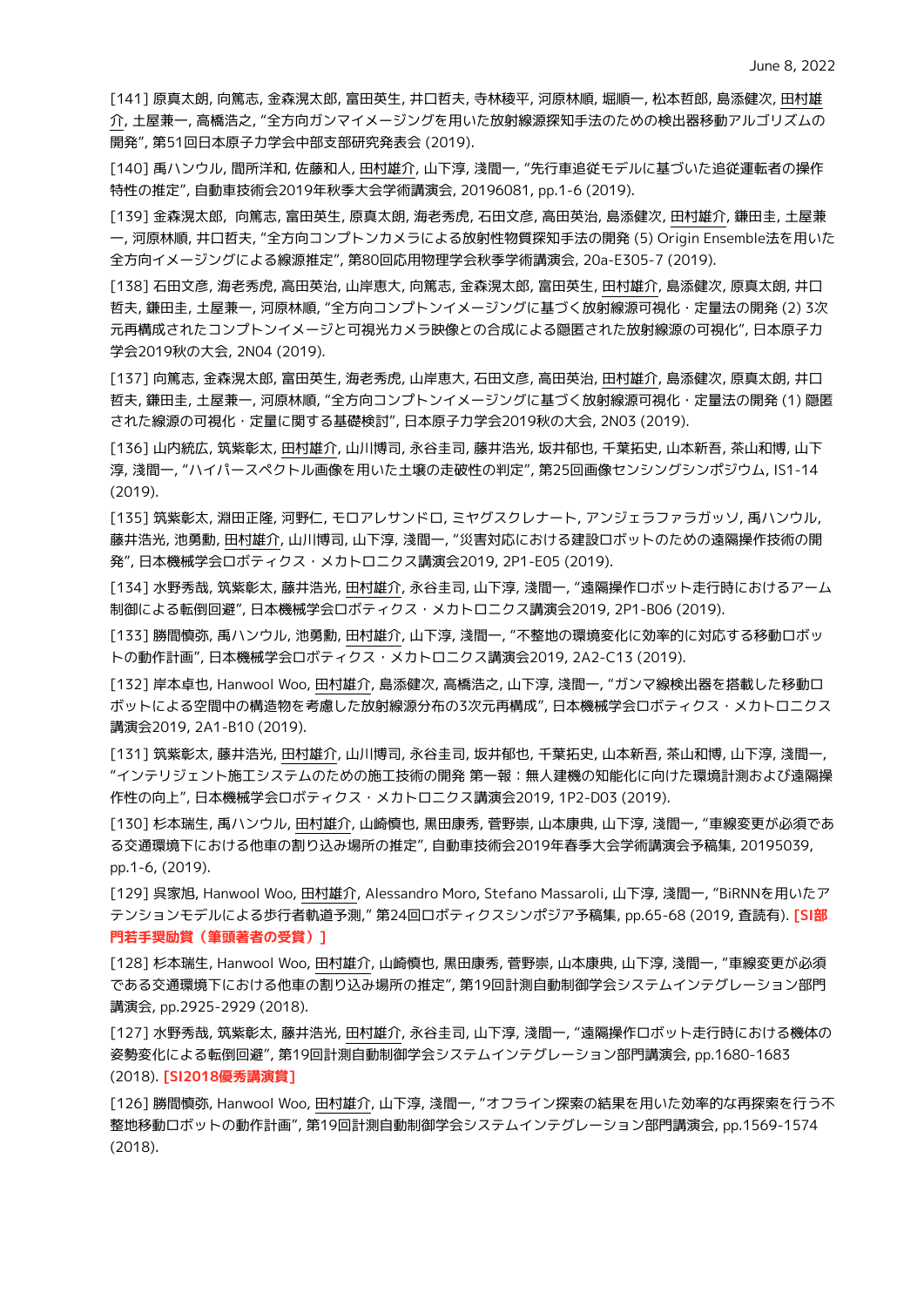[125] 岸本卓也, Hanwool Woo, 田村雄介, 大島佑介, 島添健次, 高橋浩之, 山下淳, 淺間一, "ガンマ線検出器を搭載し た移動ロボットによる複数放射線源の分布推定", 第19回計測自動制御学会システムインテグレーション部門講演会, pp.665-667 (2018).

[124] 湖上碩樹, Qi An, 楊濘嘉, 山川博司, 田村雄介, 山崎弘嗣, Matti Itkonen, Fady Shibata-Alnajjar, 下田真吾, 服 部憲明, 木野本誠, 高橋幸治, 藤井崇典, 乙宗宏範, 宮井一郎, 山下淳, 淺間一, "理学療法士の膝と臀部に対する介入が 片麻痺患者の起立動作の身体軌道に与える影響の調査", 計測自動制御学会システム・情報部門学術講演会2018講演 論文集, GS03-11 (2018).

[123] Qi An, 湖上碩樹, 楊濘嘉, 山川博司, 田村雄介, 山崎弘嗣, Matti Itkonen, Fady Shibata-Alnajjar, 下田真吾, 服 部憲明, 木野本誠, 高橋幸治, 藤井崇典, 乙宗宏範, 宮井一郎, 山下淳, 淺間一, "片麻痺患者の起立動作のリハビリテー ションにおける理学療法士の技能と筋シナジーに与える影響の調査", 計測自動制御学会システム・情報部門学術講 演会2018講演論文集, GS03-09 (2018).

[122] Hanwool Woo, Mizuki Sugimoto, Jiaxu Wu, Yusuke Tamura, Atsushi Yamashita, Hajime Asama, "Trajectory Prediction of Surrounding Vehicles Using Social LSTM Network," 自動車技術会2018年秋季大会学 術講演会予稿集, 20186277, pp.1-4 (2018).

[121] 粟島靖之, 藤井浩光, 田村雄介, 永谷圭司, 山下淳, 淺間一, "ロボット遠隔操作のための動力学シミュレーショ ンを用いた走行安定性の提示", 日本機械学会ロボティクス・メカトロニクス講演会2018講演論文集, 2A1-K06 (2018).

[120] Hanwool Woo, Yonghoon Ji, Yusuke Tamura, Yasuhide Kuroda, Takashi Sugano, Yasunori Yamamoto, Atsushi Yamashita, Hajime Asama, "Trajectory Prediction for Other Vehicles Considering Individual Driving Characteristics", 自動車技術会2018年春季大会学術講演会予稿集, 20185028, pp.1-7 (2018).

[119] 濱崎峻資, 安琪, 温文, 田村雄介, 山川博司, 畝中智志, 渋谷賢, 大木紫, 山下淳, 淺間一, "上肢運動における身体 所有感及び運動主体感が指の知覚位置に与える影響", 第30回自律分散システムシンポジウム資料, pp.143-144 (2018).

[118] 土居悠輝, 池勇勳, 田村雄介, 池田裕樹, 梅村篤志, 金島義治, 村上弘記, 山下淳, 淺間一, "不整地走行移動ロボッ トの位置誤差を考慮したロバストな経路計画", 第18回計測自動制御学会システムインテグレーション部門講演会講 演論文集, pp.3438-3443 (2017).

[117] 森山湧志, 藤井浩光, 田村雄介, 山川博司, 三鬼尚臣, 千葉拓史, 山本新吾, 茶山和博, 永谷圭司, 山下淳, 淺間一, "バックホウの盛土作業における遠隔操作のための映像評価法", 第18回計測自動制御学会システムインテグレーショ ン部門講演会講演論文集, pp.2763-2768 (2017).

[116] 湖上碩樹, 安琪, 楊濘嘉, 山川博司, 田村雄介, 山下淳, 淺間一, 下田真吾, 山崎弘嗣, Matti Itkonen, Fady Shibata-Alnajjar, 服部憲明, 木野本誠, 高橋幸治, 藤井崇典, 乙宗宏範, 宮井一郎, "片麻痺患者の起立動作のリハビリ テーションにおける理学療法士の技能の解析", 計測自動制御学会システム・情報部門学術講演会2017講演論文集, pp.345-346 (2017).

[115] Ningjia Yang, Qi An, Hiroki Kogami, Hiroshi Yamakawa, Yusuke Tamura, Atsushi Yamashita, Hajime Asama, Shingo Shimoda, Hiroshi Yamasaki, Matti Itkonen, Fady Shibata-Alnajjar, Noriaki Hattori, Makoto Kinomoto, Kouji Takahashi, Takanori Fujii, Hironori Otomune, Ichiro Miyai, "Clarification of Muscle Synergy Structure During Standing-up Motion of Healthy Elderly and Post-Stroke Patients," 計測自動制御学会システ ム・情報部門学術講演会2017講演論文集, pp.339-341 (2017).

[114] Yuyang Shao, Yonghoon Ji, Hiromitsu Fujii, Shingo Yamamoto, Takumi Chiba, Kazuhiro Chayama, Yusuke Tamura, Keiji Nagatani, Atsushi Yamashita, Hajime Asama, "Estimation of Soil Volume Change using UAVbased 3D Terrain Mapping," 計測自動制御学会システム・情報部門学術講演会2017講演論文集, pp.247-250 (2017).

[113] 禹ハンウル, 池勇勳, 河野仁, 田村雄介, 黒田康秀, 菅野崇, 山本康典, 山下淳, 淺間一, "車両挙動分析による先行 者追従における運転者の運転特性推定", 自動車技術会2017年春季大会学術講演会講演予稿集, pp.1351-1356 (2017).

[112] 金度演, 禹ハンウル, 池勇勳, 田村雄介, 山下淳, 淺間一, "コンプトンカメラを搭載した移動ロボットによる SLAMを用いた放射線源の位置推定手法の構築", 日本機械学会ロボティクス・メカトロニクス講演会2017, 2P1- R06 (2017).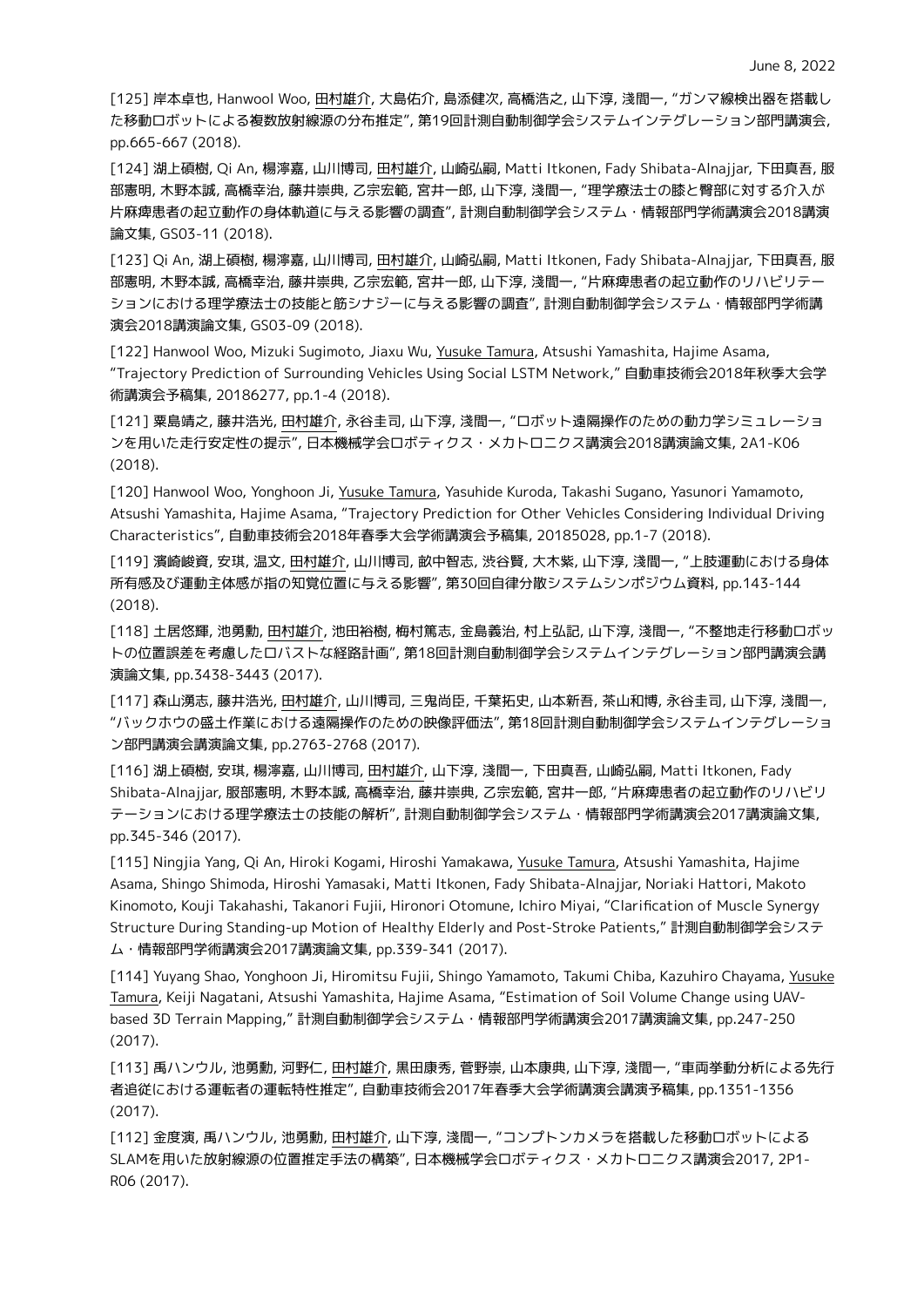[111] 田村雄介, 岡本孝司, 鈴木俊一, 淺間一, 太田順, 山本晃生, 山下淳, 福井類, 昆陽雅司, 大野和則, 松野文俊, 高橋 隆行, 成瀬継太郎, 鈴木茂和, 横小路泰義, "福島第一原子力発電所の廃止措置のための遠隔操作技術の開発と人材育 成", 日本機械学会ロボティクス・メカトロニクス講演会2017, 2P1-R01 (2017).

[110] 田中佑典, 池勇勳, 河野仁, 田村雄介, 木村麻衣, 梅村篤志, 金島義治, 村上弘記, 山下淳, 淺間一, "3次元環境地 図を用いた不整地走行無人車両の経路計画", 第22回ロボティクスシンポジア予稿集, pp.198-199 (2017, 査読有).

[109] 伊藤翼, 河野仁, 田村雄介, 山下淳, 淺間一, "アーム搭載移動ロボットの駆動系故障時のための強化学習を用い たリカバリモーション獲得", 第22回ロボティクスシンポジア予稿集, pp.91-96 (2017, 査読有).

[108] 吉田和憲, 安琪, 四津有人, 千葉龍介, 高草木薫, 山川博司, 田村雄介, 山下淳, 淺間一, "カロリックテストを用い た前庭感覚情報が起立動作の筋シナジーに与える影響の解明", 第22回ロボティクスシンポジア予稿集, pp.16-23 (2017, 査読有).

[107] 吉田和憲, 安琪, 四津有人, 千葉龍介, 高草木薫, 山川博司, 田村雄介, 山下淳, 淺間一, "前庭感覚と視覚が起立動 作の筋シナジーに与える影響の解析", 第26回ライフサポート学会フロンティア講演会, (2017).

[106] 小松廉, 藤井浩光, 田村雄介, 山下淳, 淺間一, "複数台のカメラとレーザ測域センサによる人工物の幾何情報を 考慮した任意視点映像生成", 計測自動制御学会システムインテグレーション部門講演会2016講演論文集, pp.2536- 2540 (2016). **[SI2016優秀講演賞]**

[105] 粟島靖之, 小松廉, 藤井浩光, 田村雄介, 山下淳, 淺間一, "ロボット遠隔操作のための3次元測距センサを用いた 俯瞰映像上での障害物提示", 計測自動制御学会システムインテグレーション部門講演会2016講演論文集, pp.498- 503 (2016). **[SI2016優秀講演賞]**

[104] 金度演, 禹ハンウル, 池勇勳, 田村雄介, 山下淳, 淺間一, "放射線源の位置推定におけるガンマ線検出器の位置 姿勢誤差による影響の検証", 計測自動制御学会システムインテグレーション部門講演会2016講演論文集, pp.473- 476 (2016).

[103] 禹ハンウル, 池勇勳, 河野仁, 田村雄介, 黒田康秀, 菅野崇, 山本康典, 山下淳, 淺間一, "車線変更推定および人工 ポテンシャル法を用いた他車の走行軌道予測", 計測自動制御学会システムインテグレーション部門講演会2016講演 論文集, pp.446-451 (2016). **[SI2016優秀講演賞]**

[102] 簑原凛, 温文, 濱崎峻資, 前田貴記, 安琪, 田村雄介, 山川博司, 渋谷賢, 大木紫, 山下淳, 淺間一, "フィードバッ クに対する予期が運動関連の脳活動に与える影響の評価", 計測自動制御学会システム・情報部門学術講演会2016講 演論文集, pp.336-339 (2016).

[101] 吉田和憲, Qi An, 石川雄己, 山川博司, 田村雄介, 山下淳, 淺間一, "起立動作において視覚情報の有無が下肢の 筋シナジーに与える影響の解析", 計測自動制御学会システム・情報部門学術講演会2016講演論文集, pp.323-327 (2016).

[100] 鈴木俊一, 岡本孝司, 淺間一, 高橋浩之, 田村雄介, 高橋隆行, 横小路泰義, "英知を結集した原子力科学技術・人 材育成推進事業 廃止措置研究・人材育成等強化プログラムにおける人材育成活動 (3) 東京大学「遠隔操作技術及び 核種分析技術を基盤とする俯瞰的廃止措置人材育成」実施状況", 日本原子力学会2016年秋の大会, 3M03 (2016).

[99] マイ ゴクチュン, 禹ハンウル, 池勇勳, 田村雄介, 山下淳, 淺間一, "音響カメラ画像を用いた拡張カルマンフィル タに基づく水中物体の3次元計測手法の構築", 第34回日本ロボット学会学術講演会, 1C3-06 (2016).

[98] 吉田和憲, Qi An, 石川雄己, 山川博司, 田村雄介, 山下淳, 淺間一, "起立動作において視覚情報の有無が下肢の筋 シナジーに与える影響の解析, 第34回日本ロボット学会学術講演会, 1A3-05 (2016).

[97] 鈴木俊一, 田村雄介, 岡本孝司, "俯瞰的アプローチによる福島第一廃止措置の新たな工法検討", 日本保全学会第 13回学術講演会要旨集, pp.482-483 (2016).

[96] 河野仁, 田村雄介, 山下淳, 神村明哉, 富田康治, 鈴木剛, 淺間一, "ロボット遠隔操作のためのポテンシャル法を 用いた注意環境の記録と提示手法", 日本機械学会ロボティクス・メカトロニクス講演会2016講演論文集, 1P1-15a6 (2016).

[95] 多田康治, 田村雄介, 大隅久, "自動車競技運転において注視点が運転に与える影響の解析", 日本機械学会ロボ ティクス・メカトロニクス講演会2016講演論文集, 1P1-12b1 (2016).

[94] 福井健人, 森田一輝, 大隅久, 田村雄介, "受動関節機構を有する複数台の全方向移動マニピュレータによる単一 物体の協調搬送", 日本機械学会ロボティクス・メカトロニクス講演会2016講演論文集, 1A1-04a3 (2016).

[93] 禹ハンウル, 池勇勳, 河野仁, 田村雄介, 山下淳, 淺間一, 菅野崇, 黒田康秀, "人工ポテンシャル法による周辺車両 との関係性を考慮した車線変更推定", 自動車技術会2016年春季大会学術講演会講演予稿集, pp.1397-1402 (2016).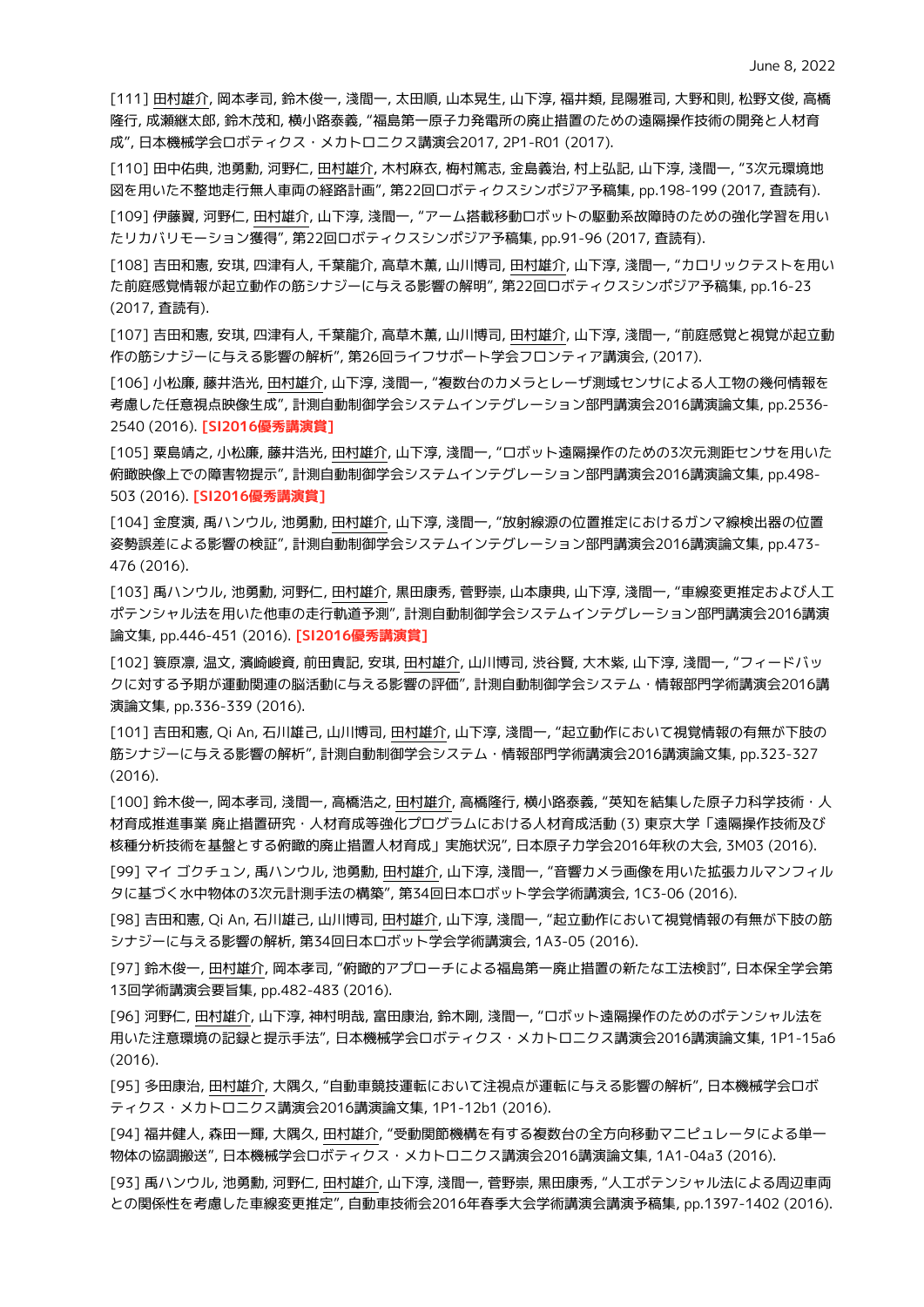[92] 石川雄己, 安琪, 温文, 石黒周, 大畑光司, 山川博司, 田村雄介, 山下淳, 淺間一, "アシストロボットを用いたリハ ビリテーション技能学習のための片麻痺患者歩行解析", サービス学会第4回国内大会講演論文集, pp.414-415 (2016).

[91] 田中佑典, 池勇勳, 河野仁, 田村雄介, 江本周平, 坂野肇, 村上弘記, 山下淳, 淺間一, "複数台移動ロボットによる 環境計測結果に基づいた不整地走行のための移動ロボットの進路方向決定手法の構築", 第21回ロボティクスシンポ ジア予稿集, pp.250-255 (2016, 査読有).

[90] 禹ハンウル, 池勇勳, 河野仁, 田村雄介, 山下淳, 淺間一, "状態単位の隠れマルコフモデルを用いた他車の車線変 更推定手法", 第21回ロボティクスシンポジア予稿集, pp.222-227 (2016, 査読有).

[89] 村松克俊, 温文, 濱崎峻資, 山川博司, 安琪, 田村雄介, 山下淳, 淺間一, "動作意図が身体図式の変容に与える影響 の評価", 2016年度精密工学会春季大会学術講演会講演論文集, pp.573-574 (2016).

[88] 村松克俊, 温文, 濱崎峻資, 山川博司, 安琪, 田村雄介, 山下淳, 淺間一, "行動目標がラバーハンド錯覚に与える影 響", 第25回ライフサポート学会フロンティア講演会予稿集, p.136 (2016).

[87] 河野仁, 田村雄介, 山下淳, 淺間一, "ロボットシステム内電装系のための分散協調型故障診断システム", 計測自 動制御学会システムインテグレーション部門講演会2015講演論文集, pp.2195-2198, (2015). **[SI2015優秀講演賞]**

[86] Ningja Yang, Qi An, Hiroshi Yamakawa, Yusuke Tamura, Atsushi Yamashita, Hajime Asama,

"Identification of Muscle Synergy Parameters in Different Strategies of Human Standing-up Motion," 計測自 動制御学会システム・情報部門学術講演会2015講演論文集, pp.405-409 (2015).

[85] 河野仁, 田村雄介, 山下淳, 淺間一, "ロボットシステム内電装系コンポーネントのための自律分散型故障診断手 法", 第33回日本ロボット学会学術講演会予稿集, 3H2-04 (2015).

[84] 金島義治, 曽根原光治, 村上弘記, 田村雄介, 山下淳, 淺間一, "遠隔操作のレジリエンス指揮統制システムの研 究", 第33回日本ロボット学会学術講演会予稿集, 3K1-03 (2015).

[83] 太田諒, 森田一輝, 田村雄介, 大隅久, "受動関節機構を用いた3台の全方向移動マニピュレータの協調搬送制御", 日本機械学会ロボティクス・メカトロニクス講演会2015講演論文集, 2P1-V02 (2015).

[82] 岩田雅史, 鈴木悠平, 田村雄介, 大隅久, "四脚歩行ロボットの最速歩行における状態遷移軌道の設計", 日本機械 学会ロボティクス・メカトロニクス講演会2015講演論文集, 2A2-O09 (2015).

[81] 根岸昌輝, 中村隆太郎, 田村雄介, 大隅久, "移動障害物を考慮した天井走行クレーンの経路計画", 日本機械学会 ロボティクス・メカトロニクス講演会2015講演論文集, 2A1-Q06 (2015).

[80] 角田郁弥, 棚田瑞樹, 小野学, 田村雄介, 大隅久, "シルバーカーのための段差乗り越え機構の開発", 日本機械学会 ロボティクス・メカトロニクス講演会2015講演論文集, 2A1-I07 (2015).

[79] 元谷秀明, 田村雄介, 大隅久, "自転車ペダリング動作時の姿勢解析のための6軸力覚センサを用いた荷重計測シ ステムの開発", 日本機械学会ロボティクス・メカトロニクス講演会2015講演論文集, 1P1-H05 (2015).

[78] 明石貴文, 田村雄介, 大隅久, "ロボットの姿勢が人間の注意の領域に与える影響を考慮したロボットの姿勢と注 意の誘導のモデル化", 日本機械学会ロボティクス・メカトロニクス講演会2015講演論文集, 1A1-S01 (2015).

[77] 森田一輝, 太田諒, 大隅久, 田村雄介, "協調ハンドリング時における物体の把持点探索手法", 計測自動制御学会 システムインテグレーション部門講演会2014講演論文集, pp.1795-1799 (2014).

[76] 田村雄介, 松下光次郎, 大隅久, "荷重計測に基づいた自転車乗車時のハンドル把持位置の推定", シンポジウム: スポーツ・アンド・ヒューマン・ダイナミクス2014講演論文集, B-8 (2014).

[75] 明石貴文, 田村雄介, 矢野史朗, 大隅久, "ロボットの姿勢が人間の注意に与える影響の解析", 第32回日本ロボッ ト学会学術講演会予稿集, 1Q2-03 (2014).

[74] 棚田瑞樹, 小柳徹, 大隅久, 田村雄介, 小野まなぶ, "シルバーカーの衝撃軽減のための機構の解析", 第32回日本 ロボット学会学術講演会予稿集, 1H1-06 (2014).

[73] 根岸昌輝, 増田光, 大隅久, 田村雄介, 斎藤慶一郎, "レーザーポインタ型インタフェースによるクレーンの遠隔操 作システムの開発", 第14回建設ロボットシンポジウム論文集, pp.145-150 (2014).

[72] 元谷秀明, 田村雄介, 大隅久, "自転車走行時の自転車各部にかかる荷重計測システムの開発", 日本機械学会ロボ ティクス・メカトロニクス講演会2014講演論文集, 3A1-N03 (2014).

[71] 森田一輝, 太田諒, 大隅久, 田村雄介, "搬送時の把持物体姿勢を考慮した把持点探索アルゴリズムの提案の提 案", 日本機械学会ロボティクス・メカトロニクス講演会2014講演論文集, 2A1-W01 (2014).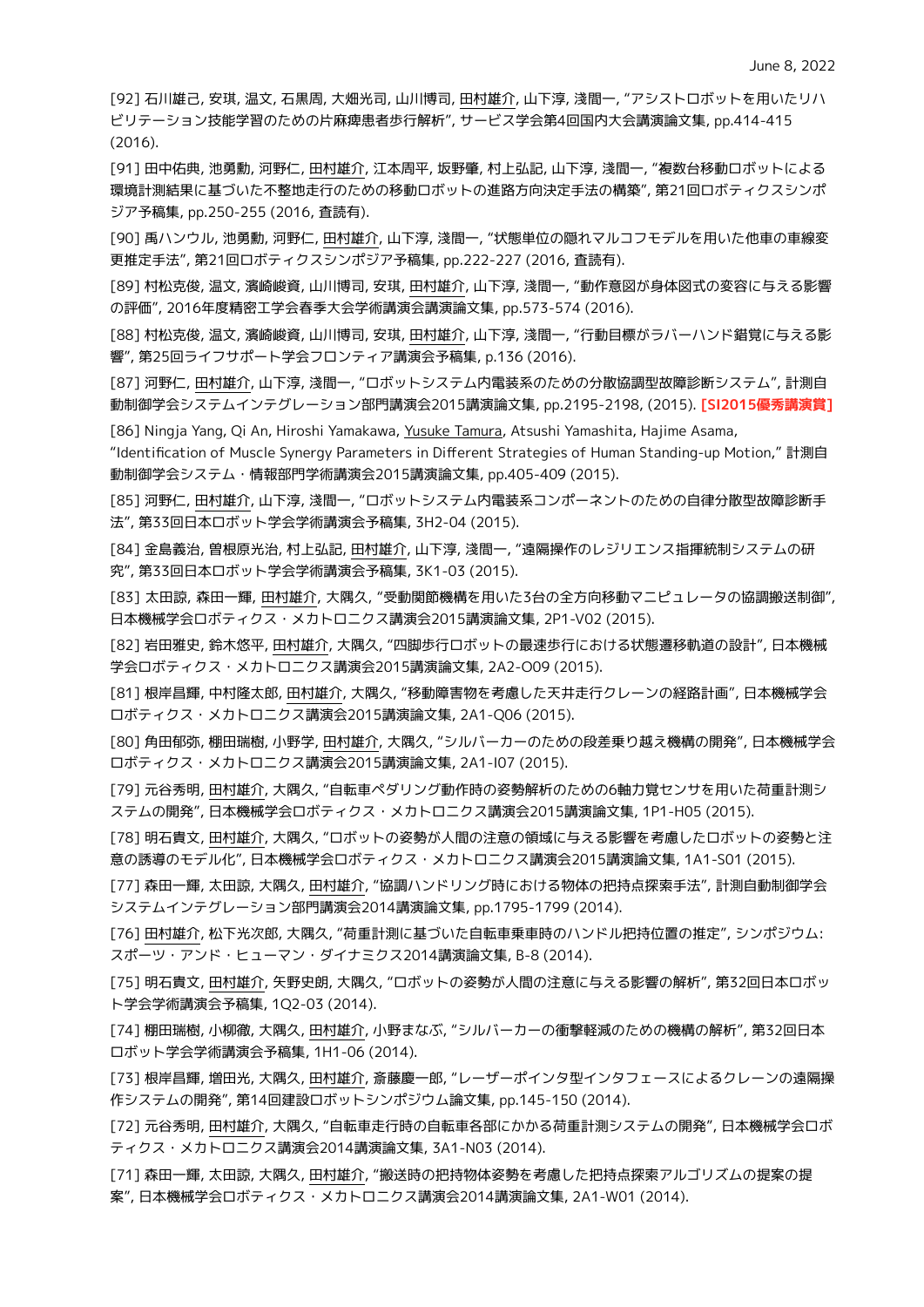[70] 田村雄介, 大隅久, "自転車ペダリング技術向上のためのタイミング情報提示システム", 計測自動制御学会シス テムインテグレーション部門講演会2013講演論文集, pp.766-767 (2013).

[69] 棚田瑞樹, 小柳徹, 大隅久, 田村雄介, 小野まなぶ, "シルバーカーの衝撃軽減のための機構の開発", 第31回日本 ロボット学会学術講演会予稿集, 3F3-03 (2013).

[68] 上別縄輝, 田村雄介, 大隅久, "クランク機構を応用した3リンク受動歩行の提案", 第31回日本ロボット学会学術 講演会予稿集, 2E2-05 (2013).

[67] 太田諒, 大隅久, 田村雄介, "複数のマニピュレータを用いた協調把持における負荷均等化把持点探索", 第31回 日本ロボット学会学術講演会予稿集, 2I1-01 (2013).

[66] 田村雄介, 矢野史朗, 大隅久, "注意誘導のための視覚的注意のモデル化と手品鑑賞時の注視点計測に基づくモデ ルの評価", 第31回日本ロボット学会学術講演会予稿集, 2H1-04 (2013).

[65] 明石貴文, 田村雄介, 矢野史朗, 大隅久, "人間とロボットのインタラクション円滑化に向けた注意誘導の解析", 日本機械学会ロボティクス・メカトロニクス講演会2013講演論文集, 2P1-P14 (2013).

[64] 小栁徹, 棚田瑞樹, 小野学, 大隅久, 田村雄介, "シルバーカーにおける段差乗り越え機構の開発", 日本機械学会ロ ボティクス・メカトロニクス講演会2013講演論文集, 2A2-B11 (2013).

[63] 根岸昌輝, 増田光, 大隅久, 田村雄介, "天井走行型クレーンの軌道の評価," 日本機械学会ロボティクス・メカト ロニクス講演会2013講演論文集, 1A2-P19 (2013).

[62] 脇政博, 田村雄介, 大隅久, "ワイヤ懸垂型ハンドの移動制御", 日本機械学会ロボティクス・メカトロニクス講演 会2013講演論文集, 1A2-P18 (2013).

[61] 西村真澄, 太田諒, 大隅久, 田村雄介, "台車部のサスペンション特性を利用した複数の全方向移動マニピュレー タによる協調搬送", 日本機械学会ロボティクス・メカトロニクス講演会2013講演論文集, 1A2-A01 (2013).

[60] 藤岡徹, 中村亮介, 田村雄介, 大隅久, "四脚ロボットの曲線歩行運動", 日本機械学会ロボティクス・メカトロニ クス 講演会2013講演論文集, 1A1-P02 (2013).

[59] 岩田雅史, 中村亮介, 大隅久, 田村雄介, "四脚歩行ロボットの最短時間制御における遊脚軌道の設計", 日本機械 学会ロボティクス・メカトロニクス講演会2013講演論文集, 1A1-P01 (2013).

[58] 熊原渉, 増山岳人, 田村雄介, 山下淳, 淺間一, "局所経路情報と歩行者流情報に基づく未知動的環境下における移 動ロボットナビゲーション", 第18回ロボティクスシンポジア予稿集, pp.535-542 (2013, 査読有).

[57] 齋藤慶一郎, 大隅久, 増田光, 田村雄介, "レーザーポインタ型インターフェースによるクレーンの遠隔操縦シス テムの開発", 第18回ロボティクスシンポジア予稿集, pp.395-400 (2013, 査読有).

[56] 熊原渉, 増山岳人, 田村雄介, 山下淳, 淺間一, "局所経路情報と歩行者流情報を活用した動的環境下での移動ロ ボットナビゲーション", 計測自動制御学会システムインテグレーション部門講演会2012講演論文集, pp.2144- 2149 (2012).

[55] 田村雄介, 明石貴文, 矢野史朗, 大隅久, "手と視線の関係が注意誘導に与える影響", HAIシンポジウム2012, 2A-3 (2012).

[54] 柴山晃貴, 松本徹, 田村雄介, 大隅久, "張力楕円を考慮したワイヤ懸垂型マニピュレータの張力制御", 第30回日 本ロボット学会学術講演会予稿集, 4O3-6 (2012).

[53] 増田光, 田村雄介, 大隅久, "障害物回避を考慮した天井クレーンの遠隔操縦システムの開発", 第30回日本ロボッ ト学会学術講演会予稿集, 4G3-5 (2012).

[52] 田村雄介, 矢野史朗, 大隅久, "注意誘導動作のモデル化のための手品鑑賞時の視線計測", 第30回日本ロボット 学会学術講演会予稿集, 2N1-4 (2012).

[51] 石川雄己, 安琪, 田村雄介, 山下淳, 岡敬之, 淺間一, "個体別モデリングを用いた膝疾患診断手法の構築への提案 — 変形性膝関節症発症メカニズム解明に向けて —", 日本機械学会ロボティクス・メカトロニクス講演会2012講演 論文集, 2P1-I02 (2012).

[50] 加藤利哉, 田村雄介, 山下淳, 淺間一, "火災時における安全性を考慮した避難誘導に関する研究", 日本機械学会 ロボティクス・メカトロニクス講演会2012講演論文集, 1P1-A07 (2012).

[49] 熊原渉, 田村雄介, 山下淳, 淺間一, "トポロジカルな地図情報と歩行者流情報を用いた移動ロボットナビゲー ション手法の提案", 第17回ロボティクスシンポジア予稿集, pp.163-168 (2012, 査読有).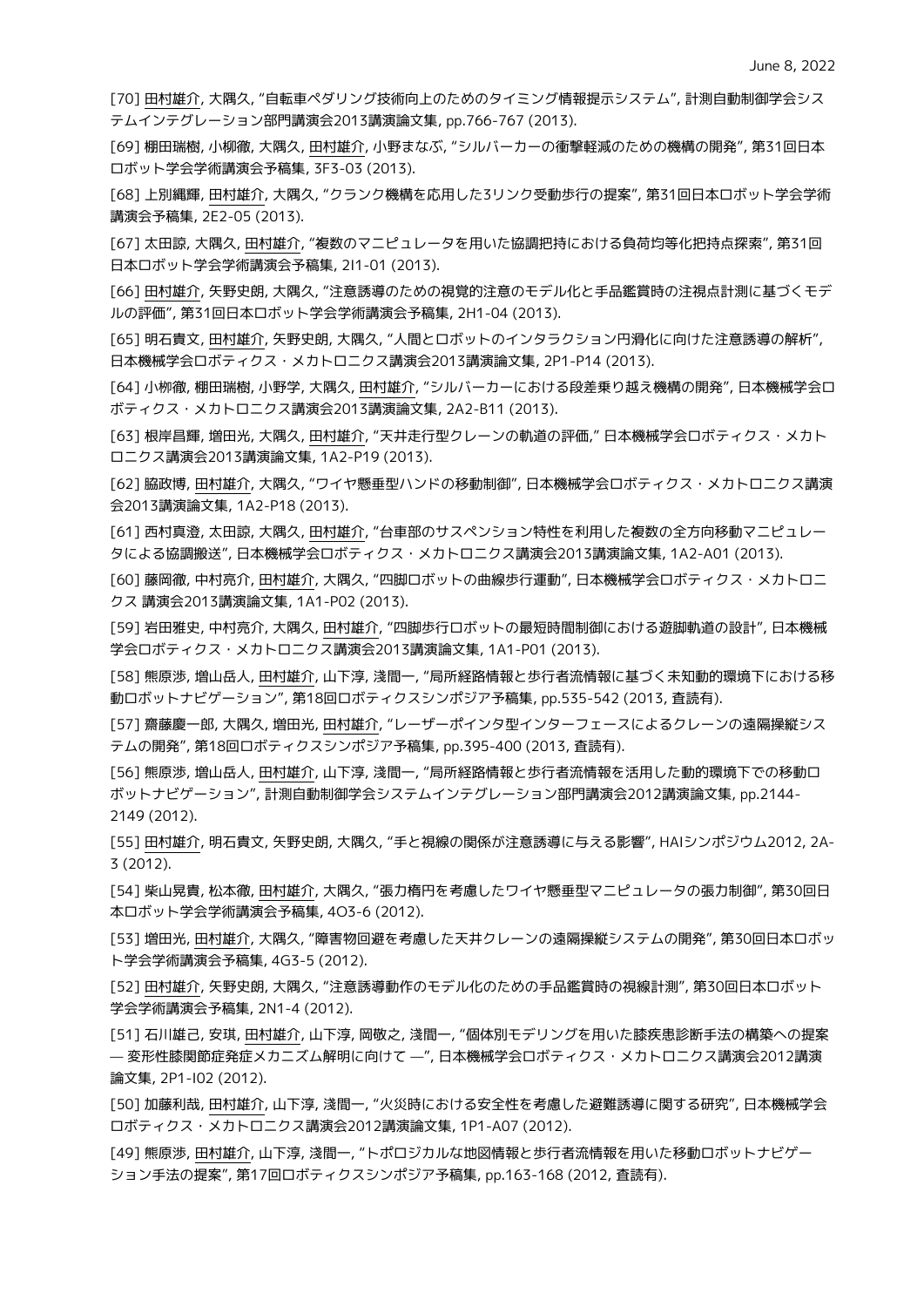[48] 石川雄己, 安琪, 田村雄介, 山下淳, 岡敬之, 淺間一, "三次元筋骨格靱帯膝モデルの妥当性検証方法の提案", 2012 年度精密工学会春季大会学術講演会, pp.945-946 (2012).

[47] 山口祐樹, 田村雄介, 寺田善貴, 熊原渉, 山下淳, 淺間一, "人追従を利用した移動ロボットのナビゲーション", 2012年度精密工学会春季大会学術講演会, pp.647-648 (2012).

[46] 寺田善貴, 田村雄介, 山下淳, 淺間一, "移動ロボットの軌道生成のためのすれ違いにおける歩行者の行動パター ンのモデル化", 第24回自律分散システム・シンポジウム資料, pp.175-180 (2012).

[45] 田村雄介, 人見謙太郎, Naiwala P. Chandrasiri, 坂東誉司, 淺間一, "他者誘導のための人間の行動モデルについ ての基礎検討", 計測自動制御学会システムインテグレーション部門講演会2011講演論文集, pp.916-919 (2011).

[44] 石川雄己, 安琪, 田村雄介, 岡敬之, 淺間一, "関節の遊びを有する三次元筋骨格靱帯膝モデルの開発", 第32回バ イオメカニズム学術講演会, 2A-6 (2011).

[43] 成アンナ, 田村雄介, 淺間一, "生理指標を用いたサービスに対する不満状態の評価", 第32回バイオメカニズム 学術講演会, 2C-5 (2011).

[42] 田村雄介, 寺田善貴, 濱崎峻資, 森下壮一郎, 岡本浩幸, 淺間一, "知能化環境におけるオブジェクトの一データ解 釈とロボットへの安全情報の提供", 第29回日本ロボット学会学術講演会予稿集, 3B3-4 (2011).

[41] 足立勝, 横山和彦, 辻徳生, 長谷川勉, 大橋健, 林久志, 田村雄介, 山口亨, 川端聡, 松坂要佐, "施設内生活支援ロ ボット知能の研究開発 —作業知能モジュール群の有効性検証(第3報)—", 第29回日本ロボット学会学術講演会予稿 集, 3B3-3 (2011).

[40] 田村雄介, 森下壮一郎, 淺間一, "ふわふわディスプレイの開発", 第21回インテリジェント・システム・シンポ ジウム, 2C1-2 (2011).

[39] 渡辺周介, 田村雄介, 淺間一, "不完全に情報化された環境におけるサービスロボットのためのオブジェクト位置 管理", 2011年度精密工学会春季大会学術講演会講演論文集, pp.413-414 (2011).

[38] 河寅勇, 田村雄介, 淺間一, 李玎鎬, "非線形振動子に基づくヒューマノイドDARwIn-OPの実時間歩行パターン生 成と安定化", 第23回自律分散システム・シンポジウム, pp.275-278 (2011).

[37] 近村学, 田村雄介, 淺間一, "人ごみで移動可能な移動ロボットの開発", 第23回自律分散システム・シンポジウ  $\mu$ , pp.117-120 (2011).

[36] 柄川麻美, 村林正堂, 矢野史朗, 田村雄介, 前田貴記, 加藤元一郎, 新井民夫, 淺間一, "サーチライト課題において 操作者の能動性と受動性が与える影響", 計測自動制御学会システムインテグレーション部門講演会2010講演論文 集, pp. 410-413 (2010) .

[35] 田村雄介, 淺間一, "移動ロボットの動作による人間動作の誘導", 日本機械学会ロボティクス・メカトロニクス 講演会2010講演論文集, 2A1-D18 (2010).

[34] 濱崎峻資, 田村雄介, 淺間一, "移動ロボットの衝突回避のための人間の移動予測アルゴリズム", 日本機械学会ロ ボティクス・メカトロニクス講演会2010講演論文集, 1P1-C12 (2010).

[33] 福澤知浩, 田村雄介, 淺間一, "人-ロボット共存環境において人とスムーズにすれ違う移動ロボットの開発", 2010年度精密工学会春季大会学術講演会講演論文集, pp.967-968 (2010).

[32] 村上弘記, 田村雄介, 淺間一, "移動型サービスロボット向けの安全度評価モジュールの基本構成", 第27回日本 ロボット学会学術講演会予稿集, 1D3-06 (2009).

[31] 河寅勇, 田村雄介, 森下壮一郎, 淺間一, 岡本浩幸, 野田五十樹, 羽田靖史, "位置管理モジュール及び環境サーバ 実装のためのシステム設計", 第27回日本ロボット学会学術講演会予稿集, 1D3-05 (2009).

[30] 杉正夫, 松村一平, 田村雄介, 太田順, 新井民夫, "作業者の手情報を取り入れた動画組立マニュアルの評価", 第27 回日本ロボット学会学術講演会予稿集, 1A2-08 (2009).

[29] 田村雄介, 淺間一, "ロボットの位置及び動作が歩行者動作に与える影響", 第27回日本ロボット学会学術講演会 予稿集, 1Q1-02 (2009).

[28] 田村雄介, 淺間一, "人間共存環境におけるロボットからの歩行者意図の推定", 日本機械学会ロボティクス・メ カトロニクス講演会2009講演論文集, 1A1-D16 (2009).

[27] 河寅勇, 田村雄介, 森下壮一郎, 淺間一, 野田五十樹, 羽田靖史, 岡本浩幸, "知能化環境構築のための位置管理モ ジュール及び環境サーバの設計", 第26回日本ロボット学会学術講演会予稿集, 1F2-08 (2008).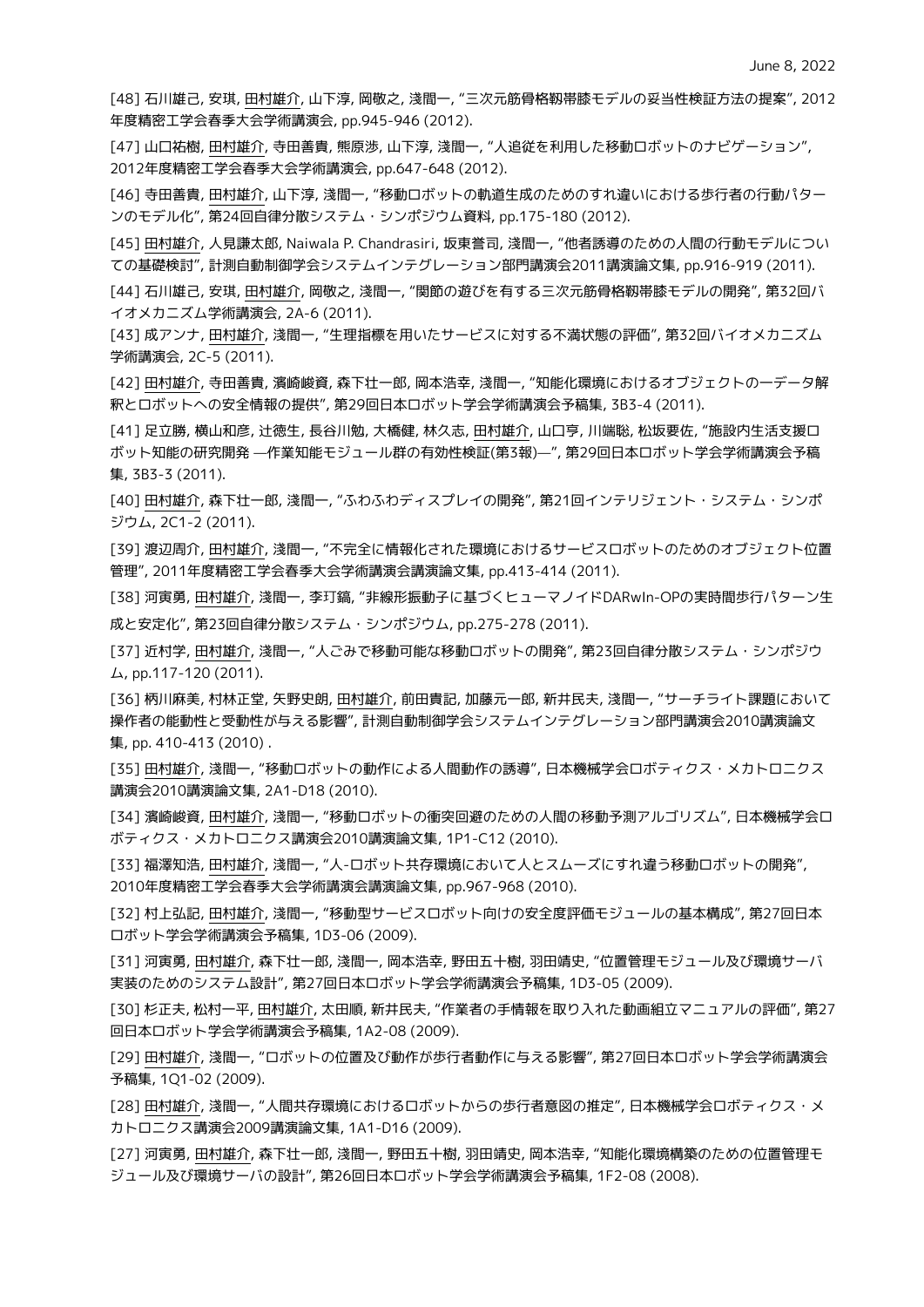[26] 松村一平, 杉正夫, 田村雄介, 太田順, 新井民夫, "手情報を取り入れた動画組立マニュアルの効果 -作業時間に対 する影響-", 第25回日本ロボット学会学術講演会予稿集, 2K16 (2007).

[25] 杉正夫, 松村一平, 田村雄介, 太田順, 新井民夫, "作業者支援型セル生産システムの定量的有効性評価", 第25回 日本ロボット学会学術講演会予稿集, 1L26 (2007).

[24] 田村雄介, 杉正夫, 太田順, 新井民夫, "卓上作業支援システムにおける視線情報の利用", 2007年度精密工学会春 季大会学術講演会講演論文集, pp.91-92 (2007).

[23] 松村一平, 杉正夫, 田村雄介, 太田順, 新井民夫, "動画を用いた組立作業マニュアルにおける作業者の手の表示", 2007年度精密工学会春季大会学術講演会講演論文集, pp.85-86 (2007).

[22] 杉正夫, 松村一平, 田村雄介, 太田順, 新井民夫, 高増潔, 鈴木宏正, "連続製品組立作業によるAttentive Workbenchの有効性検証", 2007年度精密工学会春季大会学術講演会講演論文集, pp.83-84 (2007).

[21] 田村雄介, 杉正夫, 太田順, 新井民夫, "卓上作業支援システムのための視線情報を用いた到達把持運動の推定", 第19回自律分散システム・シンポジウム資料, pp.257-260 (2007).

[20] 杉正夫, 田村雄介, 太田順, 新井民夫, 高増潔, 鈴木宏正, "作業者支援型セル生産システムの生産性評価", 2006 年度精密工学会秋季大会学術講演会講演論文集, pp.385-386 (2006).

[19] 田村雄介, 杉正夫, 太田順, 新井民夫, "卓上作業支援システムのための人間ー自走式トレイ間の物体受け渡し", 2006年度精密工学会春季大会学術講演会講演論文集, pp.619-620 (2006).

[18] 杉正夫, 田村雄介, 太田順, 新井民夫, 高増潔, 鈴木宏正, "人間支援型生産システムの実装と評価", 2006年度精 密工学会春季大会学術講演会講演論文集, pp.617-618 (2006).

[17] 田村雄介, 杉正夫, 太田順, 新井民夫, "人間の手先運動に基づくリーチング検出と把持対象物体の予測", 第18回 自律分散システム・シンポジウム資料, pp.149-152 (2006).

[16] 二階堂諒, 杉正夫, 太田順, 田村雄介, 新井民夫, 佐藤洋一, 高増潔, 鈴木宏正, "卓上作業支援システムにおける指 差しインタフェースの実装", 2005年度精密工学会秋季大会学術講演会講演論文集, pp.641-642 (2005).

[15] 杉正夫, 二階堂諒, 田村雄介, 太田順, 新井民夫, 高増潔, 鈴木宏正, 小谷潔, 佐藤洋一, "Attentive Workbench - 手を差し伸べる生産システム 第3報:指差しに基づくユーザインタフェース", 第23回日本ロボット学会学術講演会予 稿集, 1H32 (2005).

[14] 田村雄介, 杉正夫, 太田順, 新井民夫, "人間の主観的指差し方向推定のためのモデル化", 第23回日本ロボット学 会学術講演会予稿集, 1H31 (2005).

[13] 田村雄介, 杉正夫, 太田順, 新井民夫, "卓上作業支援システムにおける自走式トレイの配置", 2005年度精密工学 会春季大会学術講演会講演論文集, pp.269-270 (2005).

[12] 二階堂諒, 杉正夫, 太田順, 田村雄介, 新井民夫, 佐藤洋一, 高増潔, 鈴木宏正, "卓上作業支援環境における自走式 トレイ群の形態生成", 2005年度精密工学会春季大会学術講演会講演論文集, pp.267-268 (2005).

[11] 田村雄介, 杉正夫, 太田順, 新井民夫, "Attentive Workbenchのための自走式トレイの適応的配置", ヒューマン インタフェースシンポジウム2004論文集, pp.151-154 (2004).

[10] 田村雄介, 杉正夫, 太田順, 新井民夫, "主観的指差し方向と行為系列を考慮した卓上作業者の意図推定", 第22回 日本ロボット学会学術講演会予稿集, 3D15 (2004).

[9] 杉正夫, 二階堂諒, 田村雄介, 太田順, 新井民夫, 高増潔, 鈴木宏正, 佐藤洋一, "Attentive Workbench - 手を差し 伸べる生産システム 第2報:自走式トレイの協調動作", 第22回日本ロボット学会学術講演会予稿集, 1B35 (2004).

[8] 太田順, 杉正夫, 二階堂諒, 田村雄介, 新井民夫, 佐藤洋一, 高増潔, 鈴木宏正, "人間支援型生産システムのための 自走式トレイ群の運動制御 - 第2報:複数トレイの協調動作", 2004年度精密工学会秋季大会学術講演会講演論文集, pp. 119-120 (2004).

[7] 杉正夫, 田村雄介, 太田順, 新井民夫, 佐藤洋一, 高増潔, 鈴木宏正, "人間支援型生産システムのための自走式トレ イ群の運動制御", 2004年度精密工学会春季大会学術講演会講演論文集, pp.487-488 (2004).

[6] 田村雄介, 杉正夫, 太田順, 新井民夫, 高増潔, 鈴木宏正, 佐藤洋一, "作業者意図の理解に基づいた卓上作業支援シ ステム", 2004年度精密工学会春季大会学術講演会講演論文集, pp.485-486 (2004).

[5] 田村雄介, 杉正夫, 太田順, 新井民夫, 高増潔, 鈴木宏正, 佐藤洋一, "Attentive Workbenchを用いた卓上作業の支 援", 第16回自律分散システム・シンポジウム資料, pp.291-296 (2004).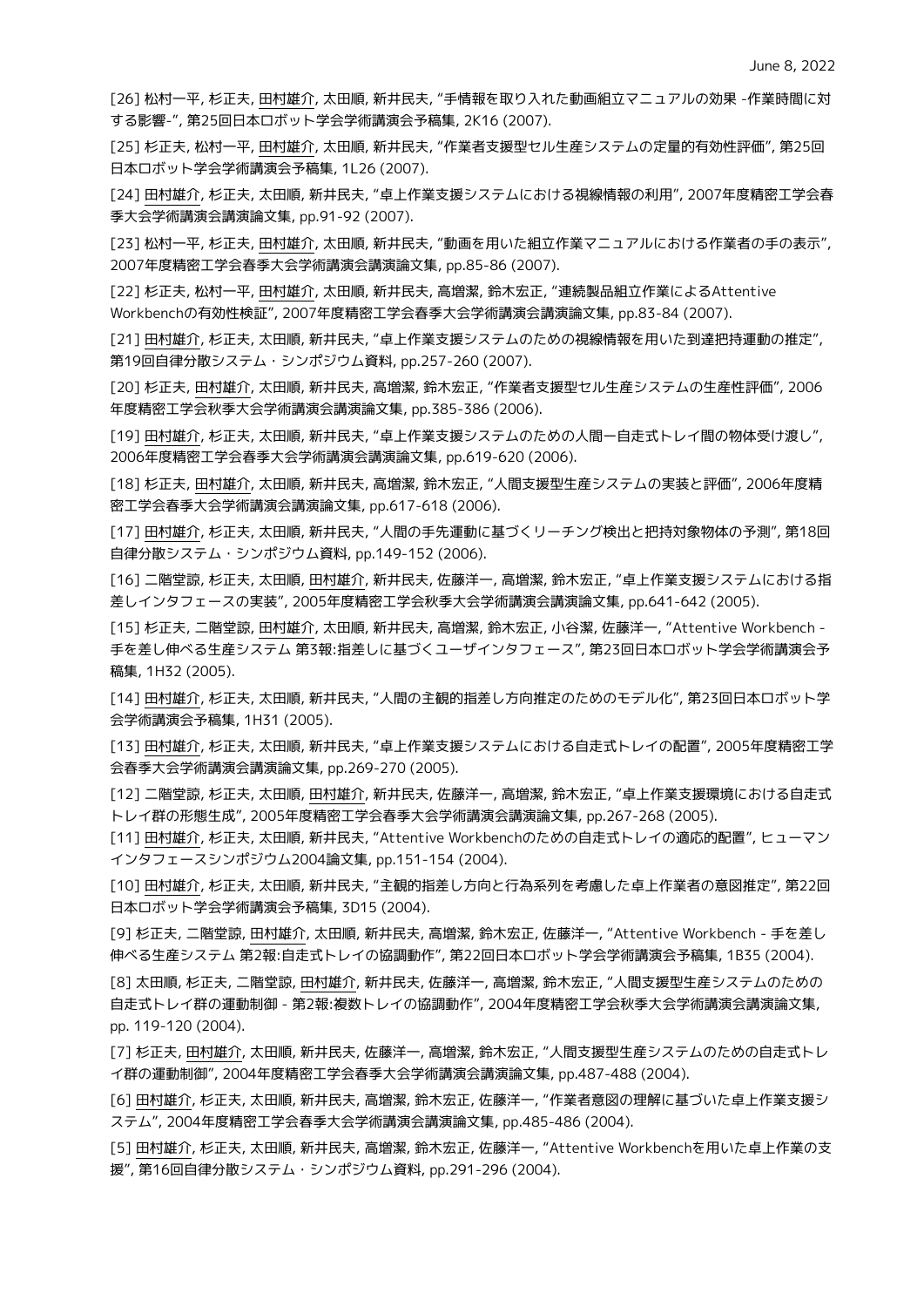[4] 杉正夫, 田村雄介, 太田順, 新井民夫, 高増潔, 鈴木宏正, 佐藤洋一, "作業者配慮型生産システム - 第5報 モーショ ントレイとエンハンストデスクを用いたシステムの実装", 2003年度精密工学会秋季大会学術講演会講演論文集, p.644 (2003).

[3] 杉正夫, 田村雄介, 太田順, 新井民夫, 木村文彦, 高増潔, 鈴木宏正, 新誠一, 佐藤洋一, 山本晃生, "Attentive Workbench - 手を差し伸べる生産システム 第1報:自走式トレイ群の制御システム", 第21回日本ロボット学会学術講 演会予稿集, 2B27 (2003).

[2] 香月理絵, 太田順, 田村雄介, 水田貴久, 鬼頭朋見, 新井民夫, 植山剛, 西山強志, "マークを用いたロボットの物体 ハンドリング", 日本機械学会ロボティクス・メカトロニクス講演会2003講演論文集, 2A1-1F-E2 (2003).

[1] 香月理絵, 太田順, 水田貴久, 鬼頭朋見, 新井民夫, 田村雄介, 植山剛, 西山強志, "二次元バーコード付きマークを 用いた複数物体のハンドリング", 計測自動制御学会システムインテグレーション部門講演会2002講演論文集, pp.199-200 (2002).

#### **特許等**

[8] 千葉拓史, 山本新吾, 山内統広, 淺間一, 山下淳, 永谷圭司, 筑紫彰太, 田村雄介, 山川博司, 藤井浩光, "対象物推定 方法、コーン指数推定システム、車両及び無人航空機", 特開2021-196765, 特願2020-101790

[7] 千葉拓史, 山本新吾, 山内統広, 淺間一, 山下淳, 永谷圭司, 筑紫彰太, 田村雄介, 山川博司, 藤井浩光, "含水比推定 方法、コーン指数推定方法、コーン指数推定システム、車両及び無人航空機", 特開2021-196226, 特願2020- 101791

[6] 山下淳, 淺間一, 永谷圭司, 田村雄介, 筑紫彰太, 藤井浩光, 森山湧志, 千葉拓史, 坂井郁也, 山本新吾, "カメラの制 御システム", 特開2021-057694, 特願2019-177329

[5] 从飛云, 李慧敏, 童水光, 田村雄介, 島添健次, 高橋浩之, 太田順, "半値確率密度分布に基づく三次元再構成方法", 特表2021-528627, 特願2020-546879, 国際公開番号:WO2020/238111

[4] 水野秀哉, 藤井浩光, 筑紫彰太, 田村雄介, 永谷圭司, 山下淳, 淺間一, 山本新吾, 千葉拓史, 坂井郁也, "転倒判定装 置、転倒判定方法、およびプログラム", 特開2020-163495, 特願2019-64293

[3] 小松廉, 藤井浩光, 筑紫彰太, 田村雄介, 永谷圭司, 山下淳, 淺間一, 岡本浩幸, モロアレサンドロ, 山本新吾, 千葉拓 史, 坂井郁也, "俯瞰映像提示システム", 特開2020-161895, 特願2019-57052

[2] 山下淳, 淺間一, 田村雄介, 藤井浩光, 粟島靖之, 山本新吾, 千葉拓史, 坂井郁也, "俯瞰映像提示システム", 特開 2019-213039, 特願2018-107239

[1] 山下淳, 淺間一, 永谷圭司, 田村雄介, 藤井浩光, 粟島靖之, 山本新吾, 千葉拓史, 坂井郁也, "評価装置、評価方法、 およびプログラム", 特開2019-209421, 特願2018-107026

## **受賞**

- **2020年度 廃炉貢献賞(優秀賞)**, 日本原子力学会福島第一原子力発電所廃炉検討委員会

田村雄介

#### - **2020年度精密工学会髙城賞**

筑紫彰太, 山内統広, 田村雄介, 山川博司, 永谷圭司, 藤井浩光, 千葉拓史, 山本新吾, 茶山和博, 山下淳, 淺間一, "スペクトル画像 を用いた土質パラメータの推定に基づく建設機械の走破性判定", 精密工学会誌 86巻12号

- **SI2018優秀講演賞**, 第19回計測自動制御学会システムインテグレーション部門講演会

水野秀哉, 筑紫彰太, 藤井浩光, 田村雄介, 永谷圭司, 山下淳, 淺間一, "遠隔操作ロボット走行時における機体の姿勢変化による転 倒回避"

- **SI2016優秀講演賞**, 第17回計測自動制御学会システムインテグレーション部門講演会

小松廉, 藤井浩光, 田村雄介, 山下淳, 淺間一, "複数台のカメラとレーザ測域センサによる人工物の幾何情報を考慮した任意視点 映像生成"

#### - **SI2016優秀講演賞**, 第17回計測自動制御学会システムインテグレーション部門講演会

粟島靖之, 小松廉, 藤井浩光, 田村雄介, 山下淳, 淺間一, "ロボット遠隔操作のための3次元測距センサを用いた俯瞰映像上での障 害物提示"

- **SI2016優秀講演賞**, 第17回計測自動制御学会システムインテグレーション部門講演会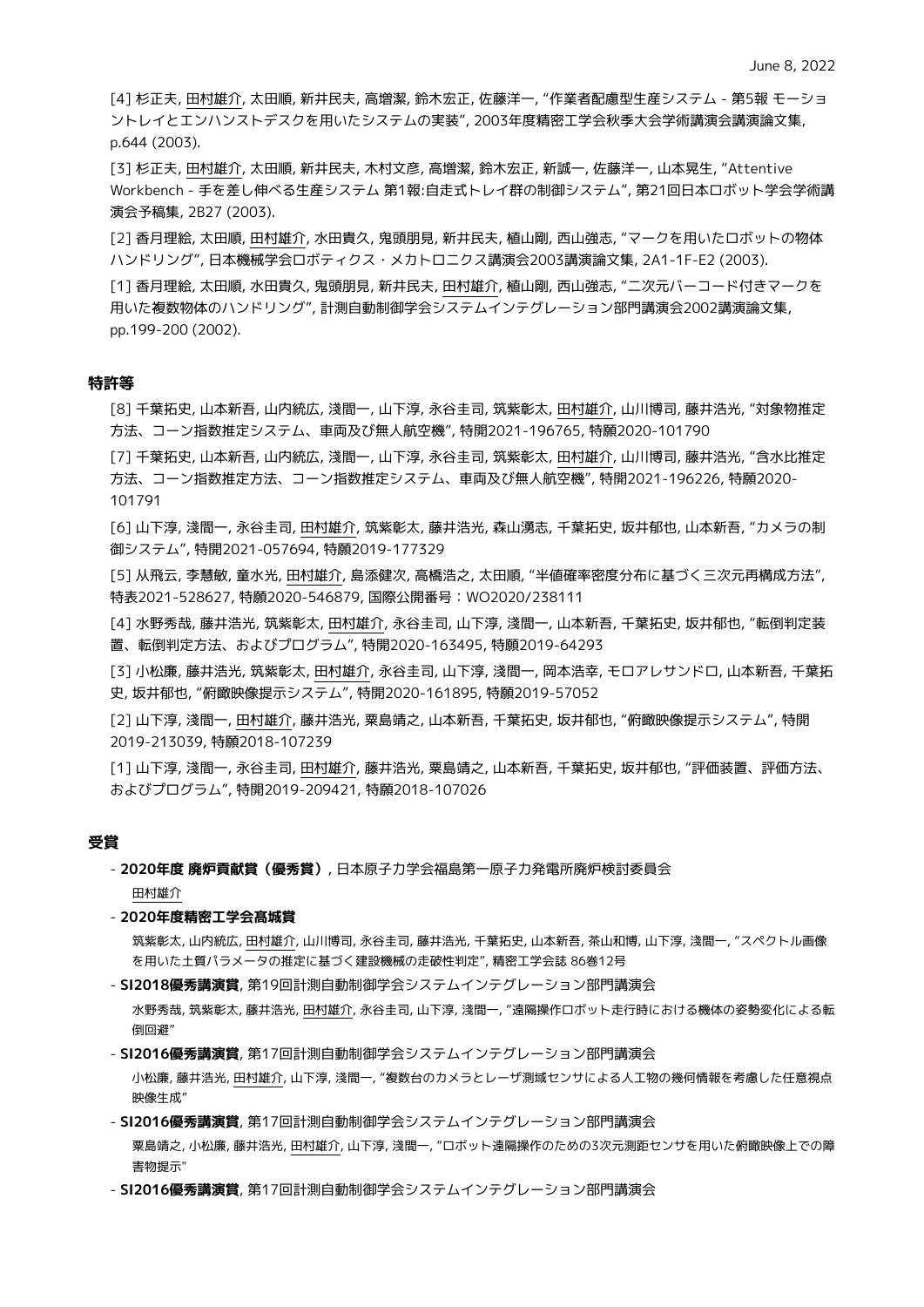禹ハンウル, 池勇勳, 河野仁, 田村雄介, 黒田康秀, 菅野崇, 山本康典, 山下淳, 淺間一, "車線変更推定法および人工ポテンシャル 法を用いた他車の走行軌道予測"

- **Best Poster Award**, 2016 International Symposium on Micro-NanoMechatronics and Human Science Rin Minohara, Wen Wen, Shunsuke Hamasaki, Takaki Maeda, Qi An, Yusuke Tamura, Hiroshi Yamakawa, Atsushi Yamashita and Hajime Asama, "How Anticipation for the Sense of Agency Affects Readiness Potential"
- **SI2015優秀講演賞**, 第16回計測自動制御学会システムインテグレーション部門講演会

河野仁, 田村雄介, 山下淳, 淺間一, "ロボットシステム内電装系のための分散協調型故障診断システム"

- **Best Poster Award**, 2015 International Symposium on Micro-NanoMechatronics and Human Science Shunsuke Hamasaki, Qi An, Wen Wen, Yusuke Tamura, Hiroshi Yamakawa, Atsushi Yamashita, Hajime Asama, Satoshi Shibuya and Yukari Ohki, "Evaluating Effect of Sense of Ownership and Sense of Agency on Body Representation Change of Human Upper Limb"

- **平成25年度 中央大学学術研究奨励賞** 

田村雄介

#### - **2012年度日本機械学会奨励賞(研究)**

田村雄介, "人の動作からの意図推定とそれに基づいた支援システムの研究"

- **Outstanding Paper Award,** 6th International Conference on Ubiquitous Robots and Ambient Intelligence (2009).

Yusuke Tamura, Yu Murai, Hiroki Murakami, and Hajime Asama, "Identification of Types of Obstacles and Obstacle Map Building for Mobile Robots"

## - **IEEE Robotics and Automation Society Japan Chapter Young Award,** 2005 IEEE/RSJ International Conference on Intelligent Robots and Systems

Yusuke Tamura, "Placement of Self-Moving Trays for the Deskwork Support System"

- **Best Paper Award,** 13th IEEE International Workshop on Robot and Human Interactive Communication (2004).

Yusuke Tamura, Masao Sugi, Jun Ota, and Tamio Arai, "Deskwork Support System Based on the Estimation of Human Intentions"

#### **筆頭著者の学生の受賞**

#### **- SICE International Young Authors Award for IROS 2020**

Yusheng Wang, "ACMarker: Acoustic Camera-based Fiducial Marker System in Underwater Environment" , IROS 2020

#### **- 計測自動制御学会システムインテグレーション部門 若手奨励賞**

呉家旭, "BiRNNを用いたアテンションモデルによる歩行者軌道予測", 第24回ロボティクスシンポジア, 2019.

- **Best Student Paper Award**, 2016 IEEE International Conference on Real-time Computing and Robotics Wenzheng Chi, "A Human-friendly Robot Navigation Algorithm using the Risk-RRT Approach", RCAR 2016

#### **指導学生の受賞**

- 岡本章良, 自動車技術会大学院研究奨励賞 (2022)
- 丹野壮一郎, 東北大学工学部長賞 (2022)
- 川住歩弥, 日本機械学会畠山賞 (2021)

## **外部研究費取得状況**

- 英知を結集した原子力科学技術・人材育成推進事業 課題解決型廃炉研究プログラム【研究分担者】「連携計測に よる線源探査ロボットシステムの開発研究」(2021-2023, 研究代表者:人見啓太朗)

- 科研費・挑戦的研究(萌芽)(課題番号: 21K19839)【研究代表者】「隠匿された放射線源の迅速な探索」 (2021-2022)

- 英知を結集した原子力科学技術・人材育成推進事業 研究人材育成型廃炉研究プログラム 【研究分担者】「燃料デ ブリ取り出し時における炉内状況把握のための遠隔技術に関する研究人材育成」(2019-2023, 研究代表者:淺間 一)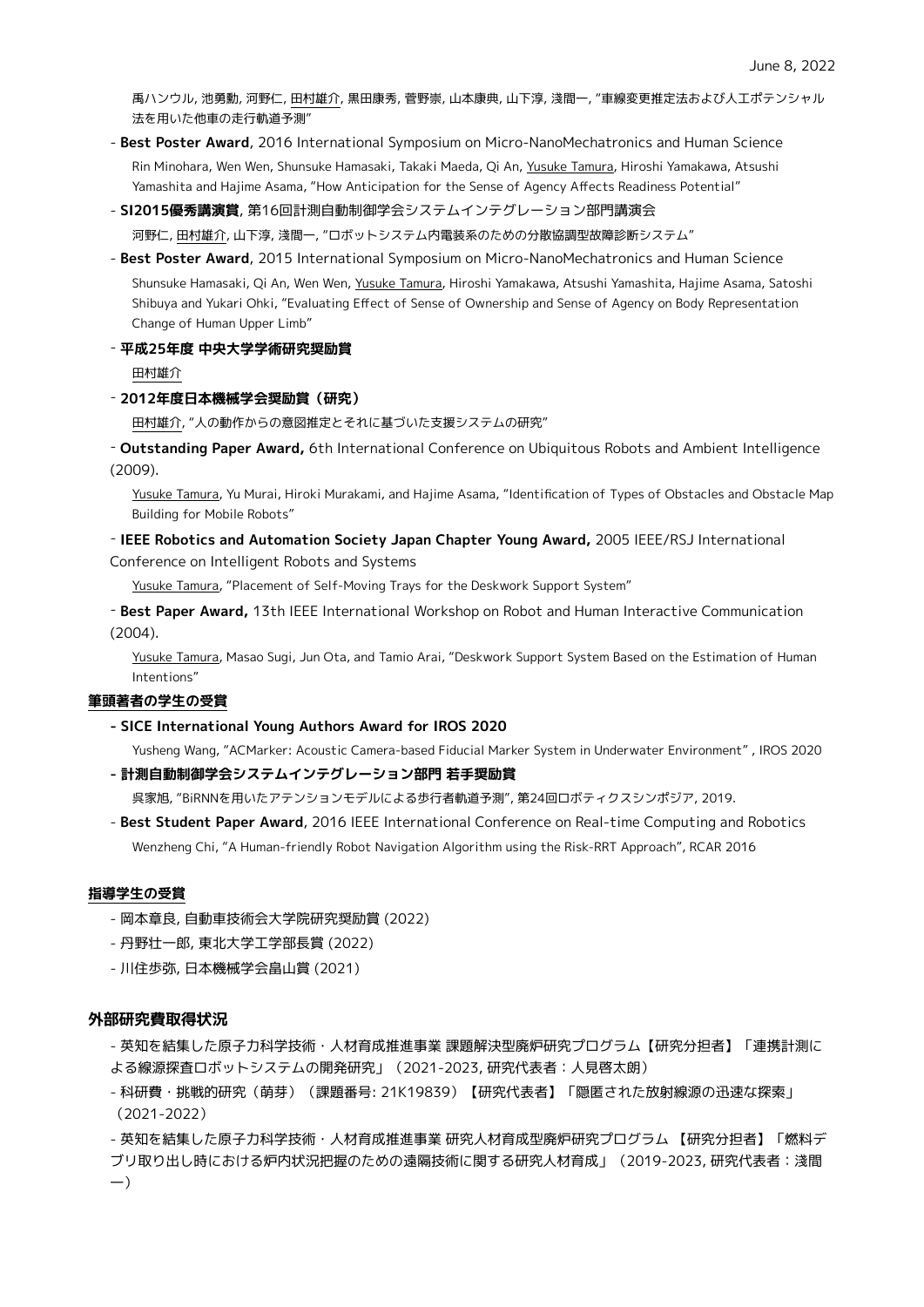- 科研費・基盤研究(A)(課題番号: 19H00881)【研究分担者】「全方位3次元測距とガンマイメージングを融合し た俯瞰画像下線源可視化・定量法の開発」(2019-2022, 研究代表者:島添健次)

- 科研費・基盤研究(C)(課題番号: 18K11490)【研究代表者】「視覚的注意を考慮した歩行者モデルの構築」 (2018-2020)
- 科研費・挑戦的萌芽研究(課題番号: 15K12654)【研究代表者】 「力計測に基づいた実走行中の自転車乗車姿勢 推定手法の開発」(2015-2017)
- 公益財団法人精密測定技術振興財団「研究助成」【研究代表者】 「自転車競技スキル向上のための情報提示に必 要な身体動作及び荷重バランス計測システムの開発」(2014)
- 科研費・若手研究(B)(課題番号: 24700190)【研究代表者】 「ヒューマンロボットインタラクションのための 注意誘導のモデル化」(2012-2013)
- 科研費・特別研究員奨励費(課題番号: 06J10474)【研究代表者】 「人間との相互適応に基づいた卓上作業支援 システム」(2006-2007)

## **講演会等への貢献**

- 第41回日本ロボット学会学術講演会 (RSJ2023), 副実行委員長補佐
- 2022 IEEE/RSJ International Conference on Intelligent Robotics and Systems (IROS 2022), Associate Editor
- Augmented Humans 2022, Program Committee member
- 2022 IEEE/SICE International Symposium on System Integration (SII2022), Program Committee member
- 2021 IEEE/SICE International Symposium on System Integration (SII2021), Program Committee member
- 日本機械学会ロボティクス・メカトロニクス講演会2020, プログラム副委員長
- 第5回次世代イニシアティブ廃炉技術カンファレンス (NDEC-5, 2020), 実行委員
- 2020 IEEE/SICE International Symposium on System Integration (SII 2020), Program Committee member
- 第20回計測自動制御学会システムインテグレーション部門講演会 (SI 2019), プログラム委員
- 第37回日本ロボット学会学術講演会 (RSJ 2019), スポンサーシップ委員長
- 第37回日本ロボット学会学術講演会 (RSJ 2019), プログラム委員
- 第4回次世代イニシアティブ廃炉技術カンファレンス (NDEC-4, 2019), 実行委員
- 第24回ロボティクスシンポジア (2019), プログラム委員
- 2019 IEEE/SICE International Symposium on System Integration (SII 2019), Program Committee member
- 第19回計測自動制御学会システムインテグレーション部門講演会 (SI 2018), プログラム委員
- 第3回次世代イニシアティブ廃炉技術カンファレンス (NDEC-3, 2018), 実行委員
- 第23回ロボティクスシンポジア (2018), プログラム委員
- 第18回計測自動制御学会システムインテグレーション部門講演会 (SI 2017), プログラム委員
- 2017 IEEE/SICE International Symposium on System Integration (SII 2017), Program Committee member
- 2017 IEEE/SICE International Symposium on System Integration (SII 2017), Award Committee member
- 2017 IEEE International Conference on Robotics and Biomimetics (ROBIO 2017), Program Committee member
- 第35回日本ロボット学会学術講演会 (RSJ2017), プログラム委員
- 第22回ロボティクスシンポジア (2017), プログラム委員
- 第2回次世代イニシアティブ廃炉技術カンファレンス (NDEC-2, 2017), 実行委員
- 第17回計測自動制御学会システムインテグレーション部門講演会 (SI 2016), プログラム委員
- 2016 IEEE/SICE International Symposium on System Integration (SII 2016), Program Committee member
- 2016 IEEE International Conference on Robotics and Biomimetics (ROBIO 2016), Program Committee member
- 第21回ロボティクスシンポジア (2016), プログラム委員
- 第1回次世代イニシアティブ廃炉技術カンファレンス (NDEC-1, 2016), 実行委員
- The 6th International Conference on Advanced Mechatronics (ICAM 2015), Publication Chair
- 2015 IEEE International Conference on Robotics and Biomimetics (ROBIO 2015), Program Committee member
- 第33回日本ロボット学会学術講演会 (RSJ 2015), プログラム委員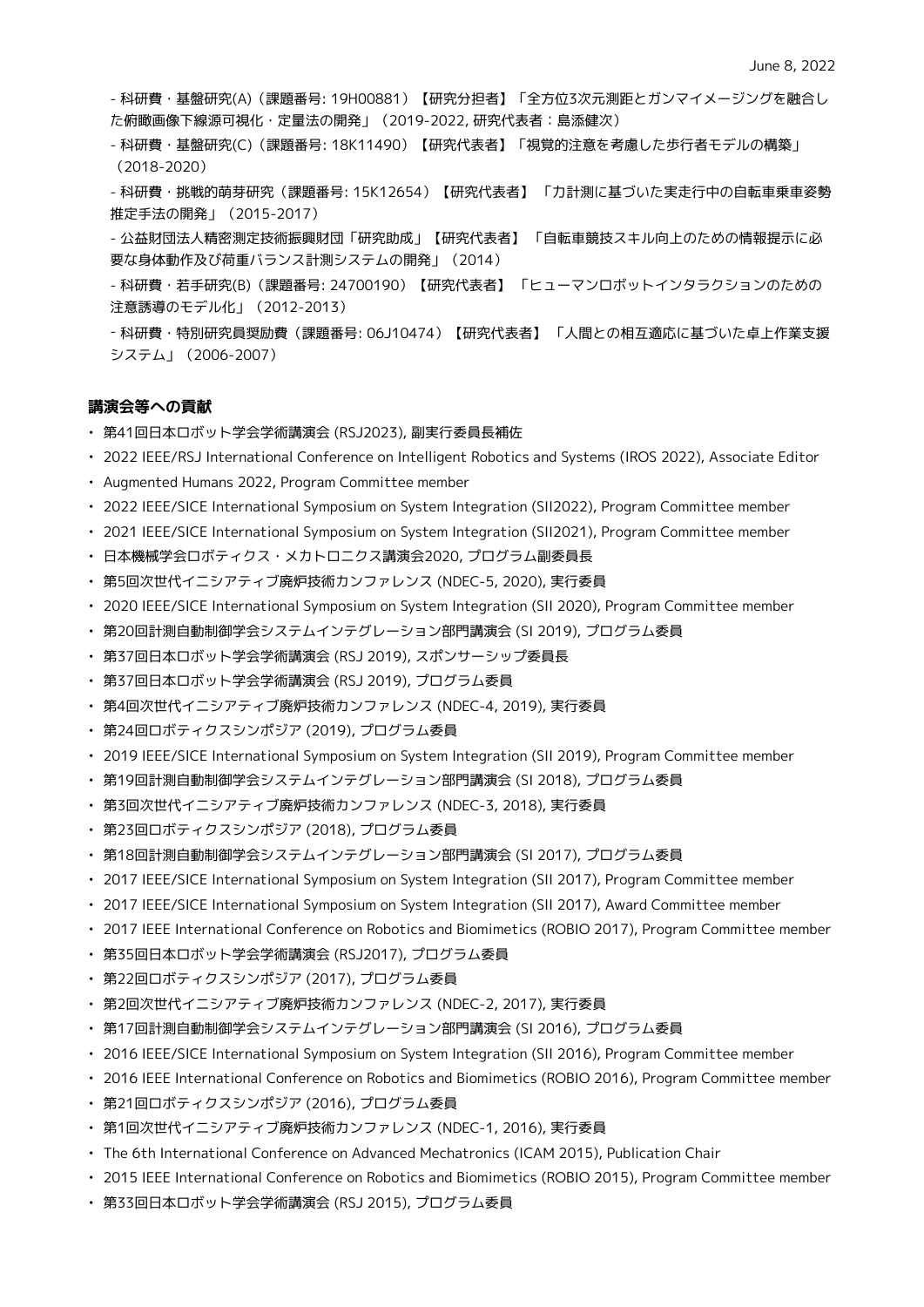- 2015 IEEE International Symposium on Robot and Human Interactive Communication (RO-MAN 2015), Technical Program Committee member
- 日本機械学会ロボティクス・メカトロニクス講演会 2015, プログラム委員
- 第20回ロボティクスシンポジア (2015), プログラム委員
- 第15回計測自動制御学会システムインテグレーション部門講演会 (SI 2014), 実行委員会幹事
- 2014 IEEE/SICE International Symposium on System Integration (SII 2014), Program Committee member
- 第19回ロボティクスシンポジア (2014), プログラム副委員長
- 2013 IEEE/RSJ International Conference on Intelligent Robots and Systems (IROS 2013), Publication Co-Chair
- 2013 IEEE International Workshop on Advanced Robotics and its Social Impacts (ARSO 2013), PaperPlaza Chair
- 2013 IEEE International Workshop on Advanced Robotics and its Social Impacts (ARSO 2013), Program Committee member
- 第31回 日本ロボット学会学術講演会 (RSJ 2013), プログラム委員
- 日本機械学会ロボティクス・メカトロニクス講演会 2013, プログラム委員
- 2010 IEEE/RSJ International Conference on Intelligent Robots and Systems (IROS 2010), Webmaster
- 2009 IEEE International Workshop on Advanced Robotics and its Social Impacts (ARSO 2009), Secretariat

## **所属学会**

- The Institute of Electrical and Electronics Engineers (IEEE), Member
	- Robotics and Automation Society
- 日本ロボット学会, 正会員
	- 廃炉に向けたロボットの調査研究と社会貢献に関する研究会 委員 (2019.06〜)
	- 実用化技術賞選考小委員会 委員(2019.04〜2021.03)
	- Advanced Robotics Best Paper Award選考小委員会 委員 (2018.04〜2020.03)
	- 代議員 (2017.03〜2021.02)
	- 論文査読小委員会 委員 (2015.04〜2017.03)
- 日本機械学会, 正員
	- ロボティクス・メカトロニクス部門 運営委員(2022.04〜)
	- 学術誌編修部会 委員 (2018.04〜2020.03)
	- ロボティクス・メカトロニクス部門 出版委員会 委員 (2013.04〜, 2013.04〜2014.03 幹事)

## **公的な委員会等**

- 産業競争力懇談会(COCN)「人共存ロボティクス普及基盤形成」, プロジェクトメンバー, 2019
- 技術研究組合国際廃炉研究開発機構, 共通基盤技術レビューワーキングメンバー, 2017
- 日本ロボット工業会, サービスロボット普及に向けた社会環境整備に関わる調査実行委員会, 幹事, 2008

## **教育歴**

- アドバンスドロボティクス(英語講義), 東北大学大学院工学研究科ロボティクス専攻, 2022-
- システム制御工学II(英語講義), 東北大学大学院工学研究科ロボティクス専攻, 2021-
- Design and Drawing I (英語講義), 東北大学工学部機械知能・航空工学科(IMAC-U), 2021-
- 創造工学研修, 東北大学工学部, 2021-
- 物理学A, 東北大学(全学教育), 2020-
- ロボティクス特論(英語講義, 1コマ), 東北大学大学院工学研究科ロボティクス専攻博士後期課程, 2020-
- 機械知能・航空研修I, 東北大学工学部機械知能・航空工学科, 2020-2021
- 機械知能・航空研修II, 東北大学工学部機械知能・航空工学科, 2020-2021